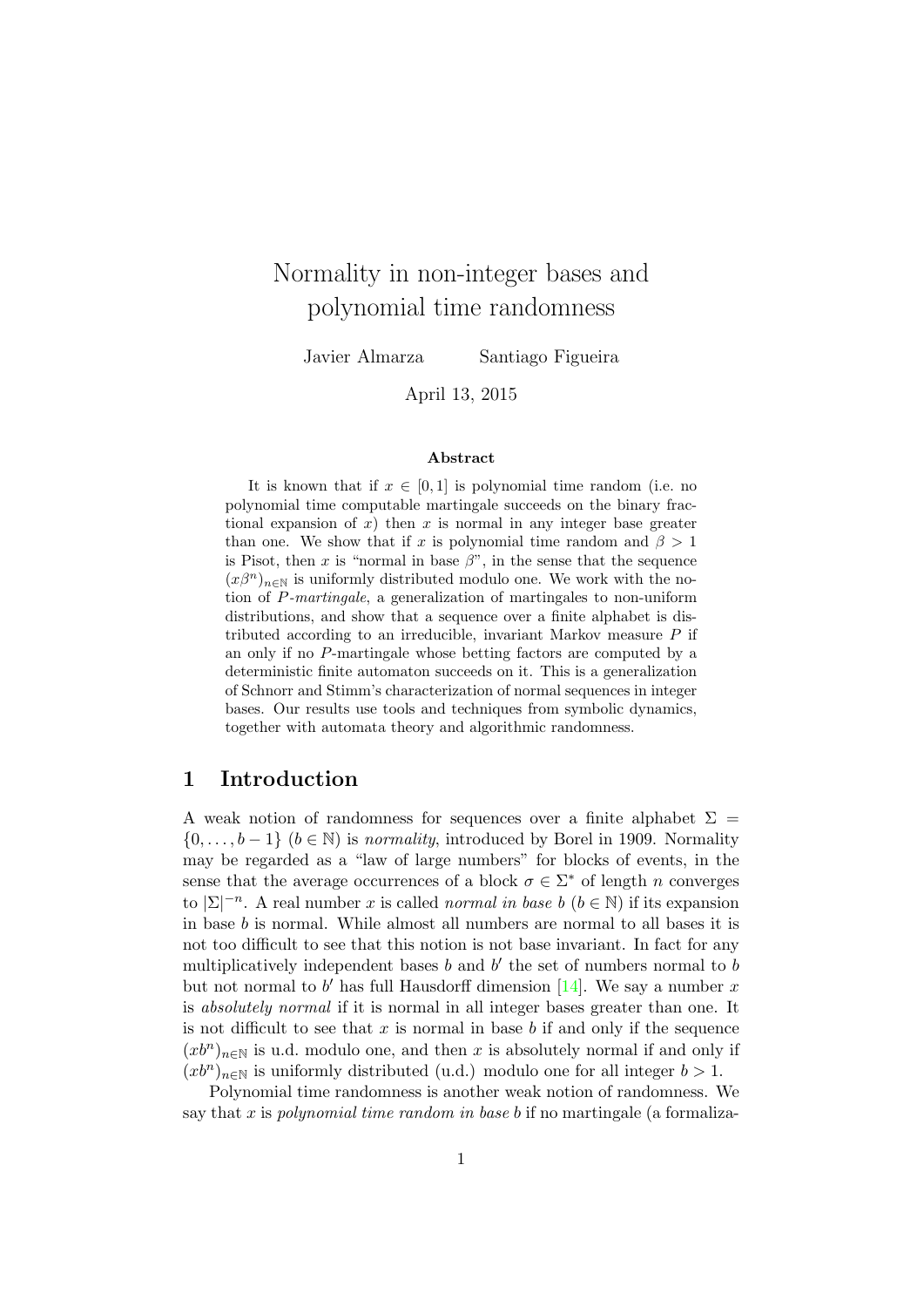tion of *betting strategy*) on the alphabet  $\{0, \ldots, b-1\}$  which is computable in polynomial time succeeds on the expansion of  $x$  in base  $b$ . A result of Schnorr  $[16]$  states that if x is polynomial time random in base b then x is normal in base b.

It was recently shown [\[6\]](#page-46-2) that polynomial time randomness is base invariant, so that being polynomial time random in a single base implies being normal for all bases, i.e. being absolutely normal. The converse is not true, since there are absolutely normal numbers which are computable in polynomial time  $[1, 6, 10]$  $[1, 6, 10]$  $[1, 6, 10]$  $[1, 6, 10]$  $[1, 6, 10]$ , and these cannot be polynomial time random. The following question was left open in  $[6]$ :

Question 1.1. Suppose that  $x$  is polynomial time random. Is the sequence  $(x\beta^{n})_{n\in\mathbb{N}}$  u.d. modulo one for all rational  $\beta > 1$ ?

The distribution of  $(x\beta^{n})_{n\in\mathbb{N}}$  modulo one for rational  $\beta$  seems, however, fairly intractable. It is unknown, for instance, if  $((3/2)^n)_{n\in\mathbb{N}}$  is u.d. modulo one. Our first main result is that there is a class of algebraic reals for which the question may be readily handled:

<span id="page-1-0"></span>**Theorem 1.2.** If x is polynomial time random then the sequence  $(x\beta^n)_{n\in\mathbb{N}}$ is u.d. modulo one for all Pisot  $\beta > 1$ .

Observe that any non-integer Pisot  $\beta$  is irrational, and as a consequence of a result of Brown, Moran and Pearce [\[4,](#page-46-5) Theorem 2], there are uncountably many reals which are absolutely normal but  $(x\beta^{n})_{n\in\mathbb{N}}$  is not u.d. modulo one.

The formulation of normality to integer bases  $\beta$  in terms of modulo one uniform distribution allows us to understand normality as equivalent to what ergodic theory calls *genericity*, an equivalence which boils down to two facts: 1) the map  $T_\beta(x) = (\beta x) \mod 1$  on  $[0, 1)$  is equivalent to a "shift" rightwards in the space of sequences  $\{0, \ldots, \beta-1\}^{\mathbb{N}}$  when x is mapped to its base  $\beta$  expansion; 2)  $(x\beta^n) \mod 1 = T_\beta^n(x)$ .

When a non-integer base  $\beta$  is considered, 2) is immediately false, while 1) has no clear reformulation, since there is no obvious candidate for a space of sequences that "represent" numbers in base  $\beta$ . It is here that the theory of  $\beta$ -shifts and  $\beta$ -representations, developed, among others, by Parry [\[12\]](#page-46-6) and Bertrand [\[2\]](#page-46-7), helps fill in the missing pieces.

Once the space of sequences that represent numbers in the base  $\beta$  (using symbols from  $\Sigma = \{0, \ldots, \lceil \beta \rceil - 1\}$  is defined, it is equipped with a natural shift transformation and a measure  $P_\beta$  called the *Parry measure*, which plays the same role that the uniform or Lebesgue measure played in integer representation. Indeed, a result by Bertrand says that, when  $\beta$  is Pisot, if a real number x has a  $\beta$ -expansion that is distributed according to  $P_\beta$  (this is the analogue notion to being "normal in base  $\beta$ "), then  $(x\beta^{n})_{n\in\mathbb{N}}$  is u.d. modulo one.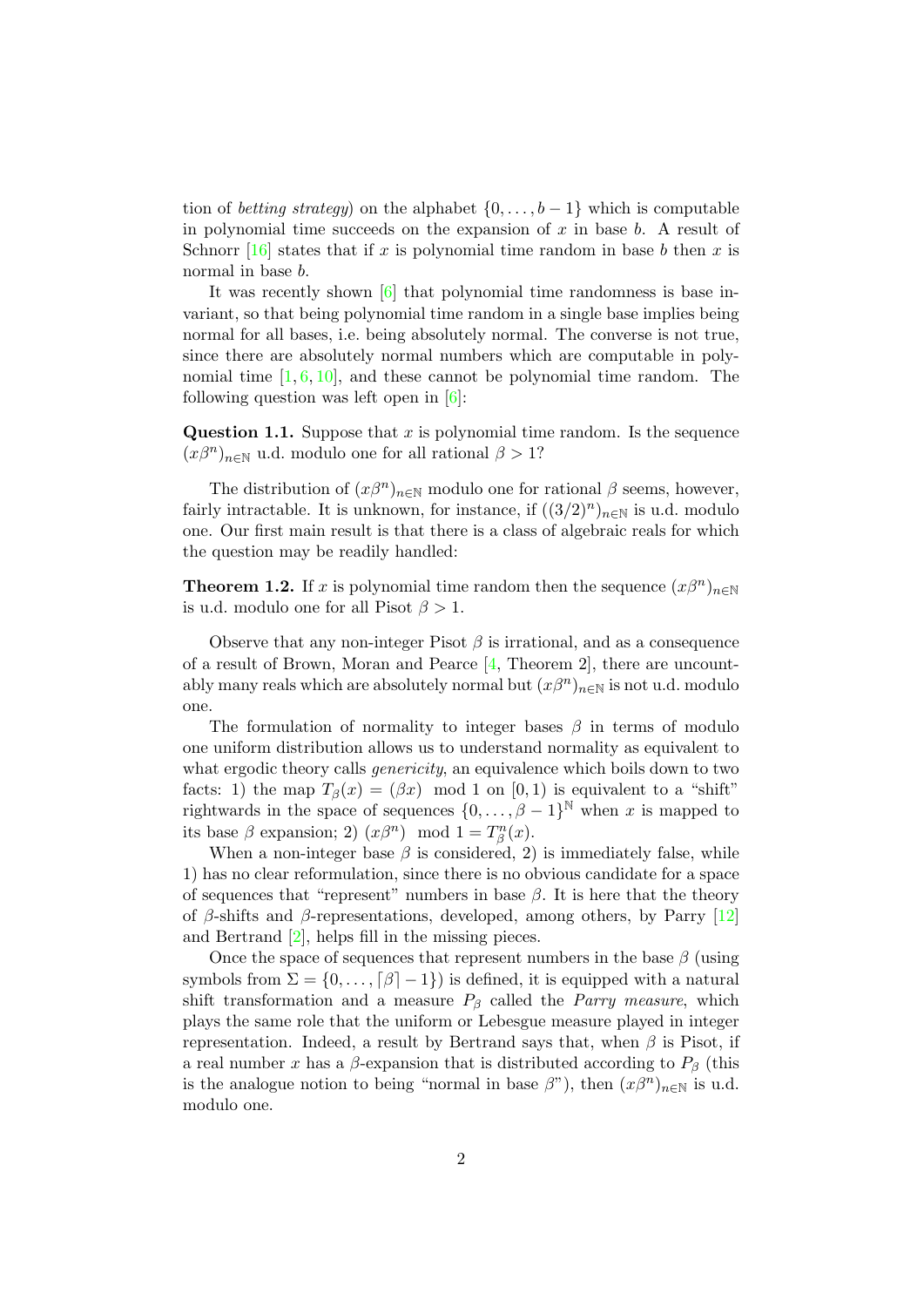To see how this is useful for the proof of Theorem [1.2,](#page-1-0) let us say we have a number z such that  $(z\beta^n)_{n\in\mathbb{N}}$  is not u.d. modulo one. Then, by Bertrand's theorem, its β-representation would have some block  $\sigma$  whose average occurrences do not converge to  $P_\beta(\sigma)$ . We would then want to construct a polynomial time martingale that succeeds by betting on that block, as is done in the integer base case.

However, this cannot be done in a straightforward manner, since the martingale condition as used in the algorithmic randomness literature, assumes outcomes should be distributed according to the uniform measure.

We work with a generalized definition of martingales which captures the idea of a "fair" betting strategy when expansions are supposed to obey some non-uniform distribution  $P$ . Indeed, this definition of a  $P-martingale$ will capture the broader sense of *martingale* as it is used in probability theory. In this setting, not only may the probability of the next symbol be different from  $|\Sigma|^{-1}$ , it may also show all forms of conditional dependence on the preceding symbols. It should be noted that randomness notions under measures different from Lebesgue have already been considered in, for example, [\[15\]](#page-46-8).

Schnorr and Stimm  $\left[17\right]$  show that a sequence is normal in base b if and only if no martingale on the alphabet of b digits whose betting factors are computed by a deterministic finite automaton (DFA) succeeds on the expansion of  $x$  in base  $b$ . Our second main result is a generalization of this last statement in terms of P-martingales:

<span id="page-2-0"></span>Theorem 1.3. A sequence is distributed according to an irreducible, invariant Markov measure  $P$  if an only if no  $P$ -martingale whose betting factors are computed by a DFA succeeds on it.

The importance of Markov measures is that they exhibit enough memorylessness to make them compatible with the memoryless structure of a DFA.

As regards  $\beta$ -representations, a second result by Bertrand establishes that for  $\beta$  Pisot  $P_{\beta}$ , the natural measure on  $\beta$ -expansions, is "hidden" Markov. By extending Theorem [1.3](#page-2-0) to hidden Markov measures we are able to construct a  $P_8$ -martingale generated by a DFA that succeeds on the β-expansion of z. We use the polynomial time computability of the  $\beta$ expansion and of the measure  $P_\beta$  to show that an integer base (i.e. classical) martingale which succeeds on z can be constructed from our  $P_\beta$ -martingale, following the same ideas used in [\[6\]](#page-46-2).

#### 1.1 Outline

The paper is organized as follows. In  $\S2$  $\S2$  we introduce some basics from symbolic dynamics, mainly the definition of Markov and sofic subshifts, and the notion of sequences distributed according to invariant measures P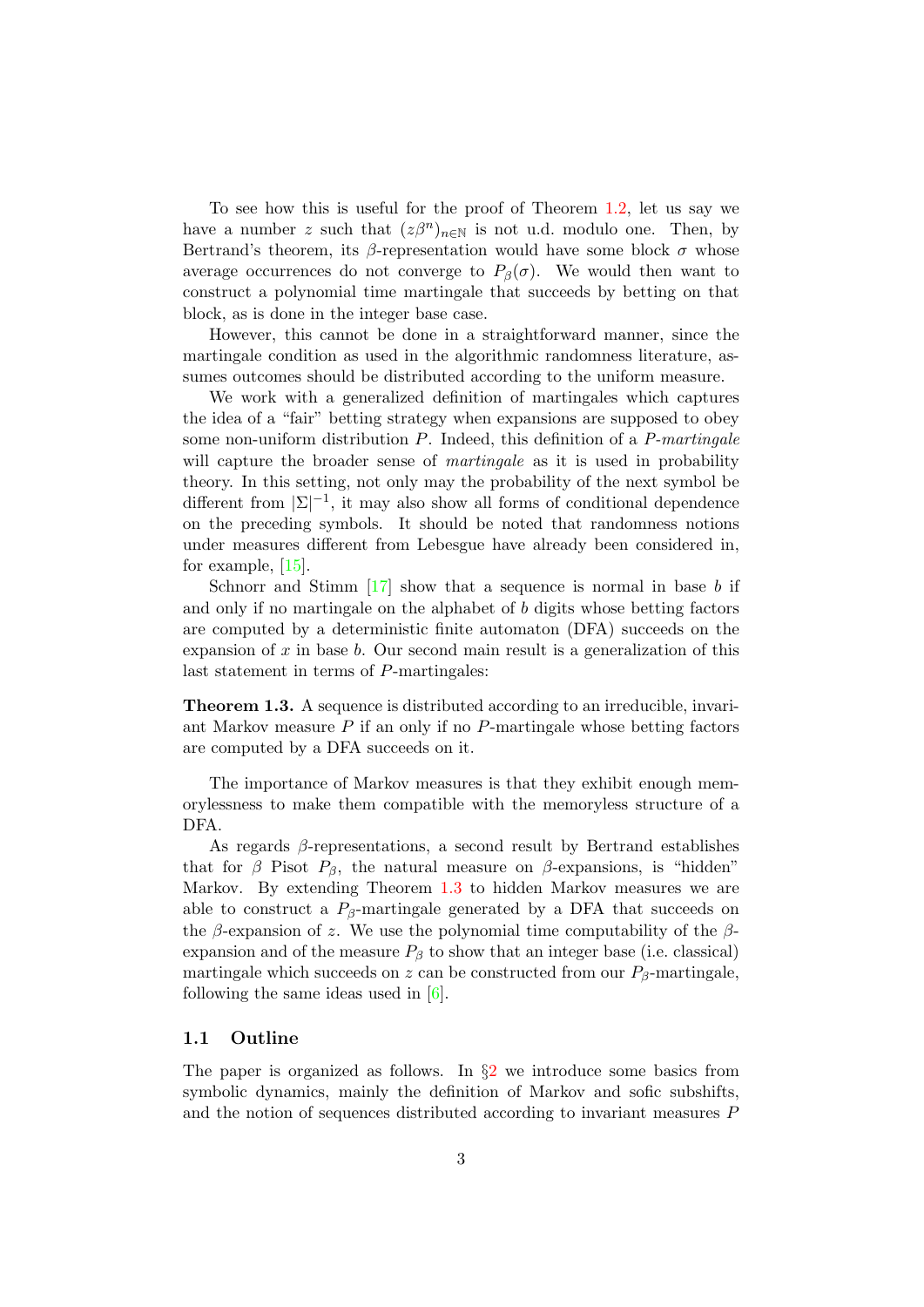over the shift. In  $\S$ [3](#page-6-0) we introduce the notion of P-(super)martigales and show the characterization given by Theorem [1.3.](#page-2-0) In  $\S4$  $\S4$  we introduce some definitions and results regarded to representation of reals in non-integer bases, in particular, Pisot bases. Finally, in §[5](#page-33-0) we put all pieces together to get Theorem [1.2.](#page-1-0)

## <span id="page-3-0"></span>2 Subshifts and measures

Throughout this work  $\Sigma$  will denote an alphabet of finitely many symbols, which will be denoted by a, b, c, etc. The set of all words over the alphabet  $\Sigma$ will be denoted by  $\Sigma^*$ , and the set of all words of length k over the alphabet  $Σ$  will be denoted  $Σ<sup>k</sup>$  (so  $Σ<sup>*</sup> = ∪<sub>k</sub> Σ<sup>k</sup>$ ). Greek letters  $σ, τ$  and so on will be used for finite words in  $\Sigma^*$  Letters s, s' will be used for infinite sequences in  $\Sigma^{\mathbb{N}}$ . The *i*-th symbol of the sequence *s* will be denoted  $s_i$ . Concatenation will bear no special symbol, so we may write  $\sigma = ab$ ,  $s = as'$ ,  $\rho = \sigma \tau$ , etc. For a word  $\sigma$  and  $k \in \mathbb{N}$  we denote with  $\sigma^k$  the string of length  $k|\sigma|$  which consists of the k-times repetition of  $\sigma$ , and with  $\sigma^{\infty}$  to the infinite sequence which consist of the repetition of  $\sigma$  infinitely may times. For any sequence  $s \in \Sigma^{\mathbb{N}}$  we will denote by  $s \upharpoonright_N$  the word that consists of the first N symbols of s, and by  $\langle s : k \rangle$  the same sequence s when regarded as a sequence in  $\Sigma^k$ . For a word  $\sigma$  and a non-negative integer k, let  $\sigma|_k$  denote the subword of  $\sigma$ consisting of its last k symbols (in case  $l < k$  then  $\sigma \downharpoonright_k$  is just  $\sigma$ ). By  $\sigma \preceq \tau$ we will denote that  $\sigma$  is a prefix of  $\tau$ , and by  $\sigma \prec \tau$  we will denote that  $\sigma$ is a strict prefix of  $\tau$ . We will use the same notation  $(\sigma \prec s \text{ and } \sigma \prec s)$  for sequences s. By  $[\sigma]$  we will denote the cylinder set consisting of all infinite sequences extending  $\sigma$ , i.e.  $[\sigma] = \{s \in \Sigma^{\mathbb{N}} : \sigma \prec s\}.$ 

**Definition 2.1.** Given a finite alphabet  $\Sigma$ , a *subshift* is a tuple  $(X, T)$  where

- 1. X is some closed (hence, compact) subset of  $\Sigma^{\mathbb{N}}$  with the product topology
- 2. X is invariant under T (that is,  $T(X) \subseteq X$ ); and
- 3. T is the continuous mapping defined by  $(T(s))_n = s_{n+1}$ .

If  $X = \Sigma^{\mathbb{N}}$  we say that  $(X, T)$  is the full  $|\Sigma|$ -shift. The language associated to  $(X, T)$ , denoted  $L(X) \subseteq \Sigma^*$ , consists of all words appearing in the sequences of X.

Notice that  $L(X)$  is a factorial and prolongable language, that is, it contains all subwords of its words and, if  $\sigma \in L(X)$ , then there exists a nonempty word  $\tau$  in  $\Sigma^*$  such that  $\sigma\tau \in L(X)$ . Conversely, given any language, there is a corresponding closed subset of sequences. For a language  $L \subseteq \Sigma^*$ we define

$$
X_L = \{ s \in \Sigma^{\mathbb{N}} \colon \forall N, \ s \upharpoonright_N \in L \}.
$$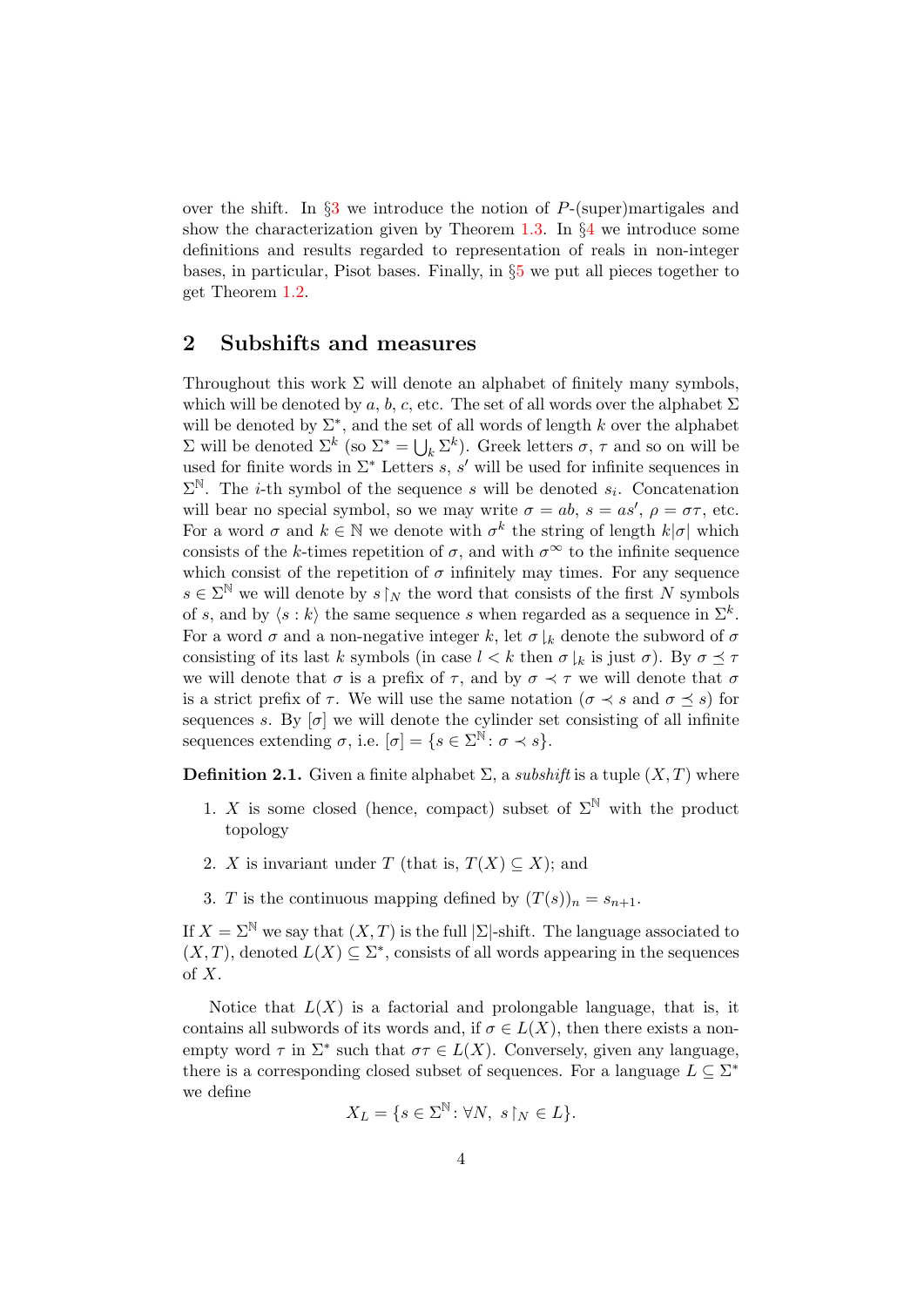Observe that  $X_L$  is closed and that if L is factorial then  $X_L$  is shift invariant, hence, it is a subshift of  $\Sigma^{\mathbb{N}}$ . Moreover, if L is factorial and prolongable, then  $L(X_L) = L$ 

Definition 2.2. A k-step Markov shift (also known as a subshift of finite type, or SFT) is a subshift  $(X, T)$  of  $\Sigma^{\mathbb{N}}$  such that there exists a set G (called a grammar) of admissible words of length  $k$  satisfying

$$
X = \{ s \in \Sigma^A \colon (\forall i \in A) \ s_i s_{i+1} \dots s_{i+k-1} \in G \}.
$$

These are called Markov shifts by analogy with the Markov processes of probability theory. For these, looking back at the last  $k$  values of the process (say, the last k flipped coins) is enough to know the probabilities of the next value (looking further backwards does not change these conditional probabilities). In the case of Markov shifts, looking at the last  $k-1$  symbols is enough to know if the next symbol is admissible.

**Definition 2.3.** A probability measure P on  $\Sigma^{\mathbb{N}}$  is called k-step Markov for some fixed  $k \in \mathbb{N}$  if for all  $\sigma, \tau \in \Sigma^*$ ,  $|\sigma| \geq k$ ,  $P(|\sigma \tau| | [\sigma]) = P(|\rho \tau| | [\rho])$ where  $\rho = \sigma \downharpoonright_k$ .

The above condition is actually called k-step homogenous Markov. A strict Markovian condition would read  $P([\sigma \tau] | [\sigma]) = P(T^{-(l-k)}([\rho \tau]) |$  $T^{-(l-k)}([\rho])$ . Since we will never consider non-homogenous Markov processes, we can spare the reader this extra terminology.

From now on we will simplify notation and write  $P(\sigma)$  instead of  $P([\sigma])$ for any word  $\sigma \in \Sigma^*$ . Given a 1-step Markov probability measure P on  $\Sigma^{\mathbb{N}}$ we define its transition matrix  $(p_{a,b})_{a,b\in\Sigma}$  to be

$$
p_{a,b} = P(ab \mid a).
$$

An *invariant* measure on a subshift  $(X, T)$  is a probability measure P on X (with its Borel  $\sigma$ -algebra  $\mathcal{B}$ ) such that  $P \circ T^{-1} = P$ . Notice that, by definition of T,  $P \circ T^{-1}(\sigma) = \sum_{a \in \Sigma} P(a\sigma)$  for words  $\sigma$ , and invariance need only be checked for such word cylinders.

Let P be a 1-step Markov measure on  $\Sigma^{\mathbb{N}}$  with transition matrix  $M =$  $(p_{a,b})_{a,b\in\Sigma}$ . Define the vector  $v \in \mathbb{R}^{\Sigma}$ ,  $v_a = P(a)$ . Then P is invariant if and only if v is a left eigenvector of M. Let P be a k-step Markov on  $\Sigma^{\mathbb{N}}$ . Let  $\Theta_k = \{ \tau \in \Sigma^k \colon P(\tau) > 0 \}.$  Then P induces a 1-step Markov measure  $P^k$  on  $\Theta_k^{\mathbb{N}}$  with transition matrix  $(p_{\sigma,\tau}^k)_{\sigma,\tau \in \Theta_k} = P(\sigma \tau \mid \sigma)$ .

A probability measure P on  $\Sigma^{\mathbb{N}}$  is called *irreducible* if for any words  $\sigma$ ,  $\tau$ such that  $P(\sigma) > 0$ ,  $P(\tau) > 0$  there is some word  $\rho$  such that  $P(\sigma \rho \tau) > 0$ . A nonnegative  $n \times n$  matrix A is *irreducible* when the associated directed graph  $G_A$ , which has n nodes and in which there is an edge from node i to node j if and only if  $A_{ij} > 0$ , is strongly connected. A 1-step Markov measure is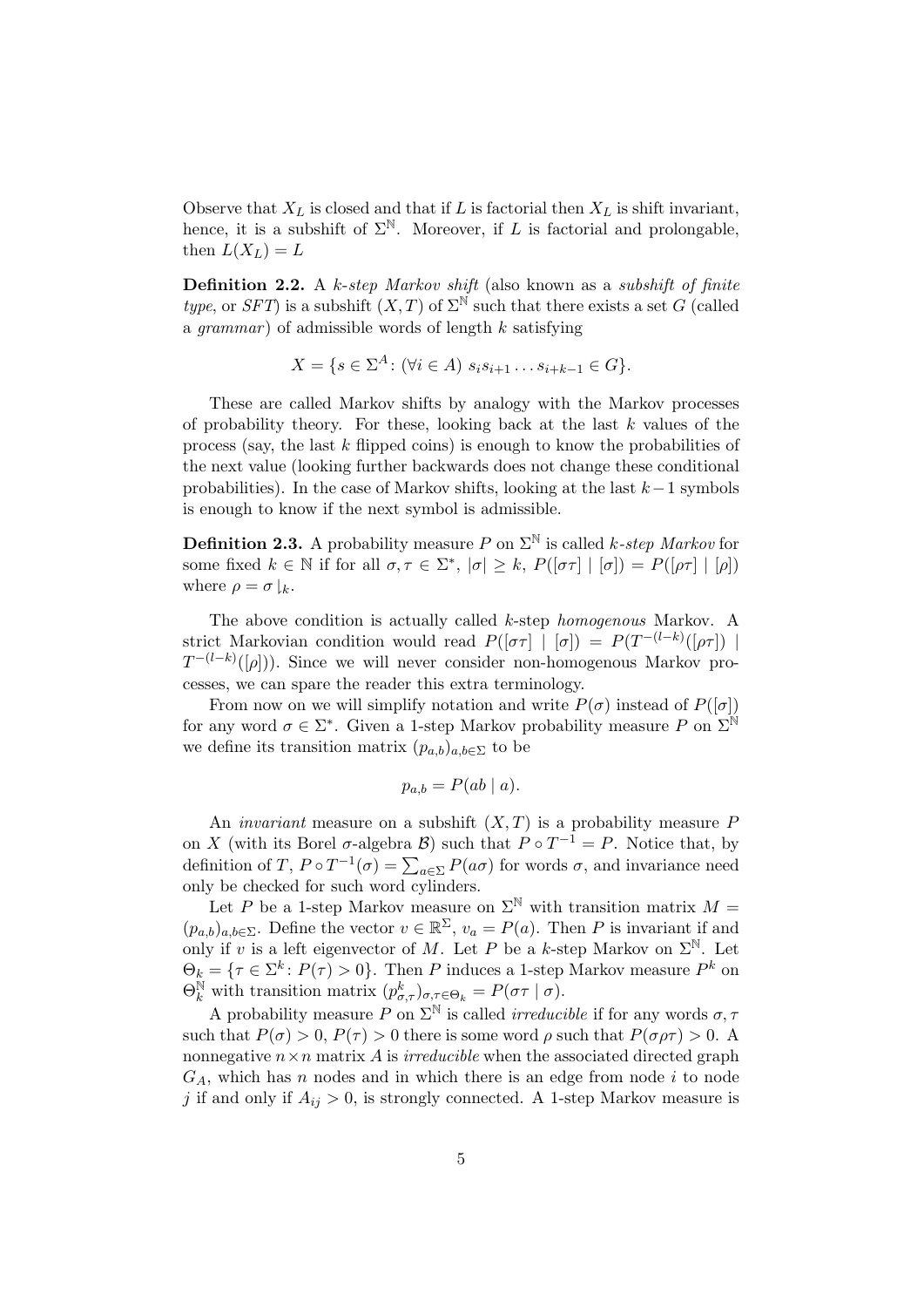irreducible if its transition matrix is irreducible, a k-step invariant Markov measure is irreducible if the matrix  $(p_{\sigma,\tau}^k)_{\sigma,\tau \in \Theta_k}$  is irreducible.

The following is the Perron-Frobenius Theorem for Markov chains in the finite state case (see  $[7,$  Theorem 1.3.5] and  $[11,$  Theorems 1.7.5-7 and Exercise 1.7.5]):

<span id="page-5-1"></span>**Theorem 2.4.** Let  $P$  and  $P'$  be two invariant, irreducible 1-step Markov measures on  $\Sigma^{\mathbb{N}}$  such that their transition matrices are the same. Then  $P = P'.$ 

Given two subshifts  $(X, T)$  and  $(X', T)$  with  $X \subseteq \Sigma^A, X' \subseteq \Sigma'^A$ , a factor map is an onto map  $\psi: X \to X'$  which commutes with the shift operator, that is,  $\psi \circ T = T \circ \psi$ . Markov shifts are not closed under factor maps, but the following class of subshifts is.

Definition 2.5. A *sofic subshift* is the image of a Markov shift under a factor map.

<span id="page-5-2"></span>**Example 2.6.** Let us consider X to be the 2-step Markov shift on  $\{0,1\}^{\mathbb{N}}$ with grammar  $G = \{00, 10, 01\}$ . For each s in X, let  $\psi(s)$  be such that  $(\psi(s))_i = 0$  if  $s_i = s_{i+1} = 0$  and  $(\psi(s))_i = 1$  otherwise. The image of  $\psi$ is the set of infinite sequences such that all blocks of consecutive 1's are of even length (blocks of 0's are of arbitrary length). This corresponds to the regular expression  $((11)^*0^*)^*$ . Notice that this is not a Markov shift, since no matter how big k is, looking back at the last k values is not enough to determine whether a 0 is admissible next.

**Definition 2.7.** Given a subshift  $(X, T)$ ,  $s \in X$  and an invariant measure  $\mu$ on X, we will say s is  $\mu$ -distributed if for all continuous  $f: X \to \mathbb{R}$  we have

$$
\lim_{N \to \infty} \frac{\sum_{n=0}^{N-1} f(T^n s)}{N} = \int f d\mu.
$$

Notice that the above condition need only be checked on the characteristic functions of word cylinders (this is because characteristic functions of cylinders are dense in  $C(\Sigma^{\mathbb{N}})$ , since they form an algebra that separates points). Then it is immediate that if  $X = X_k$ , the full k-shift for some integer  $k > 1$ , and  $\mu$  is the uniform or Lebesgue measure on X with  $\mu(i) = k^{-1}$ for  $i \in \Sigma$ , then s is  $\mu$ -distributed if and only if the real number  $\sum_{j>0} s_j k^{-j}$ is normal in base k.

There is a notion of entropy for dynamical systems called *metric entropy* or Kolmogorov-Sinai entropy, which is a natural extension of the Shannon entropy, and which assigns an entropy value  $h<sub>\mu</sub>(X)$  to any invariant measure  $\mu^*$  on a system X. A measure  $\mu^*$  has maximal entropy if  $h_{\mu^*}(X) \geq h_{\mu}(X)$ for all invariant measures  $\mu$  on X. An important result concerning invariant measures for Markov shifts is the following, due to Parry  $[13]:$  $[13]:$ <sup>[1](#page-5-0)</sup>

<span id="page-5-0"></span><sup>&</sup>lt;sup>1</sup>An earlier and independent proof, in a somewhat different language, was already formulated in [\[18\]](#page-46-13).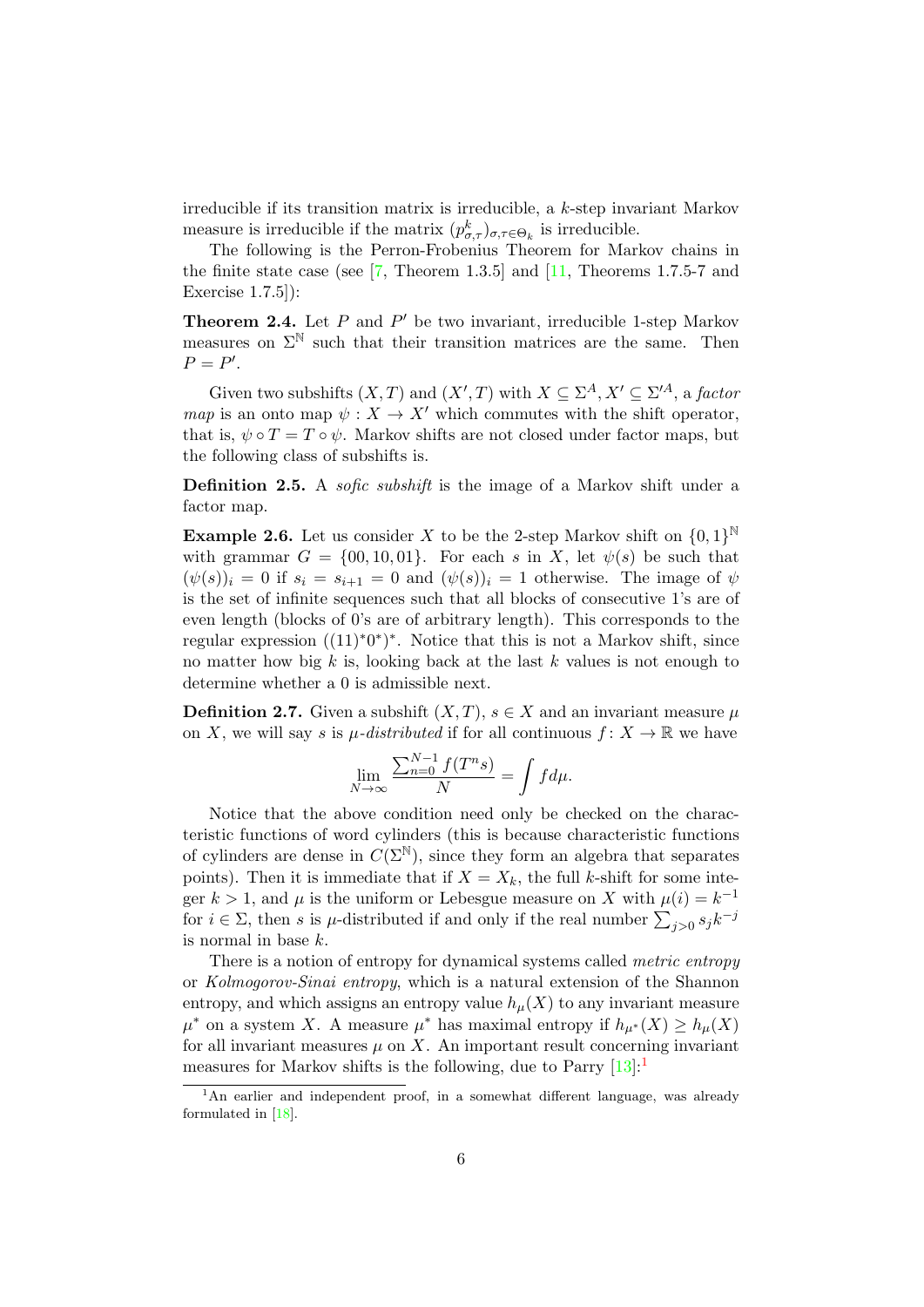<span id="page-6-1"></span>**Theorem 2.8.** Given an irreducible Markov shift  $(X, T)$  with a grammar of wordlength  $k - 1$ , there is a unique invariant probability measure  $\tilde{P}$  on  $X$  of maximal metric entropy. Moreover, this measure is  $k$ -step Markov.

# <span id="page-6-0"></span>3 P-martingales and P-distributed sequences

In the algorithmic randomness literature, given a martingale  $f$  on  $\Sigma^*$ , one often constructs a (semi)measure  $\mu_f(\sigma) = f(\sigma)|\Sigma|^{-|\sigma|}$ , which may be alternatively written as

<span id="page-6-2"></span>
$$
\mu_f(\sigma) = f(\sigma)\lambda([\sigma]),\tag{1}
$$

where  $\lambda$  is the Lebesgue or uniform measure on  $\Sigma^{\mathbb{N}}$ , which is taken to be the natural or "fair" measure on sequences of digits.

As was hinted in the introduction and by the mention of Theorem [2.8,](#page-6-1) we will be interested in measures different from Lebesgue, i.e. we would like to substitute some arbitrary P for  $\lambda$  in the right hand side of [\(1\)](#page-6-2). This forces us to change the definition of a martingale  $f$ , if we still want to make  $\mu_f$  an additive measure. Given an alphabet  $\Sigma$  and a language  $L \subseteq \Sigma^*$ , a probability measure P on  $\Sigma^{\mathbb{N}}$  is called L-supported if  $P(\sigma) = 0 \iff \sigma \in \Sigma^* \backslash L$ . Equivalently,  $P$  has full support on  $X_L$ .

<span id="page-6-4"></span>**Definition 3.1.** Given an alphabet  $\Sigma$ , a language  $L \subseteq \Sigma^*$  and some Lsupported probability measure P on  $\Sigma^{\mathbb{N}}$ , a P-supermartingale on L is a function  $f: L \to \mathbb{R}$  satisfying

<span id="page-6-3"></span>
$$
f(\sigma) \ge \sum_{\substack{a \in \Sigma \\ \sigma a \in L}} P(\sigma a \mid \sigma) f(\sigma a) \tag{2}
$$

for all  $\sigma$  in L. The function f is called a P-martingale if the above inequality can be replaced by an equality for all  $\sigma \in L$ . We say that f succeeds on  $s \in \Sigma^{\mathbb{N}}$  if  $\limsup_{N} f(s \upharpoonright N) = \infty$ . The ratios  $f(\sigma a)/f(\sigma)$  are called betting factors of f.

Notice that the conditional probabilities in [\(2\)](#page-6-3) are always well-defined since P is L-supported and  $\sigma \in L$ . Of course, when P is  $\lambda$  as in Defini-tion [3.1,](#page-6-4) the classical definition of a martingale is recovered, since  $\lambda(\sigma a)$  $\sigma$ ) =  $\lambda$ (a) =  $|\Sigma|^{-1}$ . This generalized definition is somewhat more intuitive in the sense that it makes explicit the real-life fact that the odds offered by a bookie at some gamble are the inverse of some implied probability (conditional on the available information) on the outcomes of the gamble. Classical martingales then just capture the case when these probabilities are uniform and independent of previous outcomes.

We define now the notion of P-martingale generated by a deterministic finite automaton (DFA). This is a generalization of the notion of a classical betting strategy generated by a DFA, introduced in [\[17\]](#page-46-9). We will write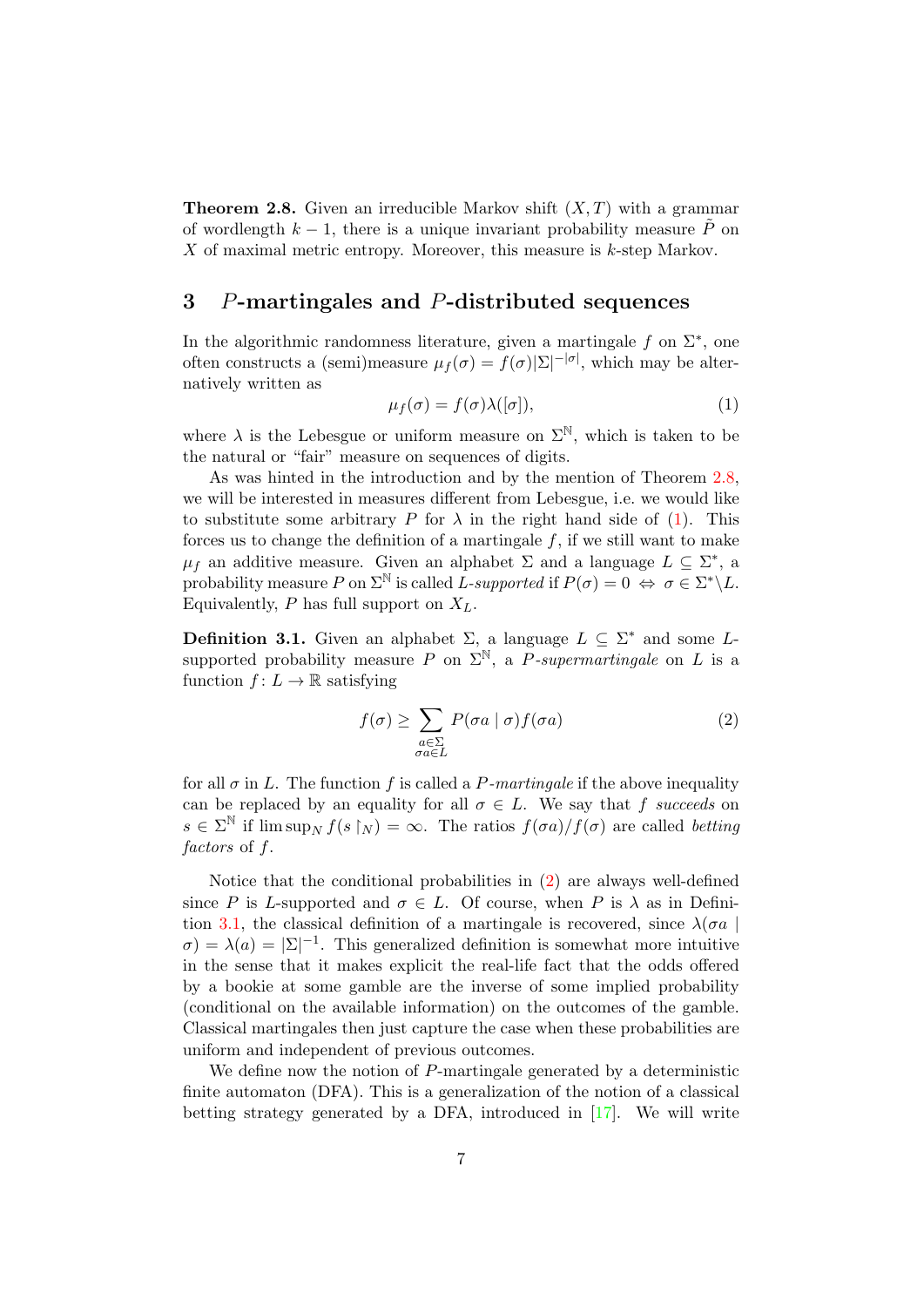automata in the usual form  $M = \langle Q, \Sigma, \delta, q_0, Q_f \rangle$ , where Q is a finite set of states,  $\Sigma$  is the input alphabet,  $\delta$  is the transition function,  $q_0$  is the initial state and  $Q_f \subseteq Q$  is the set of accepting states. Also, we will use the notation  $\delta^*$  for the natural extension of the transition function  $\delta$  from symbols to words in  $\Sigma$ .

**Definition 3.2.** A P-martingale  $f$  on a language  $L$  is generated by a DFA if there is a DFA M accepting L, and a function  $b: Q \times \Sigma \to \mathbb{R}$  such that

$$
f(\sigma a) = b(\delta^*(\sigma, q_0), a) f(\sigma)
$$

for any word  $\sigma$  and symbol a such that  $\sigma a \in L$ .

The main result of this section is that any sequence is distributed according to an irreducible, invariant Markov measure  $P$  if an only if no  $P$ martingale generated by a DFA succeeds on it. The rest of the section is devoted to show it. In  $\S3.1$  $\S3.1$  we show the 'if' implication and in  $\S3.2$  $\S3.2$  we show the 'only if' implication. For the case of  $P$  being a measure on a sofic shift, we extend the 'if' direction in  $\S3.1.1$ . This generalization will be needed for §[5.](#page-33-0)

## <span id="page-7-0"></span>3.1 P-martingales on a DFA can beat sequences that are not P-distributed

<span id="page-7-1"></span>**Theorem 3.3.** Let  $\Sigma$  be an alphabet,  $(X, T)$  a subshift of  $\Sigma^{\mathbb{N}}$ , and let P be a  $L(X)$ -supported k-step Markov invariant measure on  $\Sigma^{\mathbb{N}}$  such that  $(p_{\sigma,\tau}^k)_{\sigma,\tau \in \Theta_k}$ , the Markov transition matrix induced on  $\Theta_k^{\mathbb{N}}$ , is irreducible. Suppose  $s \in X$  is not P-distributed. Then there is a P-martingale generated by a DFA which succeeds on s. Moreover, the only betting factors of this martingale are 1,  $(1 + \delta)$  and  $(1 - \delta p^*/(1 - p^*))$ , where  $\delta$  is rational and  $p^* = P(\tau \rho \mid \tau)$  or  $p^* = 1 - P(\tau \rho \mid \tau)$  for some  $\tau, \rho \in \Sigma^*$ .

Before proceeding to the proof of the theorem we present some useful notation and auxiliary lemmas. For words  $\sigma, \tau \in \Sigma^*$ , we let  $\operatorname{occ}(\tau, \sigma)$  be the number of occurrences of  $\tau$  in  $\sigma$ , that is

$$
\mathrm{occ}(\tau,\sigma)=|\{i\colon 0\leq i\leq |\sigma|-|\tau|, \tau=\sigma_i\dots \sigma_{i+|\tau|-1}\}|.
$$

For k an integer, P a measure on  $\Sigma^{\mathbb{N}}, \sigma \in \Sigma^*$  and  $A \subseteq \Sigma^*$  we write

$$
\mathsf{Prec}_k(\sigma) = \{ \tau \in \Sigma^k \colon \ P(\tau \sigma) > 0 \}, \qquad \text{and} \qquad \mathsf{Prec}_k(A) = \bigcup_{\sigma \in A} \mathsf{Prec}_k(\sigma).
$$

We will also make use of the following functions  $M_s$  and  $m_s$  defined on  $\Sigma^*$ 

$$
M_s(\sigma)=\limsup_{N\to\infty}\frac{\mathrm{occ}(\sigma,s\!\upharpoonright_N)}{N},\qquad\text{and}\qquad m_s(\sigma)=\liminf_{N\to\infty}\frac{\mathrm{occ}(\sigma,s\!\upharpoonright_N)}{N},
$$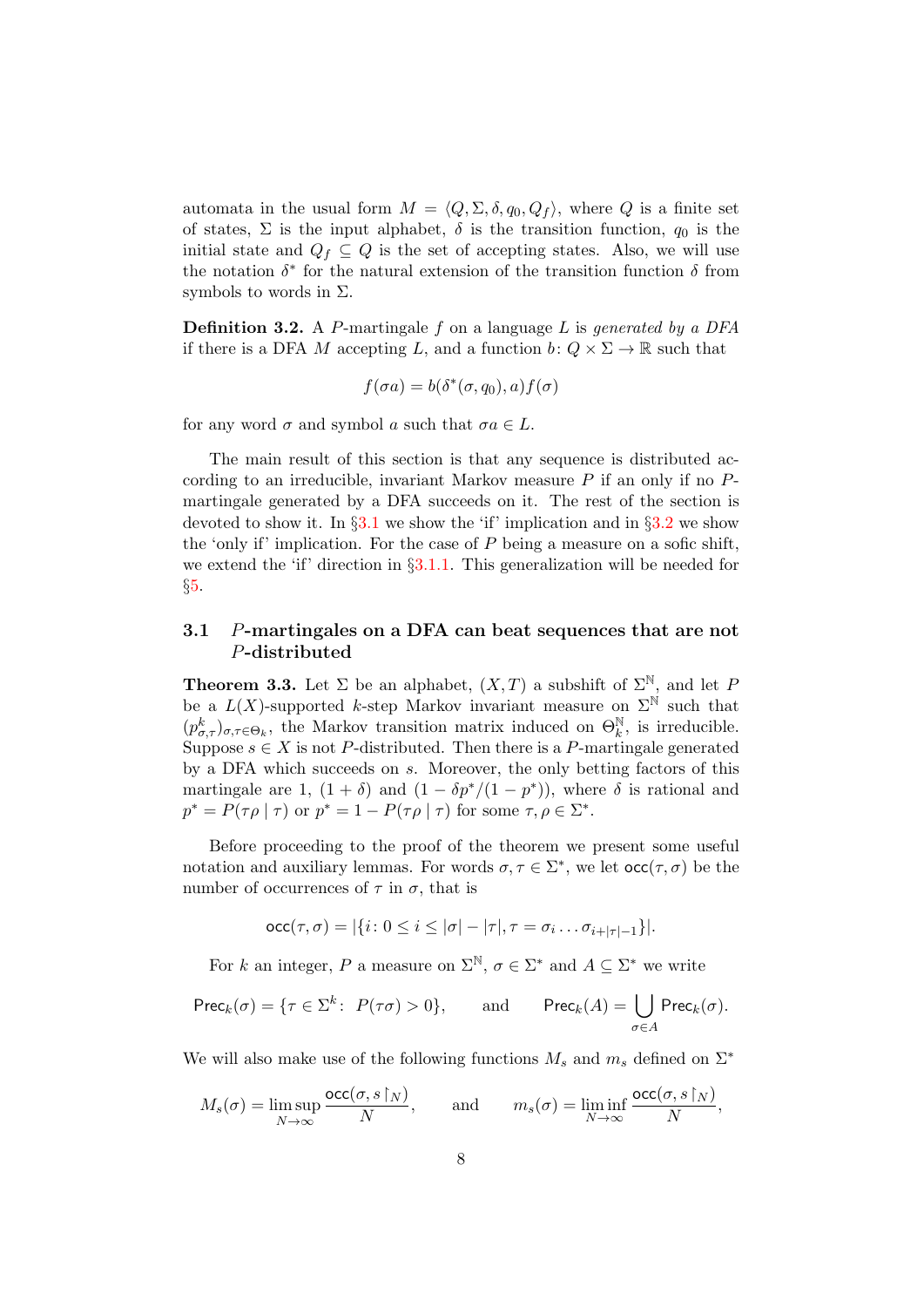for some fixed  $s \in \Sigma^{\mathbb{N}}$ . The subscript s will often be omitted from  $M_s$  and  $m_s$  when it is understood from context.

For the sake of simplicity, since the step k is fixed, we will write  $p_{\sigma,\tau} =$  $p_{\sigma,\tau}^k$ . To prove Theorem [3.3](#page-7-1) we will first need some auxiliary lemmas. For the rest of this section, the measure  $P$  is assumed to satisfy the conditions of Theorem [3.3.](#page-7-1)

<span id="page-8-2"></span>**Lemma 3.4.** Suppose  $s \in X$  is not P-distributed and that  $m_s(\tau^*) \neq 0$  for some  $\tau^* \in \Theta_k$ . Then there is some  $\sigma^* \in L(X)$  with  $|\sigma^*| \geq k$  and  $b \in \Sigma$  such that

<span id="page-8-1"></span>
$$
\frac{\operatorname{occ}(\sigma^*b, s\upharpoonright_N)}{\operatorname{occ}(\sigma^*, s\upharpoonright_N)} \nrightarrow P(\sigma^*b \mid \sigma^*)
$$
\n(3)

when  $N \to \infty$ . Moreover,  $\sigma^*$  can be chosen so that  $m_s(\sigma^*) > 0$ .

*Proof.* Let  $s \in X$  not be P-distributed, and let  $M = M_s$  and  $m = m_s$ . Let us define

$$
r_{\sigma,\tau} = \lim_{N\to\infty} \frac{\text{occ}(\sigma\tau,s\!\upharpoonright_N)}{\text{occ}(\sigma,s\!\upharpoonright_N)}
$$

for any words  $\sigma, \tau \in \Sigma^*$ , whenever the limit exists.

The proof follows by contradiction, so let us assume that for all words  $σ$  with  $|\sigma|$  ≥ k and  $P(σ) > 0$ , and any  $b ∈ Σ$  we have  $r_{σ, b} = P(σb | σ)$ . The core of our proof consists in showing that these assumptions imply that M is actually a Markov measure with the same transition matrix as  $P$ . This will be carried out through the following Propositions [3.5,](#page-8-0) [3.6](#page-9-0) and [3.7.](#page-11-0)

<span id="page-8-0"></span>**Proposition 3.5.** For all words  $\sigma$  with  $|\sigma| > k$ ,  $P(\sigma) > 0$ , and any word  $\tau = b_1 \dots b_m \in \Sigma^*$  we have  $r_{\sigma,\tau} = P(\sigma \tau \mid \sigma)$ .

*Proof.* Given  $\tau$ , we first take the largest j such that  $P(\sigma b_1 \dots b_{j-1}) > 0$ . Then, by an iterated use of  $r_{\sigma,b} = P(\sigma b \mid \sigma)$  we get

$$
r_{\sigma,b_1...b_j} = \prod_{i=1}^{j-1} r_{\sigma b_1...b_i,b_{i+1}}
$$
  
= 
$$
\prod_{i=1}^{j-1} P(\sigma b_1 ... b_{i+1} | \sigma b_1 ... b_i) = P(\sigma b_1 ... b_j | \sigma).
$$

If  $j = m$  we are done. Otherwise, we have

$$
0 = P(\sigma b_1 \dots b_{j+1}) = P(\sigma b_1 \dots b_{j+1} | \sigma b_1 \dots b_j) = r_{\sigma b_1 \dots b_j, b_{j+1}}.
$$

Notice that

$$
0 = r_{\sigma b_1 \dots b_j, b_{j+1}} = \lim_{N \to \infty} \frac{\operatorname{occ}(\sigma b_1 \dots b_{j+1}, s \upharpoonright_N)}{\operatorname{occ}(\sigma b_1 \dots b_j, s \upharpoonright_N)} \ge \limsup_{N \to \infty} \frac{\operatorname{occ}(\sigma b_1 \dots b_m, s \upharpoonright_N)}{\operatorname{occ}(\sigma, s \upharpoonright_N)},
$$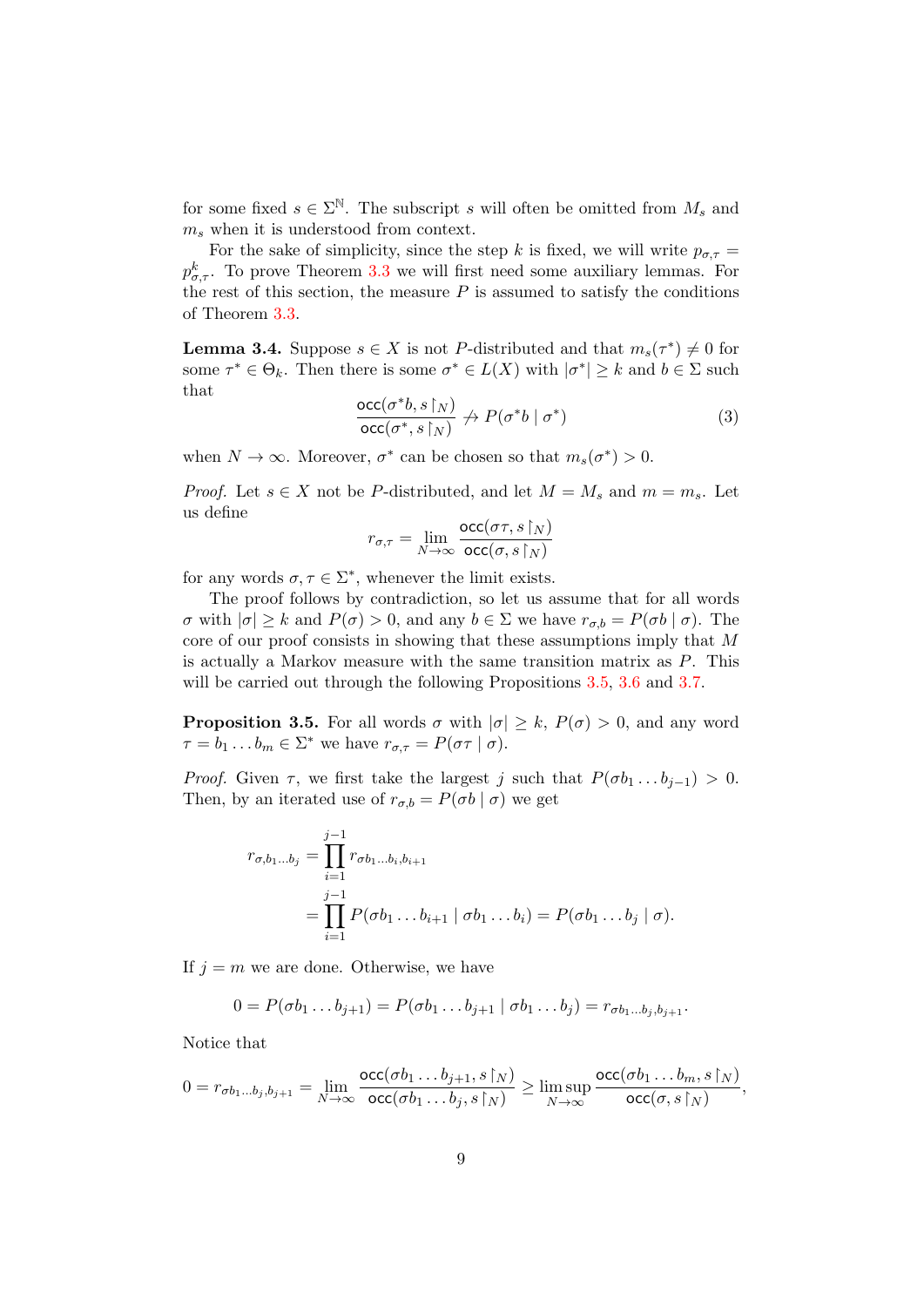and hence  $=r_{\sigma,b_1...b_m}$  exists and is equal to 0. Then

$$
r_{\sigma,b_1...b_m} = 0 = P(\sigma b_1 \dots b_{j+1}) \ge P(\sigma b_1 \dots b_m) \ge 0
$$

implies  $P(\sigma \tau | \sigma) = 0$ , which finishes our proof of Proposition [3.5.](#page-8-0)  $\Box$ 

<span id="page-9-0"></span>**Proposition 3.6.** For any  $\tau \in \Theta_k$  we have

<span id="page-9-4"></span>
$$
M(\tau) = \lim_{N \to \infty} \frac{\text{occ}(\tau, s \upharpoonright_N)}{N}.
$$
 (4)

*Proof.* Fix some  $\tau^* \in \Theta_k$  such that  $m(\tau^*) \neq 0$  and let  $\tau_1 \dots \tau_\ell$  be an enumeration of all the other words in  $\Theta_k$ . It should be noted that if we define  $\Theta_k^M = \{ \tau \in \Sigma^k \mid M(\tau) > 0 \},\$  then from Proposition [3.5](#page-8-0) and the fact that P is  $L(X)$ -supported and  $s \in X$  it is easy to deduce that  $\Theta_k^M \subseteq \Theta_k$ . This fact will be implicit in the following calculations. Then, for any  $i \leq \ell$ ,

$$
\limsup_{N \to \infty} \frac{\operatorname{occ}(\tau_i, s \upharpoonright_N)}{\operatorname{occ}(\tau^*, s \upharpoonright_N)} = \limsup_{N \to \infty} \sum_{\tau \in \Theta_k} \frac{\operatorname{occ}(\tau \tau_i, s \upharpoonright_N)}{\operatorname{occ}(\tau^*, s \upharpoonright_N)}
$$
\n
$$
= p_{\tau^*, \tau_i} + \limsup_{N \to \infty} \sum_{j=1}^{\ell} \frac{\operatorname{occ}(\tau_j \tau_i, s \upharpoonright_N)}{\operatorname{occ}(\tau_j, s \upharpoonright_N)} \frac{\operatorname{occ}(\tau_j, s \upharpoonright_N)}{\operatorname{occ}(\tau^*, s \upharpoonright_N)}
$$
\n
$$
\leq p_{\tau^*, \tau_i} + \sum_{j=1}^{\ell} p_{\tau_j, \tau_i} \limsup_{N \to \infty} \frac{\operatorname{occ}(\tau_j, s \upharpoonright_N)}{\operatorname{occ}(\tau^*, s \upharpoonright_N)}.
$$
\n(5)

Notice that

$$
\limsup_{N \to \infty} \frac{\operatorname{occ}(\tau_i, s \upharpoonright_N)}{\operatorname{occ}(\tau^*, s \upharpoonright_N)} \le \limsup_{N \to \infty} \frac{\operatorname{occ}(\tau_i, s \upharpoonright_N)}{N} \left( \liminf_{N \to \infty} \frac{\operatorname{occ}(\tau^*, s \upharpoonright_N)}{N} \right)^{-1}
$$
\n
$$
= \frac{M(\tau_i)}{m(\tau^*)} < \infty.
$$

Hence can write

<span id="page-9-1"></span>
$$
x_i = \limsup_{N \to \infty} \frac{\text{occ}(\tau_i, s \restriction_N)}{\text{occ}(\tau^*, s \restriction_N)}
$$

and  $x = (x_1, \ldots, x_\ell)$ , and reformulate [\(5\)](#page-9-1) in matrix form as follows

<span id="page-9-2"></span>
$$
(\mathbf{id} - R^*)x \le p^*,\tag{6}
$$

where  $\leq$  is the product order on  $\mathbb{R}^{\ell}$ ,  $R^*$  is the transpose of the Markov transition matrix  $p_{\sigma,\tau}$  restricted to  $\Theta_k \setminus {\tau^*}$  and  $p^* = (p_{\tau^*,\tau_1}, \ldots, p_{\tau^*,\tau_\ell}).$ 

Similarly, if

$$
y_i = \liminf_{N \to \infty} \frac{\text{occ}(\tau_i, s \upharpoonright_N)}{\text{occ}(\tau^*, s \upharpoonright_N)}
$$

and  $y = (y_1, \ldots, y_\ell)$ , then the same reasoning used in [\(5\)](#page-9-1) shows

<span id="page-9-3"></span>
$$
(\mathbf{id} - R^*)y \ge p^*.\tag{7}
$$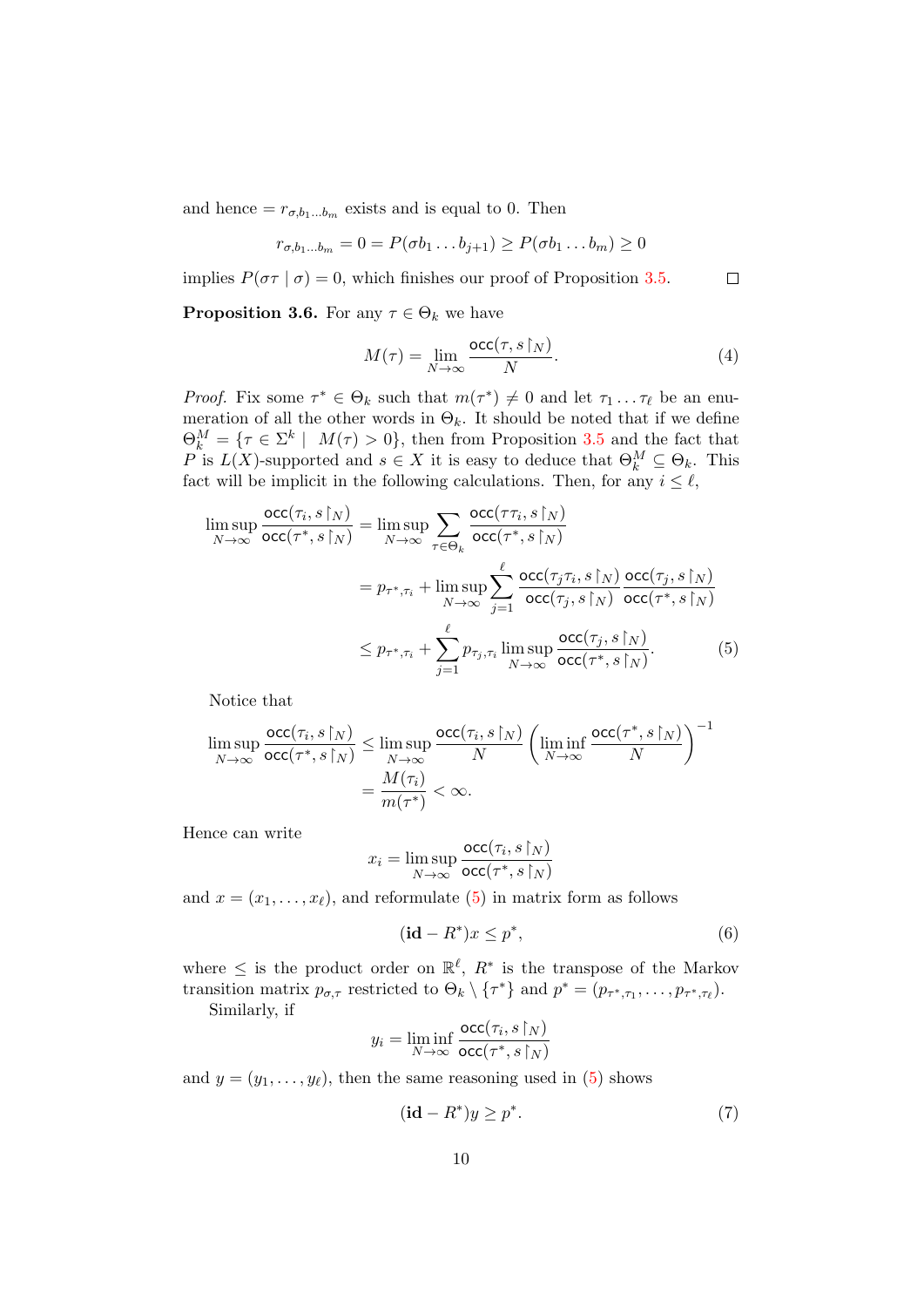Let us write  $A = (\mathbf{id} - R^*)$  and show that  $Ax = Ay$ . Equations [\(6\)](#page-9-2) and [\(7\)](#page-9-3) imply  $Ax \le Ay$ , so it suffices to show that a contradiction follows from assuming  $Ax < Ay$ . Indeed,  $Ax < Ay$  means that, for all  $i, \sum_j A_{ij} x_j \leq$  $\sum_j A_{ij}y_j$ , where the inequality is strict for some *i*. This, in turn, implies

$$
\sum_{j} \left( \sum_{i} A_{ij} \right) x_j = \sum_{i} \sum_{j} A_{ij} x_j < \sum_{i} \sum_{j} A_{ij} y_j = \sum_{j} \left( \sum_{i} A_{ij} \right) y_j,
$$

which is impossible since  $x_j \ge y_j$  for all j and  $\sum_i A_{ij} = 1 - \sum_i p_{\tau_j, \tau_i} \ge 0$ . Thus,  $Ax = Ay$ .

Now, if A were invertible then it would follow that  $x = y$ , which means  $\lim_{N\to\infty}$  occ $(\tau_i, s\upharpoonright_N)/$ occ $(\tau^*, s\upharpoonright_N)$  exists for all i, and this in turn implies that [\(4\)](#page-9-4) is true for  $\tau^*$ , that is,  $\operatorname{occ}(\tau^*, s \upharpoonright_N)/N$  converges (to  $M(\tau^*)$ , its lim sup), since

$$
\sum_i \lim_{N \to \infty} \frac{\mathrm{occ}(\tau_i, s \restriction_N)}{\mathrm{occ}(\tau^*, s \restriction_N)} + 1 = \lim_{N \to \infty} \frac{N}{\mathrm{occ}(\tau^*, s \restriction_N)}
$$

and from this convergence for  $\tau^*$  we derive that of  $\tau_i$  for all i using

$$
\lim_{N \to \infty} \frac{\mathrm{occ}(\tau_i, s \upharpoonright_N)}{\mathrm{occ}(\tau^*, s \upharpoonright_N)} \lim_{N \to \infty} \mathrm{occ}(\tau^*, s \upharpoonright_N) = \lim_{N \to \infty} \frac{\mathrm{occ}(\tau_i, s \upharpoonright_N)}{N}.
$$

So it remains to show that A is indeed invertible. If it were not, then  $R^*$ would have 1 as an eigenvalue, and the Perron-Frobenius theorem, together with the fact that the column sums of  $R^*$  are smaller than 1, imply 1 has a unique nonnegative eigenvector  $z = (z_1, \ldots, z_\ell)$ . That is,

<span id="page-10-0"></span>
$$
\sum_{i=1}^{\ell} z_i R_{ji}^* = \sum_{i=1}^{\ell} z_i p_{\tau_i, \tau_j} = z_j.
$$
 (8)

Now,  $\tau^* \in \Theta_k$  is excluded from the enumeration  $(\tau_i)_{1 \leq i \leq \ell}$  and the irreducibility of the matrix  $p_{\sigma,\tau}$  implies that  $\mathsf{Prec}_k(\tau^*) \cap (\Theta_k \setminus {\{\tau^*\}})$  is not empty. Hence, there is some  $\tau_i \in \text{Prec}_k(\tau^*)$  and for each such i we have  $\sum_{j=1}^{\ell} p_{\tau_i,\tau_j} < 1$ , so that if  $z_i \neq 0$  then [\(8\)](#page-10-0) implies

$$
\sum_{j=1}^{\ell} z_j = \sum_{i,j=1}^{\ell} z_i p_{\tau_i, \tau_j} = \sum_{i=1}^{\ell} z_i \sum_{j=1}^{\ell} p_{\tau_i, \tau_j} < \sum_{i=1}^{\ell} z_i,
$$

which is a contradiction.

Thus,  $z_i = 0$  for all i such that  $\tau_i \in \text{Prec}_k(\tau^*)$ . This in turn implies  $p_{\tau_j, \tau_i} = 0$  for all j such that  $z_j \neq 0$ , since  $0 = z_i = \sum_j z_j p_{\tau_j, \tau_i}$ . Equivalently,  $z_j = 0$  for all j such that  $\tau_j \in \text{Prec}_k(\tau^i)$ .

We then repeat this reasoning to show  $z_k = 0$  for all k such that  $\tau_k \in \text{Prec}_k(\tau^j)$  and keep repeating the same reasoning until all entries in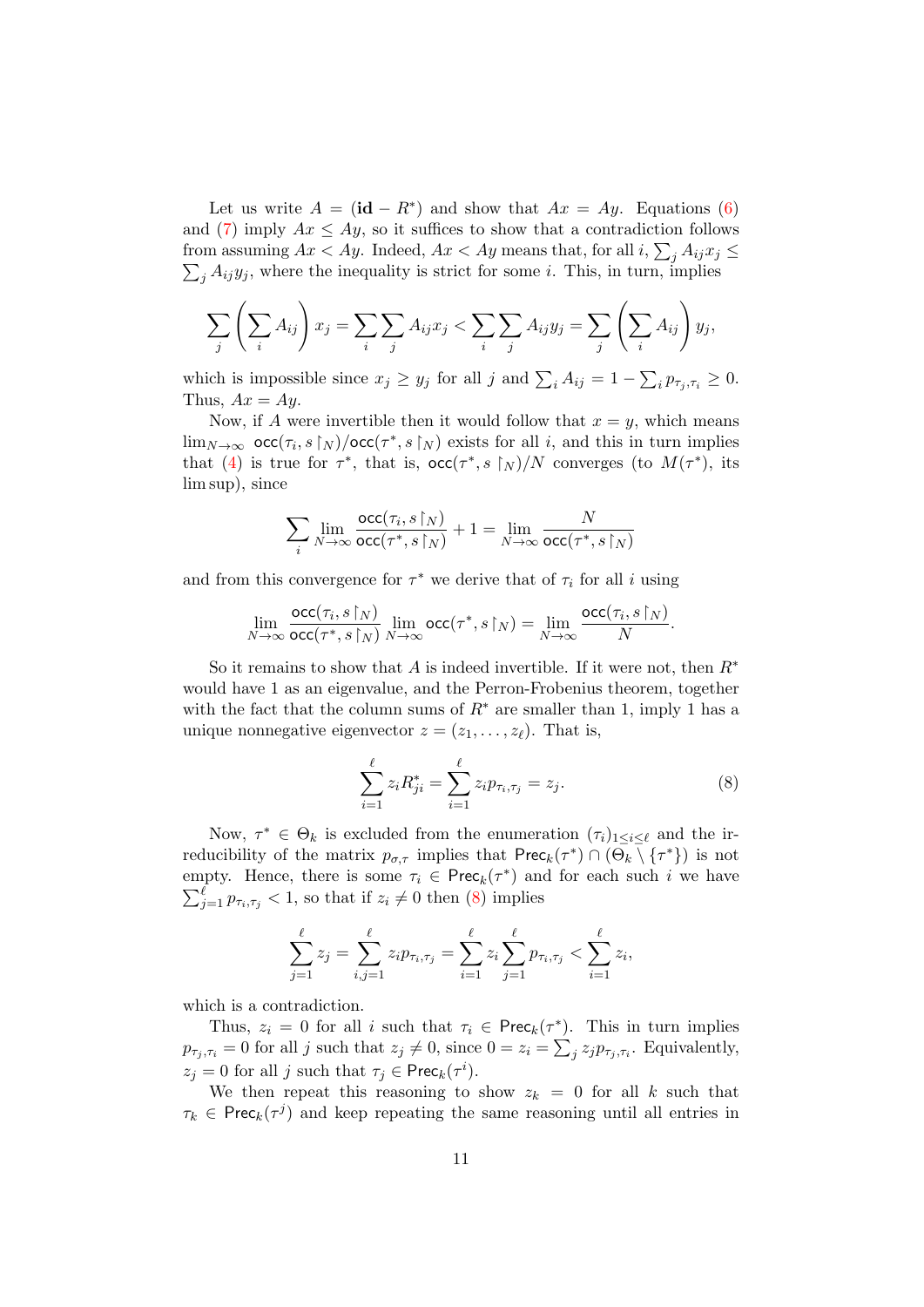$z$  have been shown to be 0 (this is guaranteed by irreducibility). Hence,  $z = 0$ , which contradicts the assumption that z is an eigenvector of eigenvalue 1. It follows that A must be invertible. This concludes the proof of Proposition [3.6.](#page-9-0)  $\Box$ 

<span id="page-11-0"></span>**Proposition 3.7.** *M* is equal to *P* restricted to  $\Theta_k$ .

*Proof.* Now, M is a probability measure on  $\Theta_k$ , since

$$
\sum_{\tau \in \Theta_k} M(\tau) = \sum_{\tau \in \Theta_k} \lim_{N \to \infty} \frac{\mathrm{occ}(\tau, s \!\upharpoonright_N)}{N} = \lim_{N \to \infty} \frac{\sum_{\tau \in \Theta_k} \mathrm{occ}(\tau, s \!\upharpoonright_N)}{N} = 1.
$$

Together with the Markov transition matrix  $p_{\sigma,\tau}$ , M defines a probability measure  $\nu$  on  $\Theta_k^{\mathbb{N}}$  in a natural way. First,  $\nu$  is defined inductively on word cylinders

$$
\nu([\tau]) = M(\tau)
$$
  

$$
\nu([\tau_1 \dots \tau_j]) = \nu([\tau_1 \dots \tau_{j-1}]) p_{\tau_{j-1}, \tau_j}
$$

then extended naturally to all cylinders and finally to the Borel  $\sigma$ -algebra  $\mathcal{B}$  of  $\Theta_k^{\mathbb{N}}$  via Caratheodory's extension theorem.

As with  $P$ , we will drop the brackets for word cylinders. To show that  $\nu$ is invariant, it is enough to show it for word cylinders, that is, it is enough to show

$$
\nu(T^{-1}(\tau_1 \ldots \tau_j)) = \sum_{\sigma \in \Theta_k} \nu(\sigma \tau_1 \ldots \tau_j) = \nu(\tau_1 \ldots \tau_j).
$$

By our construction of  $\nu$ ,

<span id="page-11-1"></span>
$$
\sum_{\sigma \in \Theta_k} \nu(\sigma \tau_1 \dots \tau_j) = \sum_{\sigma \in \Theta_k} \nu(\sigma) \nu(\tau_1 | \sigma) \prod_{i=1}^{j-1} \nu(\tau_{i+1} | \tau_i)
$$
\n
$$
= \sum_{\sigma \in \Theta_k} M(\sigma) p_{\sigma, \tau_1} \prod_{i=1}^{j-1} p_{\tau_i, \tau_{i+1}} = \left( \prod_{i=1}^{j-1} p_{\tau_i, \tau_{i+1}} \right) \sum_{\sigma \in \Theta_k} M(\sigma) r_{\sigma, \tau_1}
$$
\n
$$
= \left( \prod_{i=1}^{j-1} p_{\tau_i, \tau_{i+1}} \right) \sum_{\sigma \in \Theta_k} \lim_{N \to \infty} \frac{\text{occ}(\sigma, s \upharpoonright N)}{N} \lim_{N \to \infty} \frac{\text{occ}(\sigma \tau_1, s \upharpoonright N)}{\text{occ}(\sigma, s \upharpoonright N)}
$$
\n
$$
= \left( \prod_{i=1}^{j-1} p_{\tau_i, \tau_{i+1}} \right) \sum_{\sigma \in \Theta_k} \lim_{N \to \infty} \frac{\text{occ}(\sigma \tau_1, s \upharpoonright N)}{N}
$$
\n
$$
= \left( \prod_{i=1}^{j-1} p_{\tau_i, \tau_{i+1}} \right) \lim_{N \to \infty} \frac{\text{occ}(\tau_1, s \upharpoonright N)}{N}
$$
\n
$$
= \left( \prod_{i=1}^{j-1} p_{\tau_i, \tau_{i+1}} \right) M(\tau_1) = \nu(\tau_1 \dots \tau_j).
$$
\n(9)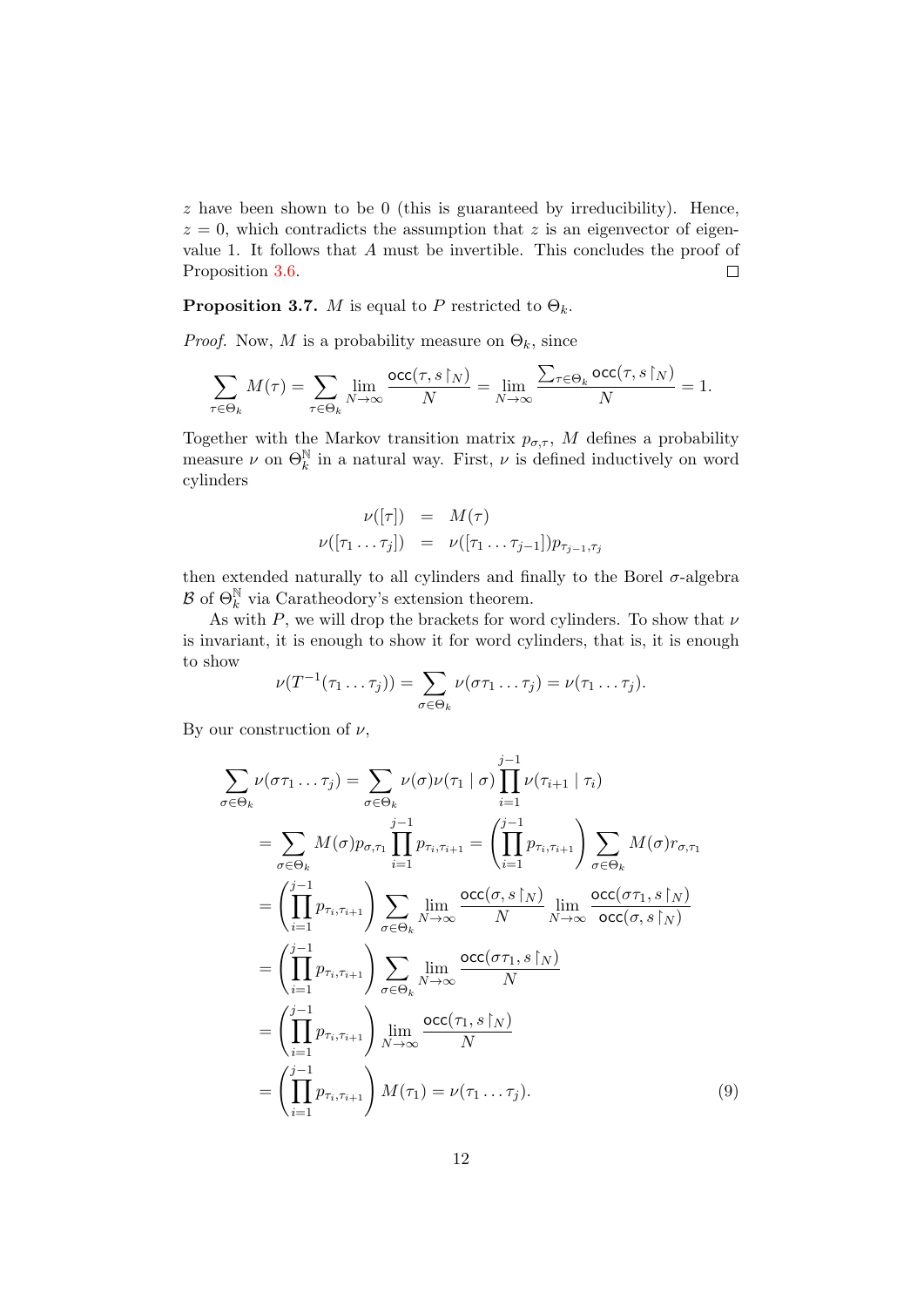Thus,  $\nu$  is invariant, 1-step Markov and has the irreducible Markov transition matrix  $p_{\sigma,\tau}$ . Theorem [2.4](#page-5-1) implies that  $P = \nu$  and M is equal to P restricted to  $\Theta_k$ , and this concludes the proof of Proposition [3.7.](#page-11-0)  $\Box$ 

Finally, we will now show that s is P-distributed, leading to a contradiction. In [\(9\)](#page-11-1) we show that

$$
\nu(\sigma\tau) = M(\sigma)p_{\sigma,\tau} = P(\sigma)r_{\sigma,\tau} = \lim_{N \to \infty} \frac{\text{occ}(\sigma\tau, s\restriction_N)}{N}
$$

for  $\tau \in \Theta_k$ . This extends trivially to  $\tau \in \Sigma^k$ , for  $M(\tau) = 0$  if and only if  $P(\tau) = 0$  and  $P = \nu$ . Moreover, the same is valid if we substitute any word ρ for τ in the above equations, since all we need is that  $r_{σ,ρ}$  exist and be equal to  $P(\sigma \rho \mid \sigma)$ . Since  $\sigma$  must be of length k, this means that

<span id="page-12-0"></span>
$$
\lim_{N \to \infty} \frac{\operatorname{occ}(\rho, s \upharpoonright_N)}{N} = \nu(\rho) = P(\rho) \tag{10}
$$

for all words  $\rho$  of length at least k. But then  $(10)$  must also be true for words  $\rho$  of length smaller than k, since

$$
P(\rho) = \sum_{\substack{\tau \in \Theta_k \\ \rho \prec \tau}} P(\tau) = \sum_{\substack{\tau \in \Theta_k \\ \rho \prec \tau}} \lim_{\substack{N \to \infty \\ \rho \prec \tau}} \frac{\mathrm{occ}(\tau, s \restriction_N)}{N}
$$

$$
= \lim_{N \to \infty} \frac{\sum_{\substack{\tau \in \Theta_k \\ \rho \prec \tau}} \mathrm{occ}(\tau, s \restriction_N)}{N} = \lim_{N \to \infty} \frac{\mathrm{occ}(\rho, s \restriction_N)}{N}.
$$

P-distribution need only be checked on word cylinders, so this completes the proof that some  $\sigma^*$  satisfies [\(3\)](#page-8-1).

It only remains to show that such a  $\sigma^*$  can be chosen so that  $m_s(\sigma^*) > 0$ . Again, we prove this by contradiction. That is, let us suppose that for all  $\sigma \in L(X)$  ( $|\sigma| \geq k$ ) such that  $m(\sigma) > 0$ , we have that  $r_{\sigma,b}$  exists for any symbol b and is equal to  $P(\sigma b | \sigma)$ . As before, this implies  $r_{\sigma,\tau}$  exists for all words  $\tau$  and is equal to  $P(\sigma \tau | \sigma)$ .

Take some  $\sigma^*$  that satisfies [\(3\)](#page-8-1). Then  $m(\sigma^*) = 0$ . Take some  $\tau$  such that  $P(\tau \sigma^*) > 0$  (irreducibility implies this can be done by finding some  $(\tau_i)_{1\leq i\leq l}\subseteq \Theta_k$  such that  $\sigma^* \prec \tau_1 \ldots \tau_l \in L(X)$  and then finding some  $\tau \in \text{Prec}_k(\tau_i)$ ). If  $m(\tau) > 0$  then  $r_{\tau,\sigma^*}$  exists and is equal to  $P(\tau \sigma^* | \tau) > 0$ . But this contradicts the fact that  $m(\tau \sigma^*) \leq m(\sigma^*) = 0$ . So  $m(\tau) = 0$  for all  $\tau \in \text{Prec}_k(\sigma^*)$ .

Similarly, for all  $\sigma \in \text{Prec}_k(\text{Prec}_k(\sigma^*))$  we have  $m(\sigma) = 0$  and the same reasoning can be repeated until  $m(\sigma) = 0$  has been shown for all  $\sigma \in \Theta$  (irreducibility guarantees this), which contradicts the condition that  $m(\tau^*) > 0$ for some  $\tau^* \in \Theta_k$ . This concludes the proof of Lemma [3.4.](#page-8-2)  $\Box$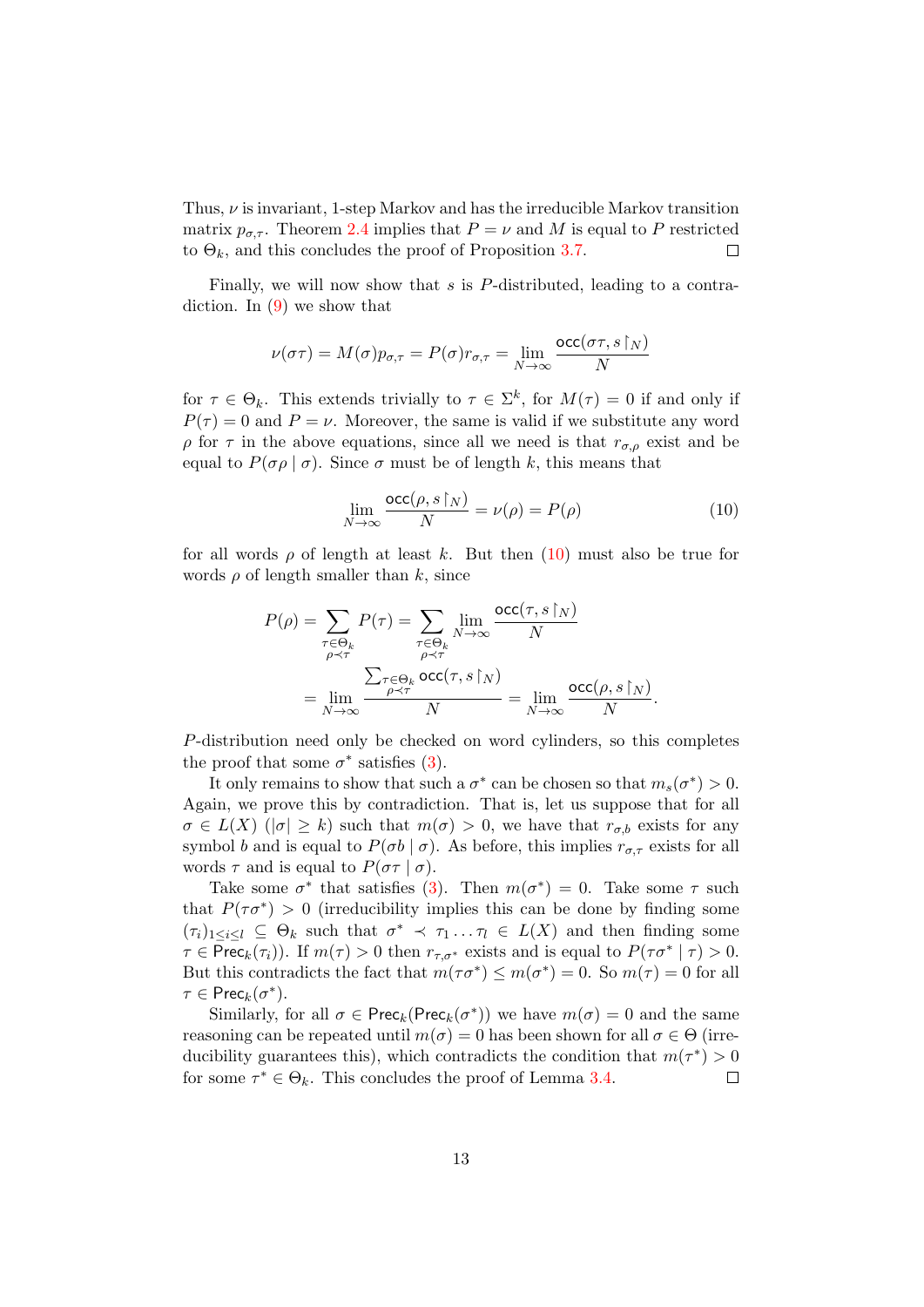<span id="page-13-0"></span>**Lemma 3.8.** Given  $s \in X$ , if there is some  $\sigma^* \in \Theta_k$  that satisfies  $m(\sigma^*) = 0$ , then there are some  $d > 0$ ,  $\rho \in \Theta_k$ ,  $\sigma \in \text{Prec}_k(\rho)$  and a strictly increasing sequence  $(N_j)_{j\in\mathbb{N}}$  of natural numbers such that  $\lim_{j\to\infty} \mathsf{occ}(\rho, s\upharpoonright_{N_j})/N_j = 0$ and  $\limsup_{j\to\infty}\sum_{\tau\in\Theta_k\setminus\{\rho\}}\textsf{occ}(\sigma\tau,s\upharpoonright_{N_j})/N_j\geq d.$ 

*Proof.* Let  $\sigma^* \in \Theta_k$  satisfy  $m(\sigma^*) = 0$  and let  $(N_j)_{j \in \mathbb{N}}$  be a strictly increasing sequence of natural numbers such that  $\lim_{j\to\infty} \operatorname{occ}(\sigma^*, s\upharpoonright_{N_j})/N_j = 0$ . If for some  $\sigma \in \text{Prec}_k(\sigma^*)$  and some  $d > 0$  we have  $\limsup_{j \to \infty} \sum_{\tau \in \Theta_k \setminus {\{\sigma^*}\}} \textsf{occ}(\sigma\tau,s\restriction_{N_j})$  $)/N_j \geq d$ , then we set  $\rho = \sigma^*$  and we are done.

Otherwise, we have, for  $\epsilon > 0$ , a j<sub>0</sub> such that for all  $j \ge j_0$ ,

 $\sigma$ 

$$
\sum_{\substack{\sigma \in \text{Prec}_k(\sigma^*) \\ \tau \in \Theta_k \setminus \{\sigma^*\}}} \frac{\text{occ}(\sigma \tau, s \restriction_{N_j})}{N_j} < \frac{\epsilon}{|\Theta_k|},
$$

and since  $\lim_{j\to\infty} \textsf{occ}(\sigma\sigma^*, s \upharpoonright_{N_j})/N_j \leq \lim_{j\to\infty} \textsf{occ}(\sigma^*, s \upharpoonright_{N_j})/N_j = 0$ , we conclude, for all j greater than some  $j_0$ ,

$$
\frac{\sum_{\sigma\in\operatorname{Prec}_k(\sigma^*)}\operatorname{occ}(\sigma,s\!\upharpoonright_{N_j})+\operatorname{occ}(\sigma^*,s\!\upharpoonright_{N_j})}{N_j}<2\epsilon.
$$

Hence, if we write  $B_0 = \{\sigma^*\}, B_{t+1} = B_t \cup \text{Prec}_k(B_t)$  and, for any finite  $A \subseteq \Sigma^*$ 

$$
\operatorname{occ}(A) = \limsup_{j \to \infty} \frac{\sum_{\sigma \in A} \operatorname{occ}(\sigma, s \restriction_{N_j})}{N_j},
$$

then we have just shown that  $occ(B_1) = occ(Prec_k(\sigma^*)) = 0$ .

Similarly, given t such that  $occ(B_t) = 0$  we can use the same reasoning to show that either  $\limsup_{j\to\infty}\sum_{\tau\in\Theta_k\setminus\{\rho\}}\textsf{occ}(\sigma\tau,s\upharpoonright_{N_j})/N_j\geq d$  for some  $d > 0$ ,  $\rho \in B_t$  and some  $\sigma \in \text{Prec}_k(\rho) \subseteq \overline{B}_{t+1}$ , in which case we are done, or else  $\operatorname{occ}(B_{t+1}) = 0$ .

But irreducibility implies that, for some  $p, B_p = \Theta_k$  and we cannot have  $0 = \text{occ}(B_p) = \text{occ}(\Theta_k) = 1$ . Hence, there is some t and some  $d > 0, \ \rho \in B_t$  and  $\sigma \in \text{Prec}_k(\rho)$  such that  $\lim_{j\to\infty} \text{occ}(\rho, s \upharpoonright_{N_j})/N_j \leq$  $\lim_{j\to\infty}\sum_{\sigma\in B_t}\mathsf{occ}(\sigma,s\!\restriction_{N_j})/N_j$  and

$$
\limsup_{j \to \infty} \sum_{\tau \in \Theta_k \setminus \{\rho\}} \operatorname{occ}(\sigma \tau, s \upharpoonright_{N_j})/N_j \geq d.
$$

This concludes the proof of Lemma [3.8.](#page-13-0)

 $\Box$ 

Proof of Theorem [3.3.](#page-7-1) We will split our proof in two cases.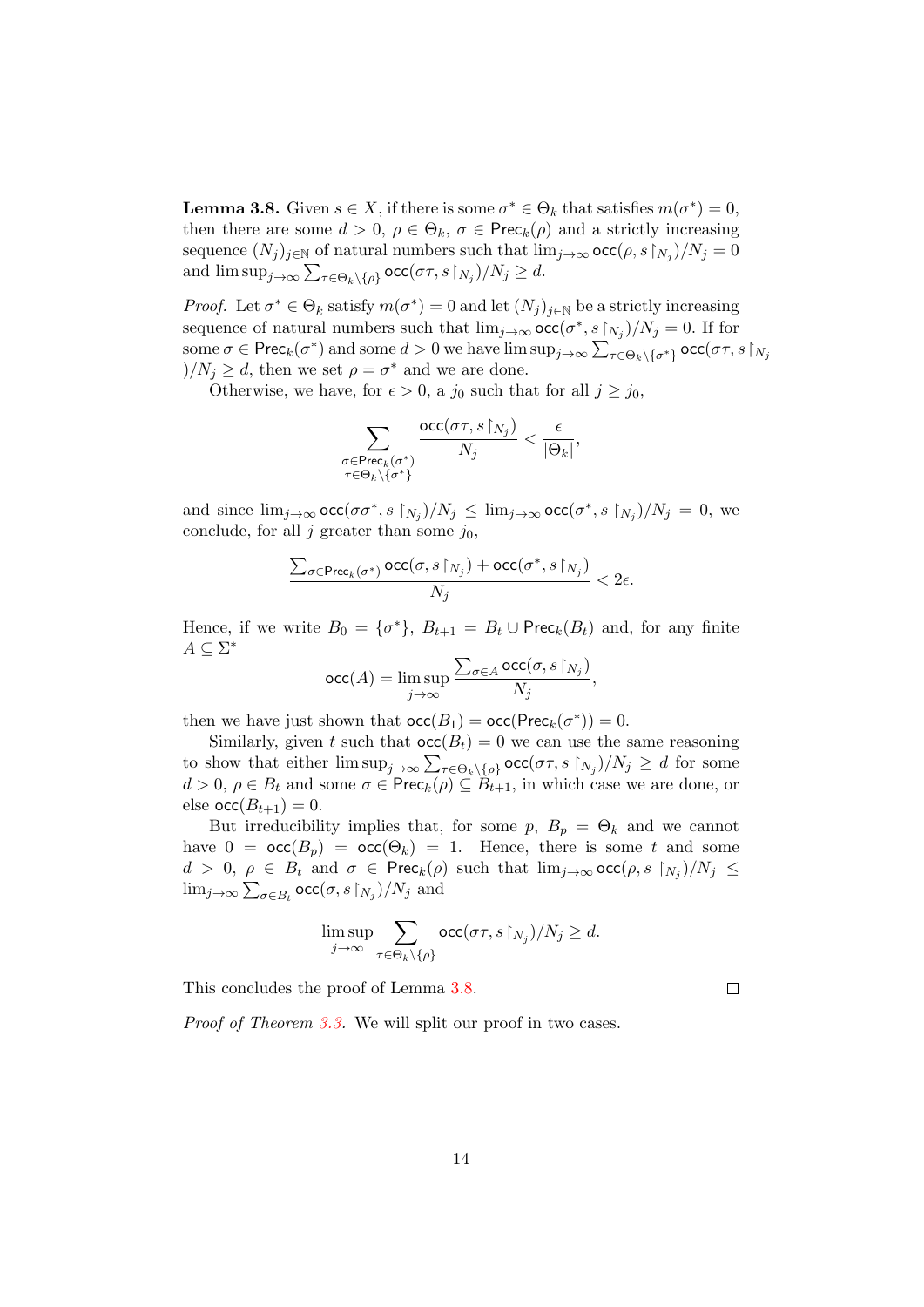**Case I.** There is some  $\tau^* \in \Theta_k$  such that  $m(\tau^*) > 0$ .

From Lemma [3.4](#page-8-2) we may assume that for some  $\sigma \in L(X)$  satisfying  $|\sigma| \geq k$  and  $m(\sigma) > 0$ , some  $b \in \Sigma$  and some rational  $\delta > 0$ 

<span id="page-14-0"></span>
$$
\limsup_{N \to \infty} \frac{\operatorname{occ}(\sigma b, s \upharpoonright_{N})}{\operatorname{occ}(\sigma, s \upharpoonright_{N})} > (1 + \delta) P(\sigma b \mid \sigma), \tag{11}
$$

since  $(3)$  implies either  $(11)$  or

$$
\liminf_{N\to\infty} \frac{\mathrm{occ}(\sigma b,s\!\upharpoonright_N)}{\mathrm{occ}(\sigma,s\!\upharpoonright_N)} < (1-\delta) P(\sigma b\mid\sigma),
$$

but in the latter case it is easy to find some b' such that  $(11)$  is true for  $\sigma b'$ . We define our  $P$ -martingale  $L$  by:

$$
L(\emptyset) = 1
$$
  
\n
$$
L(\rho c) = \begin{cases} (1+\delta)L(\rho) & \text{if } \rho \mid_{|\sigma|} = \sigma \text{ and } c = b; \\ \left(1 - \frac{\delta p^*}{1 - p^*}\right)L(\rho) & \text{if } \rho \mid_{|\sigma|} = \sigma \text{ and } c \neq b; \\ L(\rho) & \text{otherwise.} \end{cases}
$$

for any  $c \in \Sigma$ ,  $\rho c \in L(X)$ , where  $p^* = P(\sigma b | \sigma)$  and we further impose that  $\delta < (1-p^*)/p^*$ . Notice that for all  $\rho$  such that  $\rho|_{|\sigma|} = \sigma$  the k-step Markov property and  $|\sigma| \geq k$  impliy that  $p^* = P(\rho b|\rho)$ . From this it is easy to see that  $L$  is a  $P$ -martingale, and it is also clearly generated by a DFA, since at each step the betting factor depends solely on the next symbol and the previous  $|\sigma|$  symbols of  $\rho$  and since there are finitely many words of length σ, it suffices to consider the finite set of states  $Q = |\Sigma|^{|\sigma|}$ .

To see that  $L$  succeeds on  $s$ , we observe first that

$$
L(\rho) = (1+\delta)^{\mathsf{occ}(\sigma b, \rho)} \prod_{c \neq b} \left(1 - \frac{\delta p^*}{1 - p^*}\right)^{\mathsf{occ}(\sigma c, \rho)}
$$

and that

<span id="page-14-1"></span>
$$
\sum_{c \neq b} \operatorname{occ}(\sigma c, s \upharpoonright_{N}) \le \operatorname{occ}(\sigma, s \upharpoonright_{N}) - \operatorname{occ}(\sigma b, s \upharpoonright_{N}). \tag{12}
$$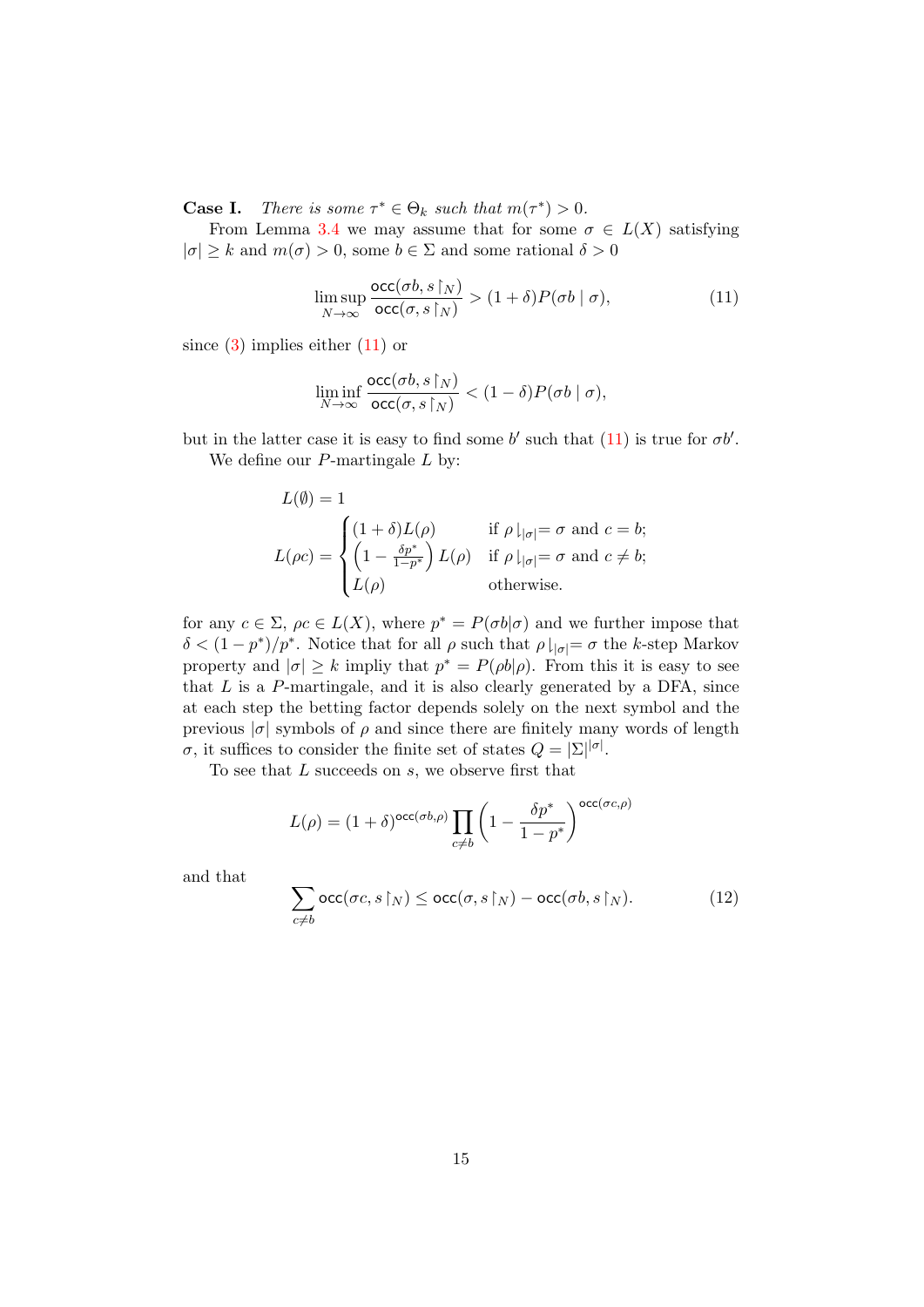Let  $r = 1 + \delta$  and  $q = 1 - \frac{\delta p^*}{1 - n}$  $\frac{op}{1-p^*}$ . Equation [\(12\)](#page-14-1) then implies

$$
\limsup_{N \to \infty} \frac{\log L(s \upharpoonright_{N})}{N}
$$
\n
$$
\geq \limsup_{N \to \infty} \frac{\operatorname{occ}(\sigma b, s \upharpoonright_{N})}{N} (\log r - \log q) + \frac{\operatorname{occ}(\sigma, s \upharpoonright_{N})}{N} \log q
$$
\n
$$
= \limsup_{N \to \infty} \frac{\operatorname{occ}(\sigma, s \upharpoonright_{N})}{N} \left[ \frac{\operatorname{occ}(\sigma b, s \upharpoonright_{N})}{\operatorname{occ}(\sigma, s \upharpoonright_{N})} (\log r - \log q) + \log q \right]
$$
\n
$$
\geq \liminf_{N \to \infty} \frac{\operatorname{occ}(\sigma, s \upharpoonright_{N})}{N} \limsup_{N \to \infty} \left[ r \frac{\operatorname{occ}(\sigma b, s \upharpoonright_{N})}{\operatorname{occ}(\sigma, s \upharpoonright_{N})} (\log r - \log q) + \log q \right]
$$
\n
$$
\geq m(\sigma) \left[ r P(\sigma b \mid \sigma) (\log r - \log q) + \log q \right]
$$
\n
$$
= p^* m(\sigma) \left[ (1 + \delta) \log (1 + \sigma) + (p^{*-1} - (1 + \sigma)) \log \left( 1 - \frac{\delta p^*}{1 - p^*} \right) \right].
$$
\n(13)

<span id="page-15-0"></span>Observe that  $p^* > 0$ , for otherwise  $\sigma b \notin L(X)$ ,  $\operatorname{occ}(\sigma b, s \upharpoonright_N) = 0$  for all N and the inequality in  $(11)$  would not be obtained. Hence, the multiplying factor on the left is strictly positive. Now if in [\(13\)](#page-15-0) we make the substitution  $x = p^{n-1} - 1$  we may notice that the function  $f(\delta) = (1+\delta) \log(1+\delta) + (x-\delta)$ δ) log(1 – δ/x) satisfies  $f(0) = 0$  and  $f'(\delta) = \log(1+\delta) - \log(1-\delta/x) > 0$  for  $0 < \delta < x$ . Then there is a  $c > 0$  such that  $\limsup_{N \to \infty} \log L(s \upharpoonright_N)/N \ge c$ . and there will be infinitely many N's such that  $L(s\gamma) \geq 2^{cN}$ , which implies  $\limsup_{N\to\infty} L(s\upharpoonright_N) = \infty.$ 

**Case II.** For all  $\tau \in \Theta_k$  we have  $m(\tau) = 0$ .

Lemma [3.8](#page-13-0) implies that there are some  $d > 0$ ,  $\rho \in \Theta_k$ ,  $\sigma \in \text{Prec}_k(\rho)$  and a strictly increasing sequence of natural numbers  $(N_j)_{j\in\mathbb{N}}$  such that

<span id="page-15-1"></span>
$$
\lim_{j \to \infty} \frac{\operatorname{occ}(\rho, s \upharpoonright_{N_j})}{N_j} = 0 \quad \text{and} \quad \limsup_{j \to \infty} \frac{\sum_{\tau \in \Theta_k \setminus \{\rho\}} \operatorname{occ}(\sigma \tau, s \upharpoonright_{N_j})}{N_j} \ge d.
$$
\n(14)

Notice that  $\langle s : k \rangle$  is actually a sequence in  $\Theta_k$  (and not just  $\Sigma^k$ ) since  $s \in$ X and all words of length  $k$  in s must belong to  $L(X)$ . Also, as mentioned in §[2,](#page-3-0) P induces an irreducible Markov measure  $P^k$  on  $\Theta_k^{\mathbb{N}}$ , so we will first construct a P<sup>k</sup>-martingale on  $\Theta_k^*$ . Let  $p^* = 1 - P(\sigma \rho | \sigma) < 1$  (since  $\sigma \in$ Prec<sub>k</sub>( $\rho$ )),  $(1 - p^*) > p^* \delta$ , c be a symbol of  $\Theta_k$  and  $\delta > 0$ . We define M as follows:

$$
M(\emptyset) = 1;
$$
  
\n
$$
M(\tau_1 \dots \tau_{l+1}) = \begin{cases} (1+\delta)M(\tau_1 \dots \tau_l) & \text{if } \tau_l = \sigma \text{ and } \tau_{l+1} \neq \rho; \\ \left(1 - \frac{\delta p^*}{1 - p^*}\right)M(\tau_1 \dots \tau_l) & \text{if } \tau_l = \sigma \text{ and } \tau_{l+1} = \rho; \\ M(\tau_1 \dots \tau_l) & \text{otherwise.} \end{cases}
$$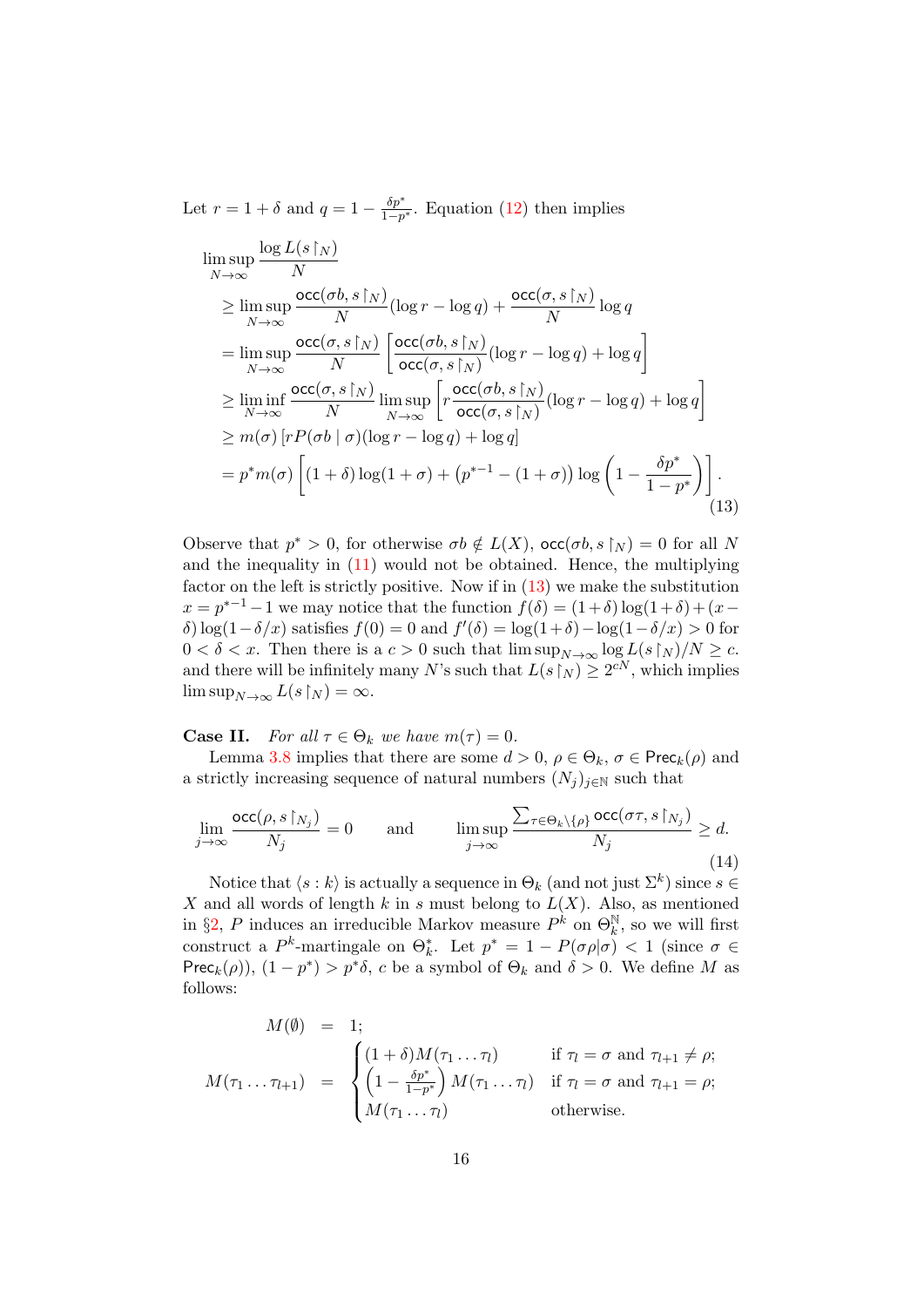It is easy to check that M is a  $P^k$ -martingale generated by a DFA.

Observe that

$$
M(\tau_1 \dots \tau_l) = \left(1 - \frac{\delta p^*}{1 - p^*}\right)^{\text{occ}(\sigma \rho, \tau_1 \dots \tau_l)} \prod_{\substack{c \in \Theta_k \\ c \neq \rho}} (1 + \delta)^{\text{occ}(\sigma c, \tau_1 \dots \tau_l)}.
$$

Write  $q = 1 - \delta p^*/(1 - p^*)$  and  $r = 1 + \delta$  and fix  $\epsilon > 0$  such that  $\epsilon < d \log r$ . Then  $(14)$  implies there are infinitely many N's such that

$$
\log r \sum_{\substack{\tau \in \Theta_k \\ \tau \neq \rho}} \frac{\mathrm{occ}(\sigma\tau,\langle s:k \rangle \!\upharpoonright_N)}{N} + \log q \frac{\mathrm{occ}(\sigma\rho,\langle s:k \rangle \!\upharpoonright_N)}{N} \geq d\log r - \epsilon.
$$

Thus, for  $K = d \log r - \epsilon > 0$  we have  $\log M(\langle s : k \rangle | N)/N \geq K > 0$  for infinitely many N's. This implies the martingale succeeds on  $\langle s : k \rangle$ .

From this martingale  $M$  on  $\Theta_k^*$  one uses the definition of a P-martingale to extend M to a P-martingale  $\widehat{M}$  on  $\Sigma^*$  (it is a routine exercise to check  $\widehat{M}$ is well defined as a P-martingale and that it is also generated by a DFA), and the fact that M succeeds on  $\langle s : k \rangle$  implies that  $\widehat{M}$  succeeds on s.  $\Box$ 

#### <span id="page-16-0"></span>3.1.1 An extension to sofic shifts

We now extend Theorem [3.3](#page-7-1) to a more general class of measures on sofic subshifts. In order to do so, we need some of the standard results and definitions regarding sofic subshifts.

A labelled directed graph on alphabet  $\Sigma$  is a tuple  $(G, \mathcal{L})$  where G is a directed graph with finite nodes  $\mathcal{N}(G)$  and finite edges  $\mathcal{E}(G)$  and  $\mathcal{L}$  is a function assigning to each edge e in  $\mathcal{E}(G)$  a symbol  $\mathcal{L}(e) \in \Sigma$ .

Given a labelled directed graph  $(G, \mathcal{L})$ , a path on  $(G, \mathcal{L})$  through states  $i_0, \ldots, i_l \in \mathcal{N}(G)$  is a finite sequence of symbols  $a_1 \ldots a_l \in \Sigma^*$  for which there are edges  $e_1, \ldots, e_l \in \mathcal{E}(G)$  such that, for all  $1 \leq j \leq l$ ,  $i_j$  is the destination node of  $e_i$ ,  $i_{i-1}$  is the origin node of  $e_i$  and  $\mathcal{L}(e_i) = a_i$ . The set of paths on  $(G, \mathcal{L})$  is denoted  $\mathcal{P}_G$ .

Notice that any labelled directed graph is equivalent to an automaton  $M_G$  on  $\Sigma$  without an initial state and with a single absorbing non-accepting state. The accepting states of  $M<sub>G</sub>$  are given by the nodes of G, and a transition  $\delta(i, a) = j$  whenever there is an edge between i and j labelled a. The following definition is then equivalent to this automaton being deterministic.

A labelled directed graph G on alphabet  $\Sigma$  is called *right-resolving* if for any symbol  $a \in \Sigma$ , and any node  $i \in \mathcal{N}(G)$  there is at most one edge  $e \in \mathcal{E}(G)$  such that e has i as its origin node and  $\mathcal{L}(e) = a$ .

Labelled graphs may be used to represent sofic subshifts in the following way: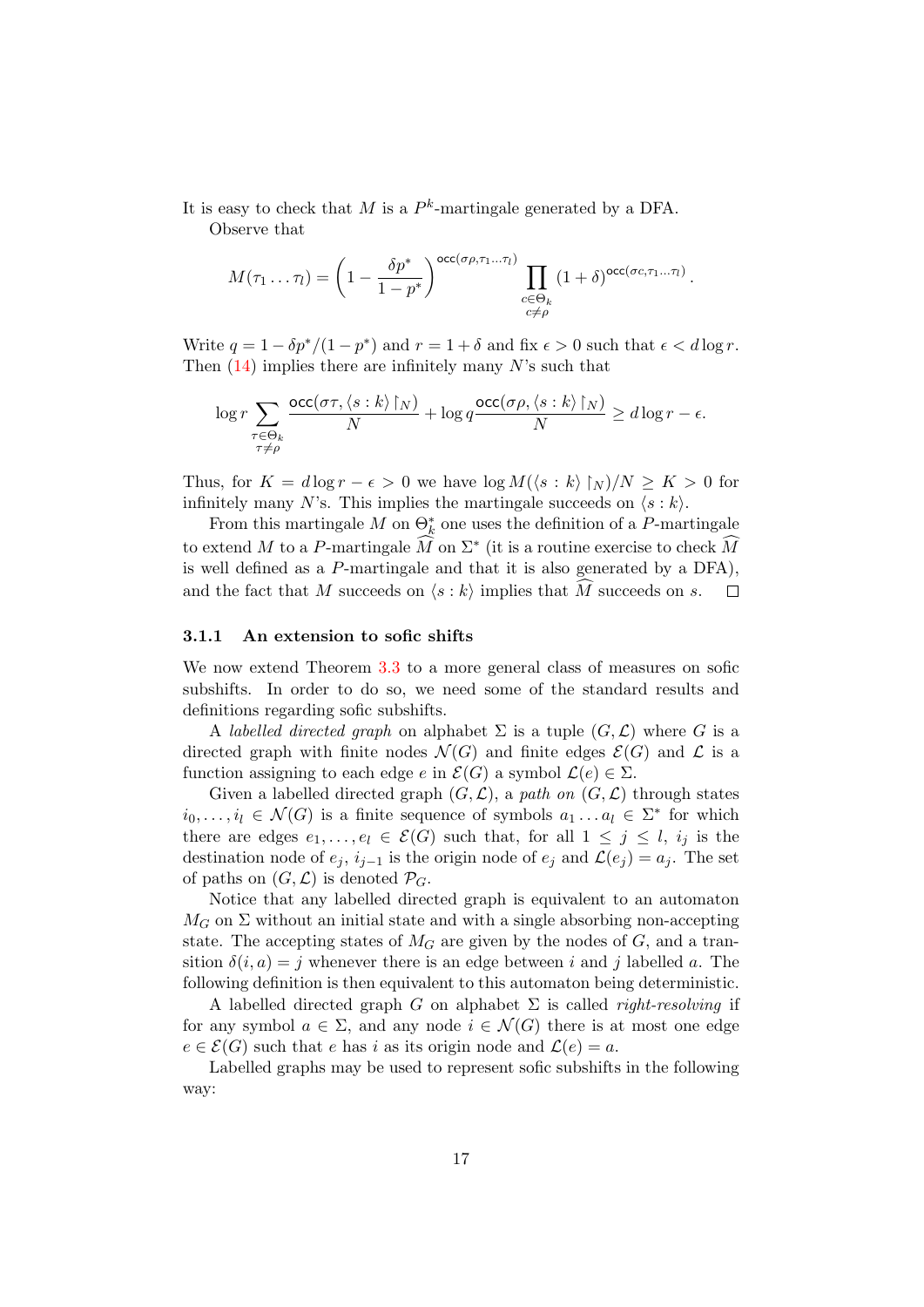**Definition 3.9.** A *labelled graph presentation* of a sofic subshift  $(X, T)$  on alphabet  $\Sigma$  is a labelled directed graph  $(G, \mathcal{L})$  such that  $L(X) = \mathcal{P}_G$ .

Notice that, given a directed graph  $G$  there is a natural 1-step Markov shift  $(X_G, T)$  consisting of the admissible sequences of edges. Furthermore, when a labelling function  $\mathcal L$  is defined on the edges of  $G$ , the one-block code that maps e to  $\mathcal{L}(e)$  induces a factor map  $\mathcal{L}^*$  from the Markov shift  $(X_G, T)$ to the sofic subshift represented by  $(G, \mathcal{L})$ .

A labelled graph presentation  $(G, \mathcal{L})$  of a sofic subshift  $(X, T)$  on alphabet  $\Sigma$  is called *minimal* if there is no other presentation  $(G', \mathcal{L}')$  of X with strictly fewer nodes, and it is called irreducible if the underlying directed graph is strongly connected. We say that a sofic subshift  $(X, T)$  is *irreducible* if for any words  $\sigma, \tau \in L(X)$  there is a word  $\rho$  such that  $\sigma \rho \tau \in L(X)$ .

<span id="page-17-3"></span>**Theorem 3.10.** ([\[9,](#page-46-14) Theorem 3.3.2]) Any irreducible sofic subshift has a unique (up to graph isomorphism) minimal, irreducible, right-resolving graph presentation.

Given a labelled directed graph  $(G, \mathcal{L})$  on alphabet  $\Sigma$ , a *synchronizing word* for G is a word  $\alpha = a_1 \dots a_l \in \Sigma^*$  for which the set

 ${i_l \in \mathcal{N}(G) \mid (\exists i_0, \ldots, i_{l-1} \in \mathcal{N}(G)) \alpha$  is a path through  $i_0, \ldots, i_l$ 

has a single node. We call that node the *synchronizing node* of  $\alpha$ . That is, when regarding the graph as the equivalent automaton  $M_G$ , a synchronizing word is one that leaves the automaton in one and only one state after being read, regardless of the state on which its reading began. Finally, we have [\[9,](#page-46-14) Proposition 3.3.9 and Proposition 3.3.16]:

<span id="page-17-2"></span>Theorem 3.11. A minimal, right-resolving labelled graph presentation of a sofic subshift  $(X, T)$  has a synchronizing word.

We are now ready to prove the extension of our previous result.

<span id="page-17-1"></span>**Theorem 3.12.** Let X be an irreducible sofic subshift on alphabet  $\Sigma$  and let  $(G, \mathcal{L})$  be its minimal, irreducible, right-resolving presentation. Let  $(X_G, T)$ be the Markov shift of edge sequences associated to G and let P be an irreducible, invariant,  $L(X_G)$ -supported, 1-step Markov measure on  $\mathcal{E}(G)^{\mathbb{N}}$ . Let  $\mathcal{L}^*: X_G \to X$  be the natural factor map induced by  $\mathcal{L}$  and let  $\nu =$  $P \circ \mathcal{L}^{*-1}$  be the pushforward measure on  $\Sigma^{\mathbb{N}}$ . Let  $s \in X$  be not *v*-distributed.

<span id="page-17-0"></span>1. If a synchronizing word appears as a factor of s then there is a  $\nu$ martingale generated by a DFA which succeeds on s. Moreover, the only betting factors of this martingale are 1,  $(1 + \delta)$  and  $(1 - \delta p^*/(1 (p^*)$ ), where  $\delta$  is rational and  $p^* = P(\tau \rho \mid \tau)$  or  $p^* = 1 - P(\tau \rho \mid \tau)$  for some  $\tau, \rho \in \Sigma^*$ .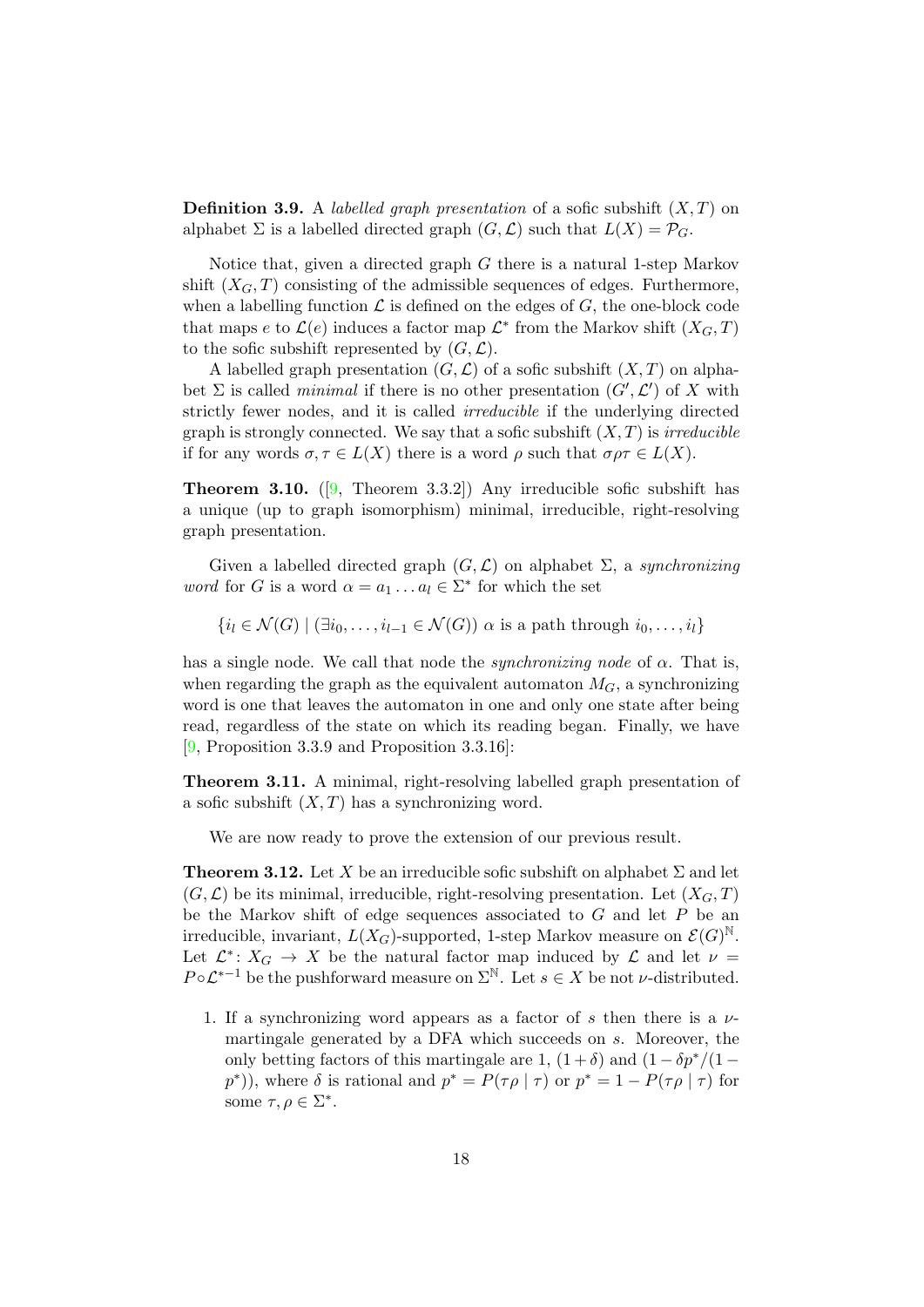<span id="page-18-0"></span>2. If no synchronizing word appears as a factor of s then there is a  $\nu$ supermartingale generated by a DFA which succeeds on s. Moreover, the only betting factors of this martingale are 1,  $(1 - \delta^*)$  and  $(1 + \delta)$ , where  $\delta^*$  and  $\delta$  are rational.

*Proof of item [1](#page-17-0) of Theorem [3.12.](#page-17-1)* Since any leftward extension in  $L(X)$  of a synchronizing word is a synchronizing word, we may assume that some prefix of s, say  $\rho = s \upharpoonright_{N'}$  is a synchronizing word with synchronizing node  $i_0$ . Denote by  $f(i, a)$  the unique edge whose origin node is i and whose label is a, whenever it exists (uniqueness is guaranteed because the presentation is right-resolvable). We construct by induction a sequence z in  $\mathcal{E}(G)^{\mathbb{N}}$  that records the sequence of edges followed by s after it reaches the synchronizing node:

- Define  $z_1 = f(i_0, s_{N'+1})$  and let  $i_1$  be the destination node of  $z_1$ .
- Assume  $z_n$  and  $i_n$  are defined. Define  $z_{n+1} = f(i_n, s_{N'+n})$  and let  $i_{n+1}$ be the destination node of  $z_{n+1}$  (notice that  $f(i_n, s_{N'+n})$  must exist because  $s \in X$  and  $(G, \mathcal{L})$  is a presentation of X)

Notice that by construction  $\mathcal{L}^*(z) = T^{N'}(s)$ . We will use this fact to show by contradiction that  $z$  is not  $P$ -distributed, and then use the martingale on a DFA that succeeds on  $z$  (guaranteed by Theorem [3.3\)](#page-7-1) to build an appropriate martingale on a DFA that succeeds on s.

For any word  $a_1 \ldots a_n \in \Sigma^*$  let  $A(a_1 \ldots a_n)$  be the set of words  $e_1 \ldots e_n \in$  $\mathcal{E}(G)^*$  such that  $\mathcal{L}(e_i) = a_i$  for  $1 \leq i \leq n$  (equivalently,  $A(\alpha) = \mathcal{L}^{*-1}(\alpha)$ ). Clearly, we have  $\nu(\alpha) = \sum_{\sigma \in A(\alpha)} P(\sigma)$  and, by construction of z,

$$
\operatorname{occ}\nolimits(\alpha,T^{N'}(s)\!\restriction_N)=\sum_{\sigma\in A(\alpha)}\operatorname{occ}\nolimits(\sigma,z\!\restriction_N).
$$

Then, if z is P-distributed,  $T^{N'}(s)$  must be *ν*-distributed and  $T^{N'}(s)$  is *ν*distributed if and only if  $s$  is so. Hence,  $z$  cannot be  $P$ -distributed. By Theo-rem [3.3](#page-7-1) there is a martingale  $\widehat{L}$  generated by a DFA  $\widehat{M} = \langle \widehat{Q}, \mathcal{E}(G), \widehat{\delta}, \widehat{q}_0, \widehat{Q}_f \rangle$ and a function  $\hat{b} \colon \hat{Q} \times \mathcal{E}(G) \to \mathbb{R}$ , and such that  $\limsup_N \hat{L}(s|_N) = \infty$ .

Given an edge e, we write  $d(e)$  for its destination node and  $o(e)$  for its origin node. Let M' be a DFA on  $\Sigma$  having  $Q' = (\hat{Q} \times \mathcal{N}(G)) \cup \{q_{q}\}\$  (for some unused garbage state  $q_g$ ) as its set of states,  $Q'_f = \hat{Q}_f \times \mathcal{N}(G)$  as its set of final states,  $q'_0 = (\hat{q}_0, i_0)$  as its initial state and a transition function  $\delta'$  defined by:

$$
\delta'(q, i), a) = \begin{cases}\n(\hat{\delta}(q, f(i, a)), d(f(i, a))) & \text{if } f(i, a) \text{ exists;} \\
q_g & \text{otherwise.} \\
\delta'(q_g, a) = q_g & \text{for all } a.\n\end{cases}
$$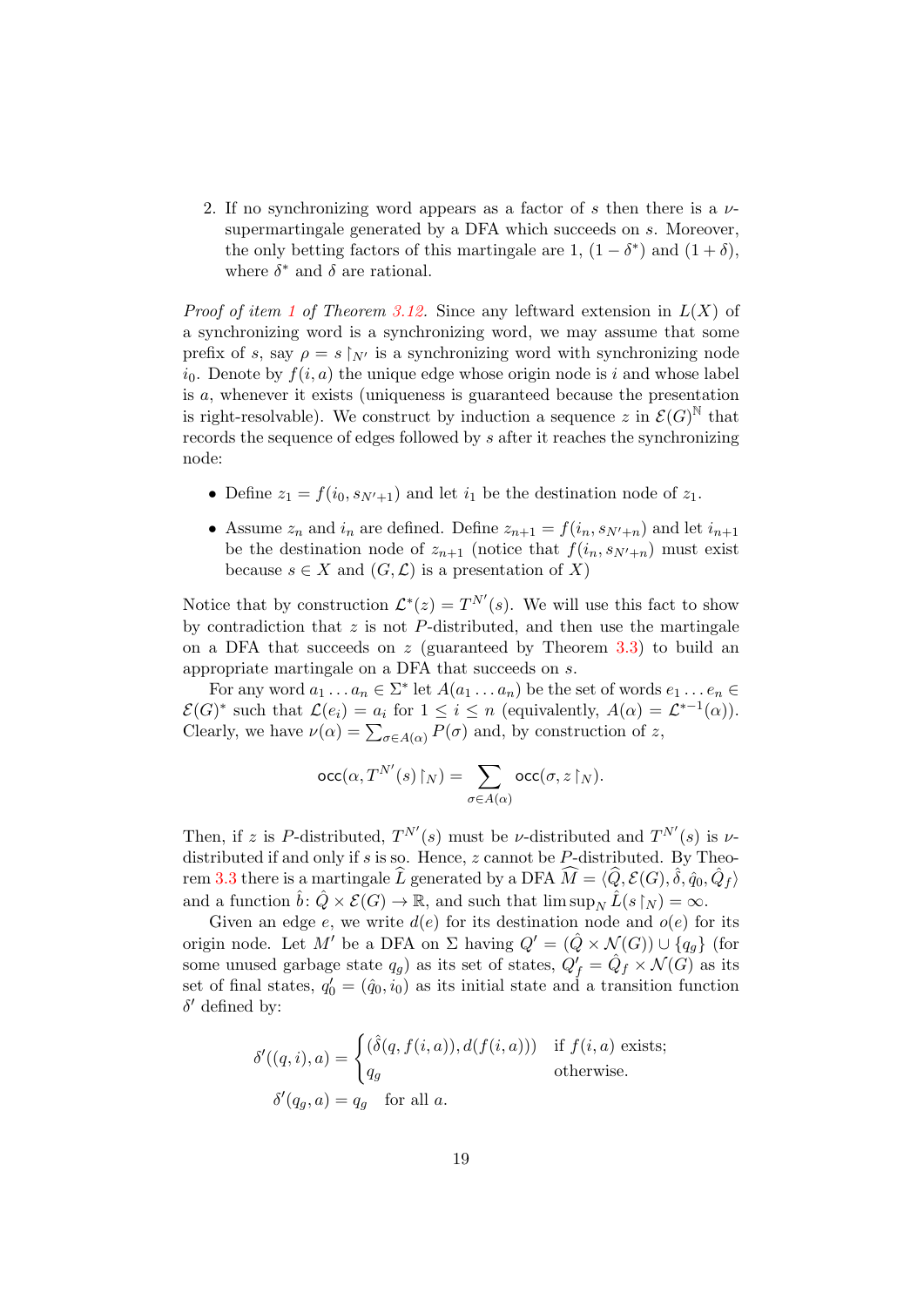

<span id="page-19-0"></span>Figure 1: The automaton M.  $\rho = a_1 \dots a_l$  is a synchronizing word, and M' "translates"  $\widehat{M}$ , which has inputs on the language of edges,  $\mathcal{E}(G)^*$  to the language  $L(X) \subseteq \Sigma^*$ .

We also define  $b' \colon Q' \times \Sigma \to \mathbb{R}$  as

$$
b'((q,i),a) = \hat{b}(q, f(i,a))
$$
  

$$
b'(q_g, a) = 1.
$$

Notice that, by construction, the function f defined by  $f(\lambda) = 1$  and  $f(\alpha a) = b'(\delta'^*(q'_0, \alpha), a) f(\alpha)$  satisfies

<span id="page-19-1"></span>
$$
\limsup_{N} f(T^{N'}(s) \upharpoonright_{N}) = \infty.
$$
\n(15)

since the sequence of betting factors induced by  $T^{N'}(s)$  for M' and b' is the same as that induced by z for  $\hat{M}$  and  $\hat{b}$ .

Finally, write  $\rho = a_1 \dots a_l$  and define the DFA  $M = \langle Q, \Sigma, \delta, a_1, Q'_f \rangle$ , where  $Q = Q' \cup \{a_1, \ldots, a_l\}$  and

$$
\delta(q, a) = \begin{cases}\n\delta'(q, a) & \text{if } q \in Q'; \\
a_2 & \text{if } a = q = a_1; \\
a_{i+1} & \text{if } a = q = a_i, \text{ for } 2 \le i \le l-1; \\
q'_0 & \text{if } a = q = a_l; \\
a_1 & \text{otherwise.} \n\end{cases}
$$

This automaton waits until the synchronizing word  $\rho$  is read. Once it finishes reading it the automaton transitions to the automaton  $M'$  and stays there (see Figure [1\)](#page-19-0). The function  $b: Q \times \Sigma \to \mathbb{R}$ , computing the betting factors, must then be

$$
b(q, a) = \begin{cases} 1 & \text{if } q \notin Q'; \\ b'(q, a) & \text{otherwise.} \end{cases}
$$

From  $(15)$  and the construction of f, M and b, it follows that the function L defined by

$$
L(\lambda) = 1
$$
  
 
$$
L(\alpha a) = b(\delta^*(a_1, \alpha), a) L(\alpha) \text{ when } \alpha a \in L(X)
$$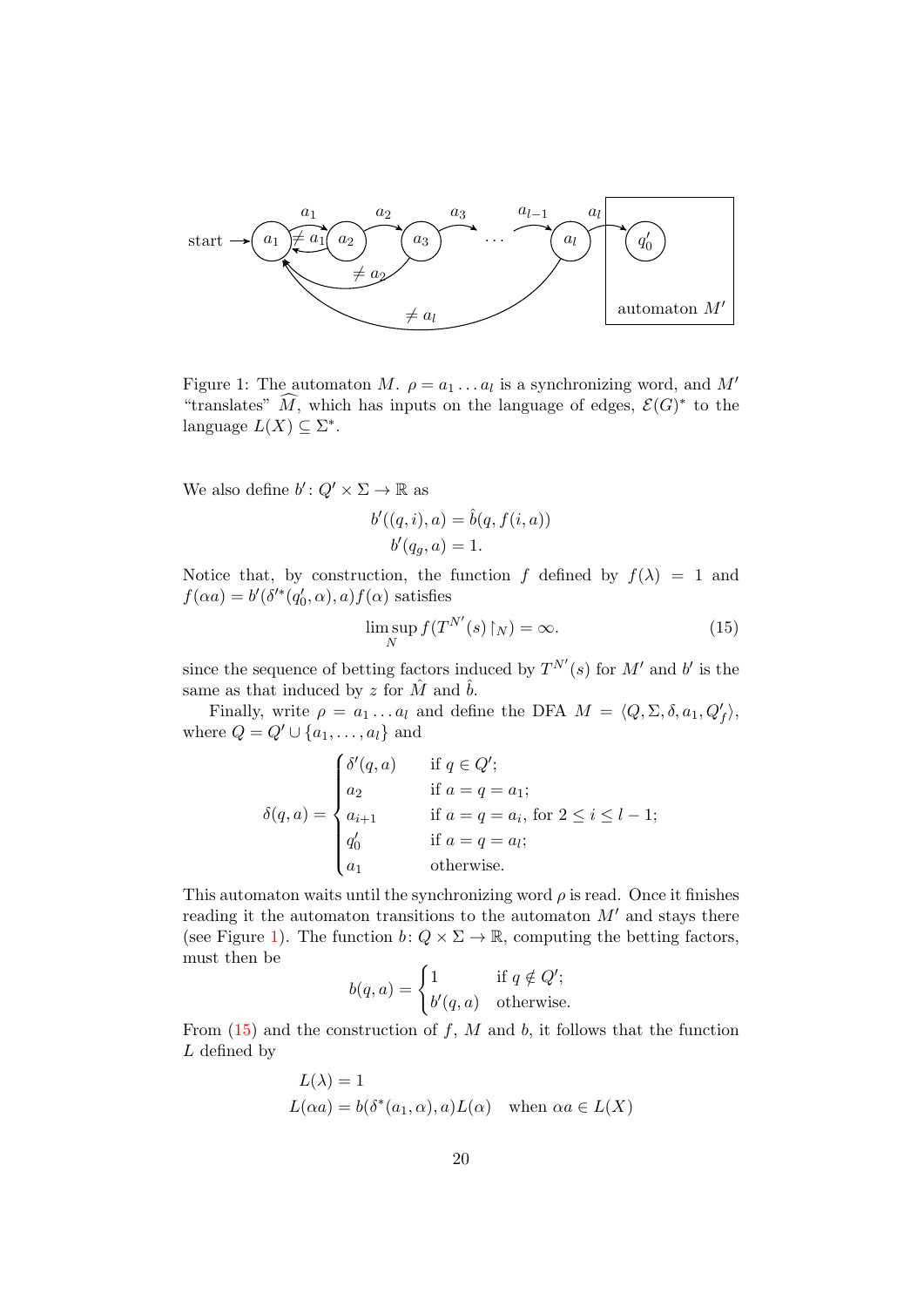satisfies  $\limsup_N L(s \upharpoonright_N) = \infty$ . Also, by construction, L has the same betting factors as  $\hat{L}$ , which are 1,  $(1 + \delta)$  and  $(1 - \delta p^*/(1 - p^*))$ .

It remains to show that L is a  $\nu$ -martingale, i.e. that  $L(\alpha) = \sum_{a \in \Sigma} \nu(\alpha a \mid$  $\alpha$ )L( $\alpha$ a). By definition of L and b, this condition is trivially satisfied when  $\rho$  is not a prefix of  $\alpha$ , since in that case  $L(\alpha a) = L(\alpha) = 1$ . Hence, we only need to show

<span id="page-20-0"></span>
$$
1 = \sum_{a \in \Sigma} \nu(\alpha a \mid \alpha) b(\delta^*(a_1, \alpha), a)
$$
 (16)

when  $\rho$  is a prefix of  $\alpha$ , say,  $\rho = \alpha \upharpoonright_{N_0}$ .

Observe that

$$
\nu(\alpha a \mid \alpha) = \frac{\sum_{\sigma \in A(\alpha)} P(\sigma f(d(\sigma_{|\sigma|}), a))}{\sum_{\sigma \in A(\alpha)} P(\sigma)}
$$

and we may define  $e = \sigma_{|\sigma|}$  and  $h = f(d(e), a)$ , independently of  $\sigma$ , since  $\sigma$ is the path of edges followed by  $\alpha$  and  $\alpha$  has a prefix that is a synchronizing word, so that  $\sigma_n$  is the same for all  $\sigma \in A(\alpha)$  when  $n \geq N_0$ . Thus, the fact that  $P$  is 1-step Markov implies

$$
\nu(\alpha a \mid \alpha) = \frac{\sum_{\sigma \in A(\alpha)} P(\sigma h \mid \sigma) P(\sigma)}{\sum_{\sigma \in A(\alpha)} P(\sigma)}
$$
  
=  $P(eh \mid e) \frac{\sum_{\sigma \in A(\alpha)} P(\sigma)}{\sum_{\sigma \in A(\alpha)} P(\sigma)} = P(eh \mid e) = P(\sigma h \mid \sigma),$ 

and writing  $\eta = \sigma \downharpoonright_{|\alpha| = N_0}$  (which is the same for all  $\sigma \in A(\alpha)$  by the preceding remark) and  $\tau = \mathcal{L}^*(\eta)$  we have that [\(16\)](#page-20-0) boils down to

$$
1 = \sum_{h: o(h) = d(e)} P(\sigma h \mid \sigma) b(\delta^*(a_1, \alpha), a)
$$
  
\n
$$
= \sum_{h: o(h) = d(e)} P(\eta h \mid \eta) b'(\delta^*(q'_0, \tau), a)
$$
  
\n
$$
= \sum_{h: o(h) = d(e)} P(\eta h \mid \eta) \hat{b}(\hat{\delta}^*(\hat{q}_0, \eta), f(d(e), a))
$$
  
\n
$$
= \sum_{h: o(h) = d(e)} P(\eta h \mid \eta) \hat{b}(\hat{\delta}^*(\hat{q}_0, \eta), h) \frac{\hat{L}(\eta)}{\hat{L}(\eta)}
$$
  
\n
$$
= \sum_{h: o(h) = d(e)} P(\eta h \mid \eta) \frac{\hat{L}(\eta h)}{\hat{L}(\eta)}.
$$

This last condition is met because  $\hat{L}$  is a P-martingale.

 $\Box$ 

When no synchronizing word appears in s, the conditional probabilities that appear in the martingale condition may have infinitely many possible values, so that they will not be computed by a martingale generated by a DFA. Yet, we can still find a supermartingale on a DFA to handle this case.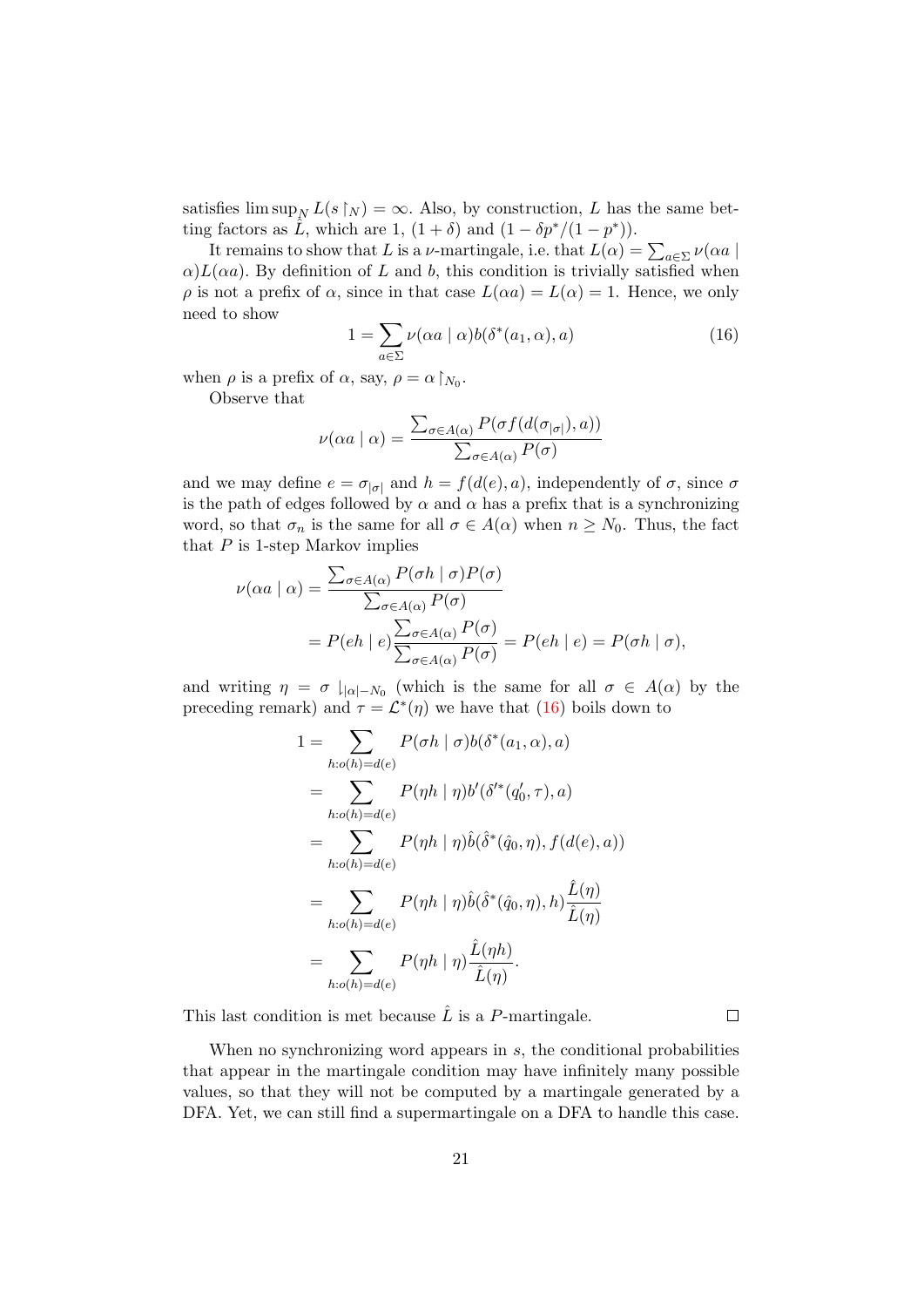*Proof of item [2](#page-18-0) Theorem [3.12.](#page-17-1)* As before, define  $A(\alpha) = \mathcal{L}^{*-1}(\alpha)$ . By The-orem [3.11](#page-17-2)  $(G, \mathcal{L})$  has a synchronizing word  $\alpha$ , and  $\alpha \in X$ . Hence,  $A(\alpha)$ is not empty, and since P is  $L(X_G)$ -supported we have  $P(\sigma) > 0$  for any  $\sigma \in A(\alpha)$ . Therefore,  $\nu(\alpha) = \sum_{\sigma \in A(\alpha)} P(\sigma) > 0$ .

By hypothesis,  $\alpha$  is not a factor of s, hence  $\operatorname{occ}(\alpha, s \upharpoonright_N) = 0$  for all N. Let  $N_{\alpha} = \max\{N : \alpha \upharpoonright_N$  appears infinitely many times in  $s\} \cup \{0\}$  and write  $\eta bc = \alpha \upharpoonright_{N_\alpha+1}$ , when  $N_\alpha > 0$  and  $c = \alpha \upharpoonright_1$  when  $N_\alpha = 0$ .

Take any rational  $0 < \delta^* < 1$ . For any word  $\gamma$  we have that

<span id="page-21-0"></span>
$$
\nu(\gamma \eta bc \mid \gamma \eta b) = \sum_{ef \in A(bc)} \left( \sum_{\sigma \in A(\gamma \eta)} P(\sigma e \mid A(\gamma \eta b)) \right) P(ef \mid e) \tag{17}
$$

when  $N_{\alpha} > 0$ , and

$$
\nu(\gamma c \mid \gamma) = \sum_{f \in A(c)} \left( \sum_{\sigma \in A(\gamma)} P(\sigma \mid A(\gamma)) \right) P(\sigma f \mid \sigma)
$$

when  $N_{\alpha} = 0$ .

Since there are finitely many  $ef \in A(bc)$  we may set, in case  $N_{\alpha} > 0$ ,

 $K = \min\{P(ef | e): P(ef | e) \neq 0, ef \in A(bc)\},\$ 

and then, noticing [\(17\)](#page-21-0) consists of nonnegative summands and choosing any f for which  $P(ef | e) \neq 0$ 

$$
\nu(\gamma \eta bc \mid \gamma \eta b) \geq K \sum_{\sigma e \in A(\gamma \eta b)} P(\sigma e \mid A(\gamma \eta b)) = K.
$$

Taking any strictly positive rational  $\delta \leq \delta^* K$  we get

<span id="page-21-1"></span>
$$
\delta \le \delta^* K \le \frac{\delta^* \nu(\rho c \mid \rho)}{1 - \nu(\rho c \mid \rho)}\tag{18}
$$

for any  $\rho = \gamma \eta b$ .

In case  $N_{\alpha} = 0$  we set  $K = \min\{P(\sigma f | \sigma): P(\sigma f | \sigma) \neq 0; f \in A(c)\}\$ (which exists because  $P$  is Markovian) and [\(18\)](#page-21-1) holds. Then, the function defined by

$$
L(\emptyset) = 1;
$$
  
\n
$$
L(\rho a) = \begin{cases} (1+\delta)L(\rho) & \text{if } \rho|_{N_{\alpha}} = \alpha|_{N_{\alpha}} \text{ and } a \neq c; \\ (1-\delta^*)L(\rho) & \text{if } \rho|_{N_{\alpha}} = \alpha|_{N_{\alpha}} \text{ and } a = c; \\ L(\rho) & \text{otherwise.} \end{cases}
$$

satisfies the supermartingale inequality, since

$$
1 \ge (1 + \delta)(1 - \nu(\rho c \mid \rho)) + \nu(\rho c \mid \rho)(1 - \delta^*)
$$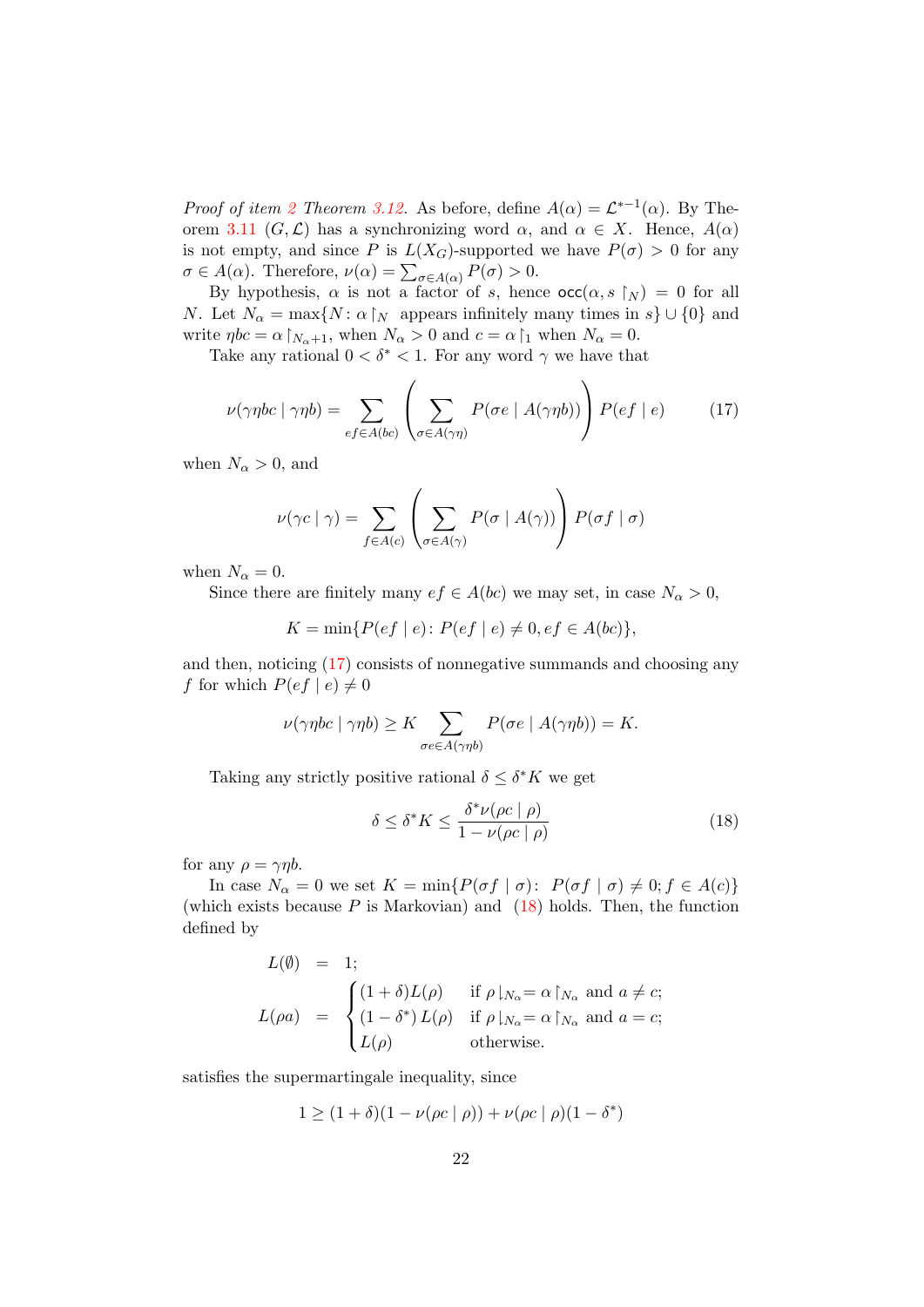follows from [\(18\)](#page-21-1) for all  $\rho = \gamma \eta b$  (in case  $N_{\alpha} > 0$ ) and for all  $\rho$  in case  $N_{\alpha}=0.$ 

Observe that

$$
L(\rho) = (1 - \delta^*)^{\mathrm{occ}((\alpha|_{N_{\alpha}})c,\rho)} \prod_{\substack{a \in \Sigma \\ a \neq c}} (1 + \delta)^{\mathrm{occ}((\alpha|_{N_{\alpha}})a,\rho)}.
$$

Since the word  $(\alpha \upharpoonright_{N_\alpha})c$  occurs finitely many times in s, while  $\alpha \upharpoonright_{N_\alpha+1}$ occurs infinitely many times in s, we conclude that the above function goes to infinity when evaluated on increasing prefixes of s.  $\Box$ 

### <span id="page-22-0"></span>3.2 P-martingales on a DFA cannot beat P-distributed sequences

Our next goal is to prove a converse to Theorem [3.3,](#page-7-1) thus providing a complete characterization of sequences that are "normal" relative to some irreducible Markov measure, a characterization that generalizes the main result of Schnorr and Stimm in [\[17\]](#page-46-9). Our proof will mirror their ideas closely. The main intuition is that a sequence where the average occurrences of blocks converge to some measure on those blocks should also have the average number of visits to any state of a DFA converge to some measure on the states. The main differences are that, in our case, some states are not final and that the probability of symbols and states are not independent.

To ease notation, we will only consider 1-step Markov measures. The reader may check that there is no loss in generality in this, since, as men-tioned in §[2,](#page-3-0) any k-step irreducible Markov measure on  $\Sigma^{\mathbb{N}}$  induces a 1-step irreducible Markov measure  $P^k$  on  $\Theta_k^{\mathbb{N}}$  and any P-martingale M generated by a DFA on alphabet  $\Sigma$  that succeeds on a sequence s can be regarded as a  $P^k$ -martingale M' generated by a DFA on alphabet  $\Theta_k$ . This martingale may not succeed on  $\langle s : k \rangle$  but it must succeed on  $\langle T^i(s) : k \rangle$  for some  $i \leq k$ . Since P-distribution is unaffected by the removal of finitely many symbols, this suffices.

The main result of this section is an analogue of part a) of Theorem 4.1 in [\[17\]](#page-46-9):

<span id="page-22-1"></span>**Theorem 3.13.** Let  $L \subseteq \Sigma^*$  be a prolongable and factorial language, let F be an L-supported irreducible 1-step Markov measure on  $\Sigma^{\mathbb{N}}$  and let  $s \in X_L$ be P-distributed. Then no P-martingale generated by a DFA succeeds on s.

Take some  $M = \langle Q, \Sigma, \delta, q_0, Q_f \rangle$  accepting L. We may assume all accepting states in  $Q_f$  are reachable from the initial state  $q_0$ .

**Definition 3.14.** Let M be a DFA and  $q \in Q_f$ , then  $M_q$  is the DFA that has the same states, accepting states, alphabet and transition function as  $M$  but which has  $q$  as its initial state.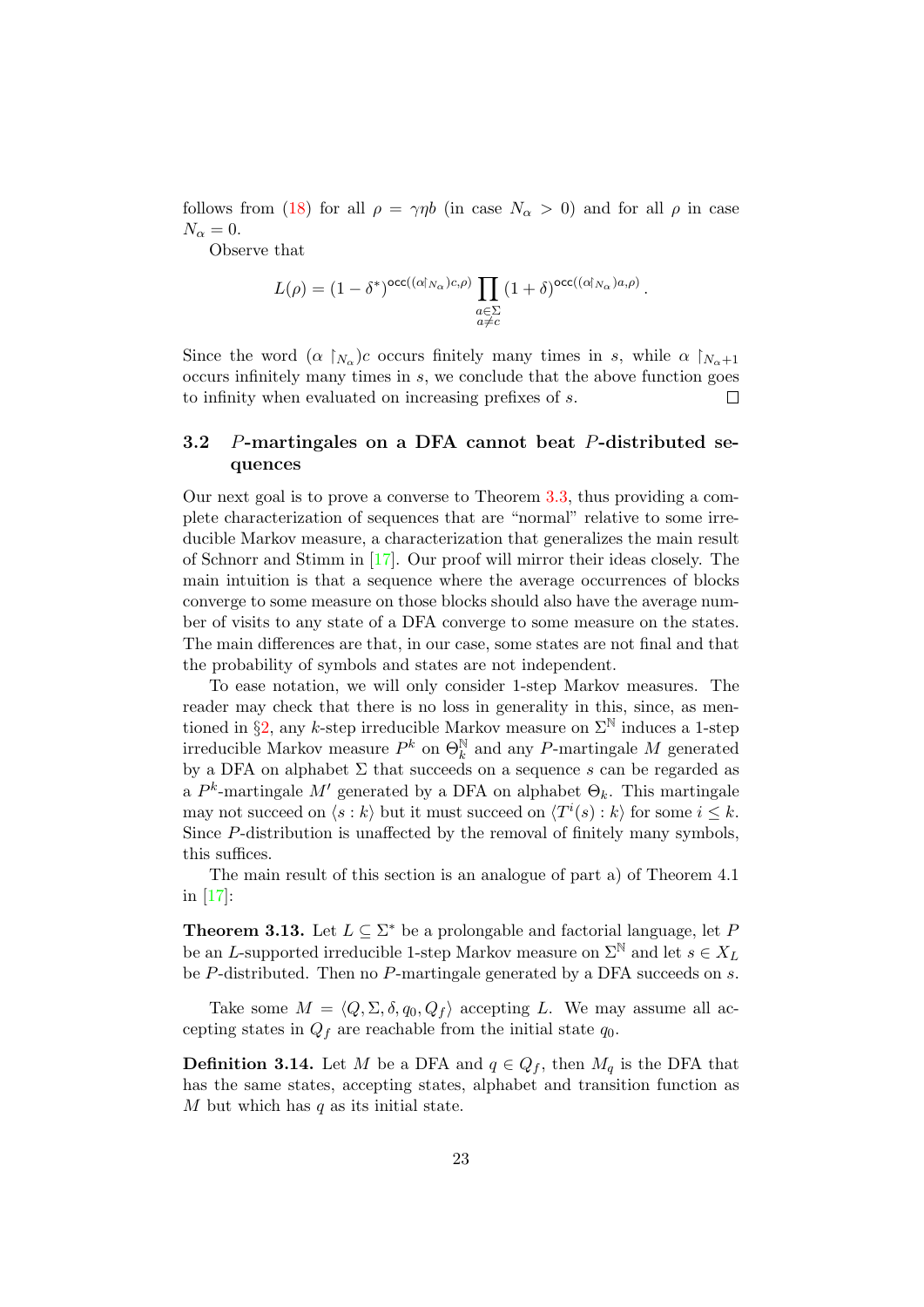Notice first that, since our language L is factorial, if a word  $\sigma$  is such that there are states  $q, q' \in Q_f$  and  $\delta^*(\sigma, q) = q'$ , then  $\sigma \in L$ . That is, words that transition between accepting states must belong to the language. Also, factoriality implies that transition to an accepting state is not possible once a state outside  $Q_f$  is reached (hence,  $q_0 \in Q_f$ ). Thus, we may assume that the complement of  $Q_f$  consists of a single state  $\tilde{q}$ . Similarly, the fact that the language is prolongable implies that from any accepting state there is always a transition to an accepting state.

As in [\[17\]](#page-46-9), we will define the relation  $q \to q'$  when there is a word  $\sigma \in L(X)$  such that  $\delta^*(\sigma, q) = q'$  and  $q \leftrightarrow q'$  if both  $q \rightarrow q'$  and  $q' \rightarrow q$ . From the remarks in the preceding paragraph it is easy to see that  $\leftrightarrow$  is an equivalence relation and that it allocates accepting states q to classes  $[q]$ different from  $\left[\tilde{q}\right]$ . Also, it is easy to check that the relation  $\rightarrow$  induces a relation  $\geq$  in the equivalence classes of  $Q/\leftrightarrow$ , where  $[q] \geq [q']$  if and only if  $q \to q'$  (we write  $[q] > [q']$  when this holds and  $[q] \neq [q']$ ). We will call a class [q] ergodic if  $[q] \neq [\tilde{q}]$  and if there is no  $q' \in Q_f$  such that  $[q] > [q']$ (i.e., [q] is minimal among the classes of accepting states).

In order to prove the main result of this section we must make some considerations regarding the interaction of Markov measures that are Lsupported and a DFA that accepts  $L$ .

For any  $q' \in Q_f$  consider the maps  $\phi_{q'}: X_L \to Q^{\mathbb{N}}$  and  $\Phi_{q'}: X_L \to$  $(\Sigma \times Q)^{\mathbb{N}}$  defined by the following rules:

$$
\phi_{q'}(x)_1 = q'
$$
  
\n
$$
\phi_{q'}(x)_{n+1} = \delta(x_n, \phi_{q'}(x)_n)
$$
  
\n
$$
\Phi_{q'}(x)_n = (x_n, \phi_{q'}(x)_n).
$$

The invariant, L-supported, irreducible 1-step Markov measure P of Theorem [3.13](#page-22-1) allows us to define some random processes, that is, random variables indexed by natural numbers n. For any  $n \geq 1$  let  $W_n$ ,  $Y_n^q$  and  $Z_n^{q'}$  $\dot{n}$ be measurable functions (i.e. random variables) on the probability space  $(X_L, \mathcal{B}, P)$ 

$$
W_n(x) = x_n
$$
  
\n
$$
Y_n^{q'}(x) = \phi_{q'}(x)_n
$$
  
\n
$$
Z_n^{q'}(x) = \Phi_{q'}(x)_n = (W_n, Y_n^q).
$$

As is customary for random variables, we will omit the specification of the element x of the probability space on which the random variable is being evaluated. Also, when  $q' = q_0$ , we will drop the subscripts and superscripts and write  $\phi$ ,  $\Phi$ ,  $Y_n$  and  $Z_n$ .

It is a commonplace observation in the theory of Markov processes [\[11,](#page-46-11) Theorem 1.1.2] that the random process  $(Z_n^{q'})_{n\in\mathbb{N}}$  is Markov of order 1 or, equivalently, that the measure  $P \circ \Phi_{\alpha'}^{-1}$  $_{q'}^{-1}$  on  $(\Sigma \times Q)^{\mathbb{N}}$  is 1-step Markov.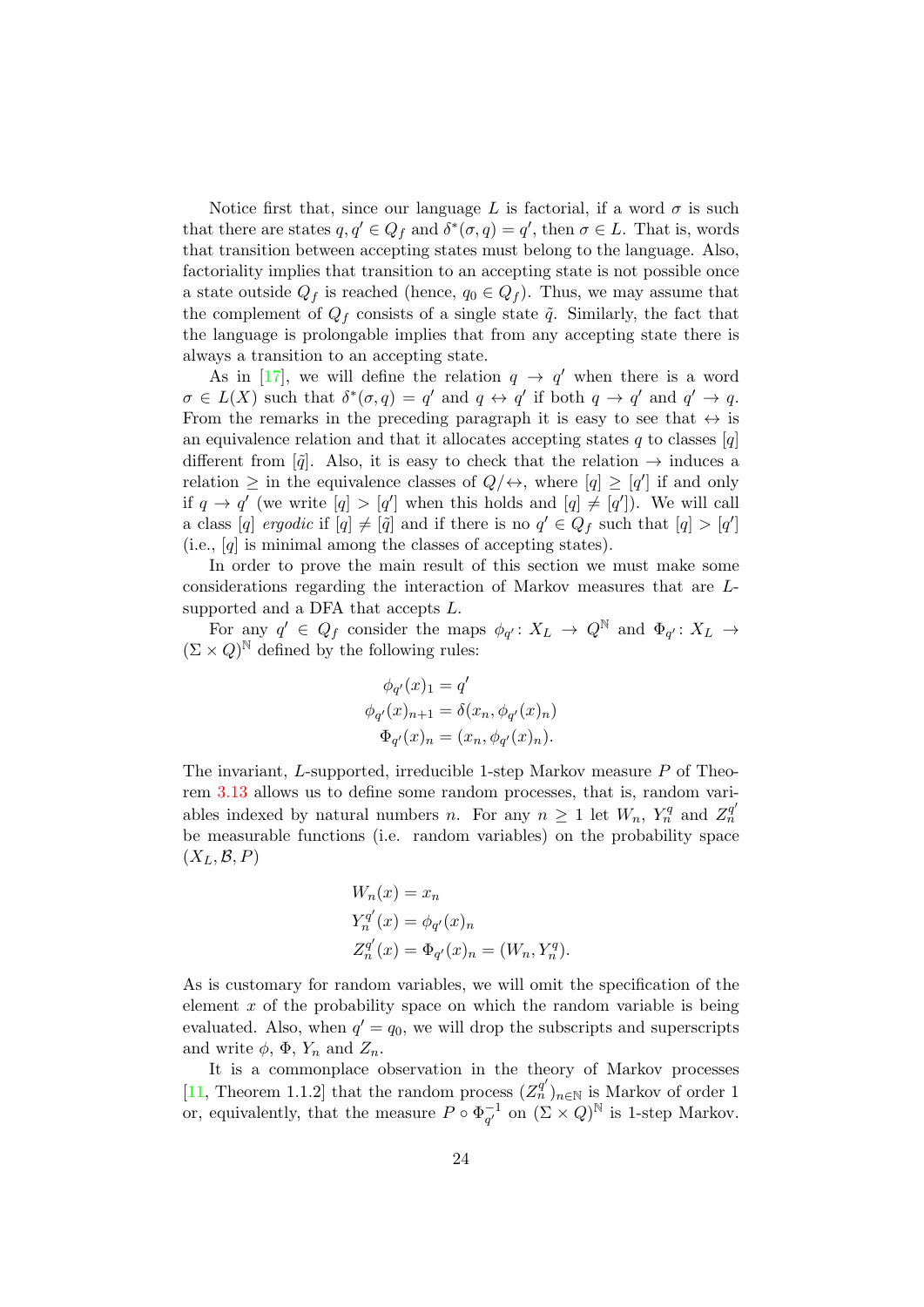Moreover, while the overall measure depends on the choice of  $q'$ , the transition matrix does not.

For any ergodic class  $[q^*]$ , write

$$
\mathsf{A}_{q^*} = \{(a,q) \in \Sigma \times [q^*] \colon \delta(a,q) \notin [\tilde{q}]\}
$$

for the tuples of "admisible" pairs in  $\Sigma \times [q^*]$ . And for any  $(a, q) \in A_{q^*}$  we define a measure  $\widehat{P}_{a,q}$  on  $(\Sigma \times Q)^{\mathbb{N}}$  by letting

$$
\widehat{P}_{a,q}(z_1 \ldots z_l) = P(\{x \colon \forall \ 1 \le i \le l, \ Z_{N+i} = z_i\} \mid \{x \colon \ Z_N = (a,q)\})
$$

for any N such that  $P({x: Z_N = (a,q)})>0$  (equivalently, any N for which there is a word  $\sigma$  such that  $|\sigma| = N - 1$  and  $\delta^*(\sigma, q_0) = q$ ). This measure is the probability distribution of the process  $(Z_{N+i})_{i\in\mathbb{N}}$  conditioned on  $Z_n$  $(a, q)$  and by [\[11,](#page-46-11) Theorem 1.1.2] it is a Markov measure independent of N and having the same transition matrix as  $P \circ \Phi_{\sigma'}^{-1}$  $q^1$  regardless of  $(a, q)$ . When restricted to a given ergodic class  $[q^*]$  we will denote this transition matrix by

$$
\widehat{P}^{q^*} = (\widehat{P}_{z,z'}^{q^*})_{z,z'\in \mathsf{A}_{q^*}}.
$$

<span id="page-24-1"></span>**Observation 3.15.** For  $z = (a, q)$  and  $z' = (a', q')$  we have

$$
\widehat{P}_{z,z'} = \begin{cases} P(aa' \mid a) & \text{if } \delta(a,q) = q'; \\ 0 & \text{otherwise.} \end{cases}
$$

**Lemma 3.16.** Let  $[q^*]$  be an ergodic class and  $(a,q) \in A_{q^*}$ . Then the measure  $\widehat{P}_{a,q}$  is supported on  $\mathsf{A}_q^{\mathbb{N}}$ <sup>N</sup><sub>q<sup>\*</sup></sub> and has an irreducible transition matrix

*Proof.* Suppose that, for some  $N_1$ ,  $\widehat{P}_{a,q}({z \in (\Sigma \times Q)^N : z_{N_1} = (a', q')}) > 0.$ This means that there are words  $\tau, \rho \in L$  such that  $\delta^*(\tau, q_0) = q$ ,  $|\rho| = N_1 - 1$ ,  $\delta^*(\rho, \delta(a,q)) = q'$  and  $P(\tau a \rho a') > 0$ . But since P is  $L(X)$ -supported this means  $\tau a \rho a' \in L(X)$  and therefore  $\hat{q} = \delta^*(\tau a \rho a', q_0)$  is an accepting state and  $\hat{q} = \delta(\rho a', q)$ , so that  $|\hat{q}| \leq |q|$ . But since  $|q|$  is an ergodic class it must be the case that  $[q'] = [q] = [q^*]$ . Hence,  $\widehat{P}_{a,q}$  is supported on  $\mathsf{A}_{q'}^{\mathbb{N}}$  $_{q^*}^{\mathbb N}.$ 

To see that the transition matrix of  $\widehat{P}_{a,q}$  is irreducible, take any  $z_1 =$  $(a_1, q_1), z' = (a', q') \in A_{q^*}.$  We want to find some word  $\rho = z_2 \dots z_m$  in  $A_{q^*}^*$ such that

<span id="page-24-0"></span>
$$
\widehat{P}_{a,q}((a_1,q_1)\rho(a',q')) > 0.
$$
\n(19)

Let  $q_2 = \delta(a_1, q_1)$ . Since  $\widehat{P}_{a,q}$  is supported on  $\mathsf{A}_q^{\mathbb{N}}$  $q^*$  it follows that  $q_2$  is also in the ergodic class  $[q^*]$ , and since q' also belongs to the same class  $[q^*]$ by hypothesis, then there must be a word  $\sigma \in L(X)$  such that  $\delta^*(\sigma, q_2) = q'$ . Write  $\sigma = a_2 \dots a_m$  and inductively define  $q_{i+1} = \delta(a_i, q_i)$  for  $2 \leq i < m$ . Let us show the word  $z_2 \ldots z_m$  for  $z_i = (a_i, q_i)$  satisfies [\(19\)](#page-24-0). Take any word  $\tau$  such that  $\delta^*(\tau, q_0) = q$ . Then  $\delta^*(\tau a a_1 \sigma, q_0) = q'$  and since  $(a', q') \in A_{q^*}^*$ then  $\delta(a', q') \notin [\tilde{q}]$ , so that  $\delta^*(\tau aa_1 \sigma a', q_0) \in Q_f$  and therefore  $\tau aa_1 \sigma a' \in$  $L(X)$ . Since P is  $L(X)$ -supported, this means  $P(\tau aa_1 \sigma a') > 0$ , and from  $[raa_1\sigma a'] \subseteq \Phi^{-1}(T^{-|\tau|}[(a,q)(a_1,q_1)z_2...z_m(a',q')]$  we derive [\(19\)](#page-24-0).  $\Box$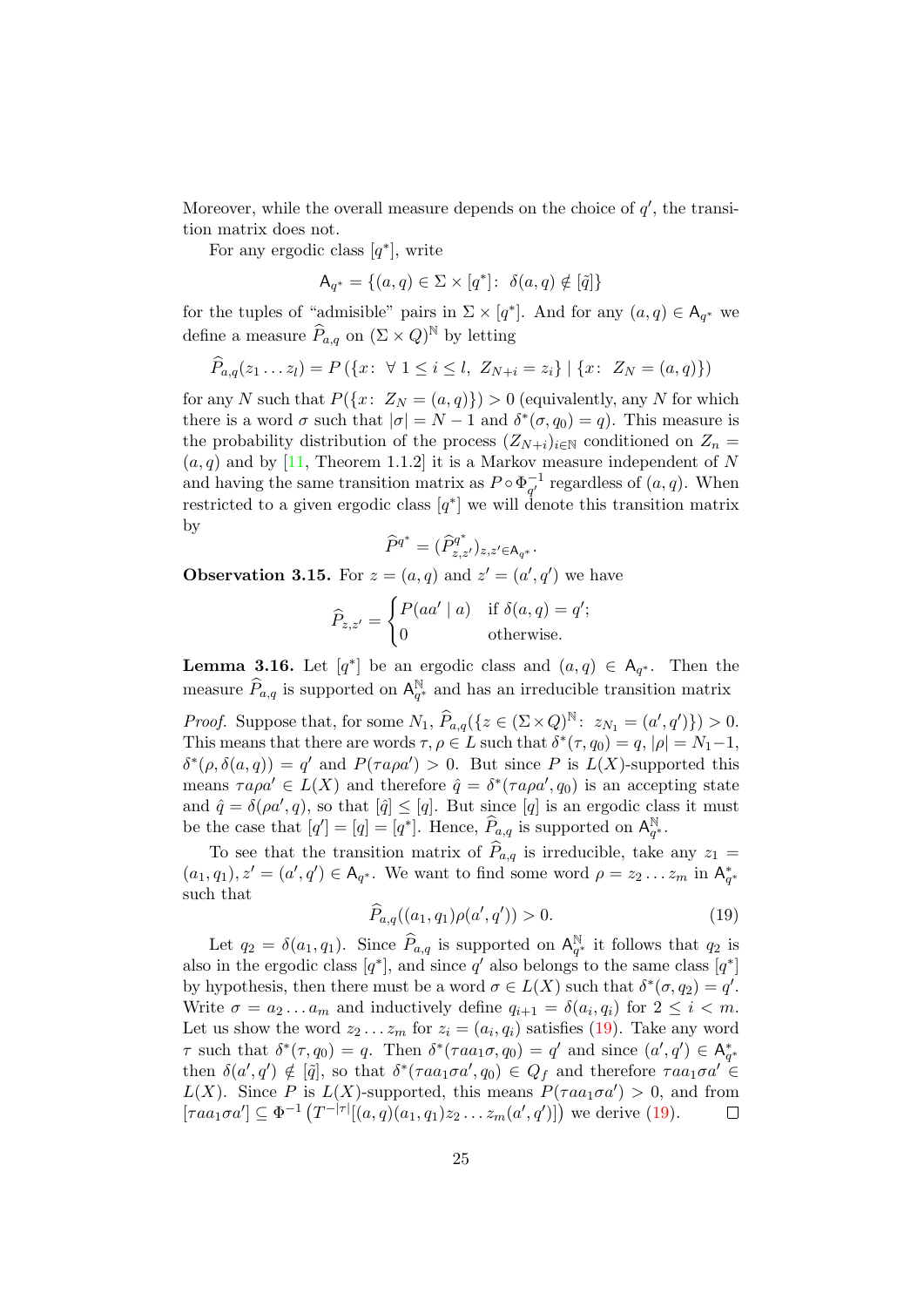Now,  $P_{a,q}$  is 1-step Markov with an irreducible transition matrix. Given a 1-step Markov measure with irreducible transition matrix, the ergodic theorem for Markov processes (Theorem 1.10.2 from [\[11\]](#page-46-11)) ensures that the Cesaro averages of cylinder characteristic functions converge almost surely to a constant that depends only on the transition matrix. In our context, that result has to be restated in the following form:

<span id="page-25-1"></span>**Theorem 3.17.** Let  $P$  and  $L$  be as in Theorem [3.13](#page-22-1) and  $M$  be a DFA accepting L. Let  $[q^*]$  be an ergodic class and  $(a,q),(a',q') \in A_{q^*}$ . Then there is some constant  $k_{a',q'}$  independent of  $(a,q)$  such that

$$
\widehat{P}_{a,q}\left(z\colon \sum_{i=1}^N \frac{\mathcal{X}_{(a',q')}(z_i)}{N}\to k_{a',q'}\right)=1.
$$

Moreover, the vector  $\psi_{q^*} = (k_{a',q'})_{(a',q') \in A_{q^*}}$  is a distribution on  $A_{q^*}$  (that is, it has nonnegative entries that add up to 1) and is a left eigenvector of the transition matrix  $\widehat{P}^{q^*}$ , that is  $\psi_{q^*} \widehat{P}^{q^*} = \psi_{q^*}$ .

At this point, we would like to prove an analogue of Lemma 4.5 from [\[17\]](#page-46-9), which states a precise formulation of the idea that if a sequence s is  $P$ distributed then the joint sequence of visited states and symbols should also be distributed according to some measure derived from P. If the sequence of visited states were eventually concentrated in some ergodic class  $[q^*]$ , then  $k_{a,q}$  would be the natural candidate for that derived measure. The following simple but useful result will allow us to make that assumption regarding an eventual ergodic class  $[q^*]$ .

<span id="page-25-0"></span>Lemma 3.18. Given a DFA M accepting a factorial and prolongable language L and a class of accepting states  $[q] \in Q_f/\leftrightarrow$ , there is a word  $\sigma \in L$ such that for all  $s \in [q]$ , the class  $[\delta^*(\sigma, s)]$  is ergodic or is equal to  $[\tilde{q}]$ .

*Proof.* If [q] is ergodic then any word  $\sigma \in L$  will do, so let us assume [q] is not ergodic. Let us write  $[q] = \{q_0, \ldots, q_m\}$ . The proof will show by induction on *i* that there are words  $\sigma_i \in L$  such that, for all  $j \leq i$ ,  $[\delta^*(\sigma_i, q_j)] = [\tilde{q}]$  or  $[\delta^*(\sigma_i, q_j)]$  is ergodic. For  $i = 1$ , since [q] is not ergodic there must be some ergodic  $[q']$  such that  $[q] > [q']$ . Hence, we can choose a word  $\sigma_1 \in L$  such that  $\delta^*(\sigma_1, q_1) \in [q']$ .

For the inductive step, if  $[\delta^*(\sigma_i, q_{i+1})] = [\tilde{q}]$  or  $[\delta^*(\sigma_i, q_{i+1})]$  is ergodic then we are done. Otherwise, there must be some ergodic  $[q']$  such that  $[\delta^*(\sigma_i, q_{i+1})] > [q']$ . Hence, there is a word  $\sigma$  such that  $[\delta^*(\sigma, \delta^*(\sigma_i, q_{i+1}))] =$ [q'] is ergodic, and we choose  $\sigma_{i+1} = \sigma_i \sigma$ , which belongs to L because L is factorial and  $\sigma_{i+1}$  transitions between accepting states  $q_{i+1}$  and  $q'$  (for some representative of  $[q']$ ).  $\Box$ 

We need some notation for the 2-tuples of letters and states visited by words of finite and fixed length. For this purpose, let  $\Phi_q^k \colon \Sigma^k \to (\Sigma \times Q)^k$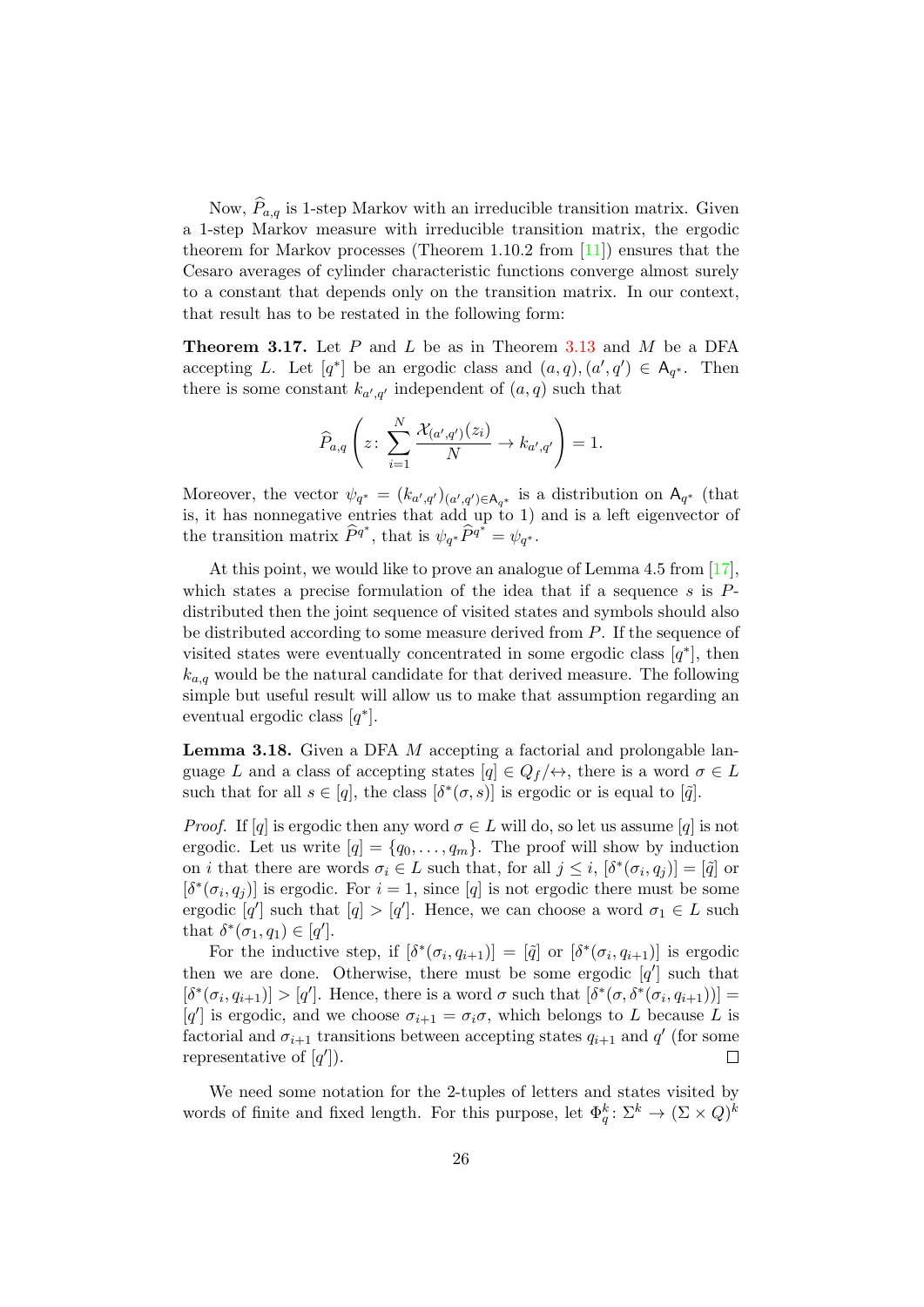be defined as

$$
\Phi_q^1(a) = (a, q)
$$
  

$$
\Phi_q^{k+1}(\sigma a) = \Phi_q^k(\sigma)(a, \delta(\Phi_q^k(\sigma))k.
$$

We now get the desired generalization of Lemma 4.5 from [\[17\]](#page-46-9).

<span id="page-26-3"></span>**Lemma 3.19.** Let  $L$ ,  $P$  and  $s$  be as in Theorem [3.13](#page-22-1) and  $M$  be some DFA accepting L. Then there is some ergodic class  $[q^*]$  such that, for all  $(a', q') \in A_{q^*}$ , we have

<span id="page-26-2"></span>
$$
\lim_{N} \sum_{n=1}^{N} \frac{\mathcal{X}_{(a',q')}(Z_n(s))}{N} = k_{a',q'}.
$$
\n(20)

*Proof.* Notice that, since  $s \in X$ , M on input s |N, will never reach the garbage state  $\tilde{q}$ , since  $s \in X_L$  and L is a factorial language. Moreover, we will show that there is some  $N_0$  such that, for all  $N > N_0$ , M stays within some ergodic class  $[q^*]$  after reading the first N symbols of s, i.e.,  $[\delta^*(s|_N, q_0)] = [q^*]$  for all  $N > N_0$ .

Observe that if  $M > N$ , then  $[\delta^*(s \restriction_M, q_0)] = [\delta^*(s \restriction_N, q_0)]$  or  $[\delta^*(s \restriction_M)]$  $[0, q_0] > [\delta^*(s|_N, q_0)]$ , and since there are only finitely many classes in  $Q_f/\leftrightarrow$ this means that there is some  $N_0$  such that, for all  $N > N_0$ , M stays in the same class, that is,

<span id="page-26-0"></span>
$$
[\delta^*(s \upharpoonright_{N_0}, q_0)] = [\delta^*(s \upharpoonright_N, q_0)]. \tag{21}
$$

We will call this class  $[q^*]$  and claim it is ergodic.

Indeed, by Lemma [3.18](#page-25-0) we could choose some word  $\sigma \in L(X)$  such that, after reading it from any state in  $[q^*]$ , M either reaches the garbage state  $\tilde{q}$  or reaches a state within an ergodic class. Since  $s \in L(X)$  and P is L-supported, we have  $P(\tau) > 0$ , and since L is P-distributed,  $\sigma$  occurs (infinitely many times) in s. Since  $\tilde{q}$  cannot be reached when a subword of s is read as input, it follows that an ergodic class  $[q']$  is reached at some  $N > N_0$ . By equation [\(21\)](#page-26-0) it follows that  $[q^*] = [q']$  and  $[q^*]$  is ergodic.

Fix some  $(a', q') \in A_{q^*}$ . Let us now apply Theorem [3.17](#page-25-1) to  $[q^*]$ . We have

<span id="page-26-1"></span>
$$
\widehat{P}_{a,q}\left(z: \lim_{N}\sum_{i=1}^{N}\frac{\mathcal{X}_{(a',q')}(z_i)}{N}=k_{a',q'}\right)=1
$$

for all  $(a, q) \in A_{q^*}$ , which in turn implies that for all  $\epsilon, \epsilon' > 0$  there is  $k_0$ such that for all  $k \geq k_0$  and  $(a, q) \in A_{q^*}$ ,

$$
\widehat{P}_{a,q}\left((a_1,q_1)\dots(a_l,q_k)\in(\Sigma\times Q)^k:\left|\sum_{i=1}^k\frac{\mathcal{X}_{(a',q')}\left((a_i,q_i)\right)}{N}-k_{a',q'}\right|<\epsilon\right)\\>1-\epsilon'.\tag{22}
$$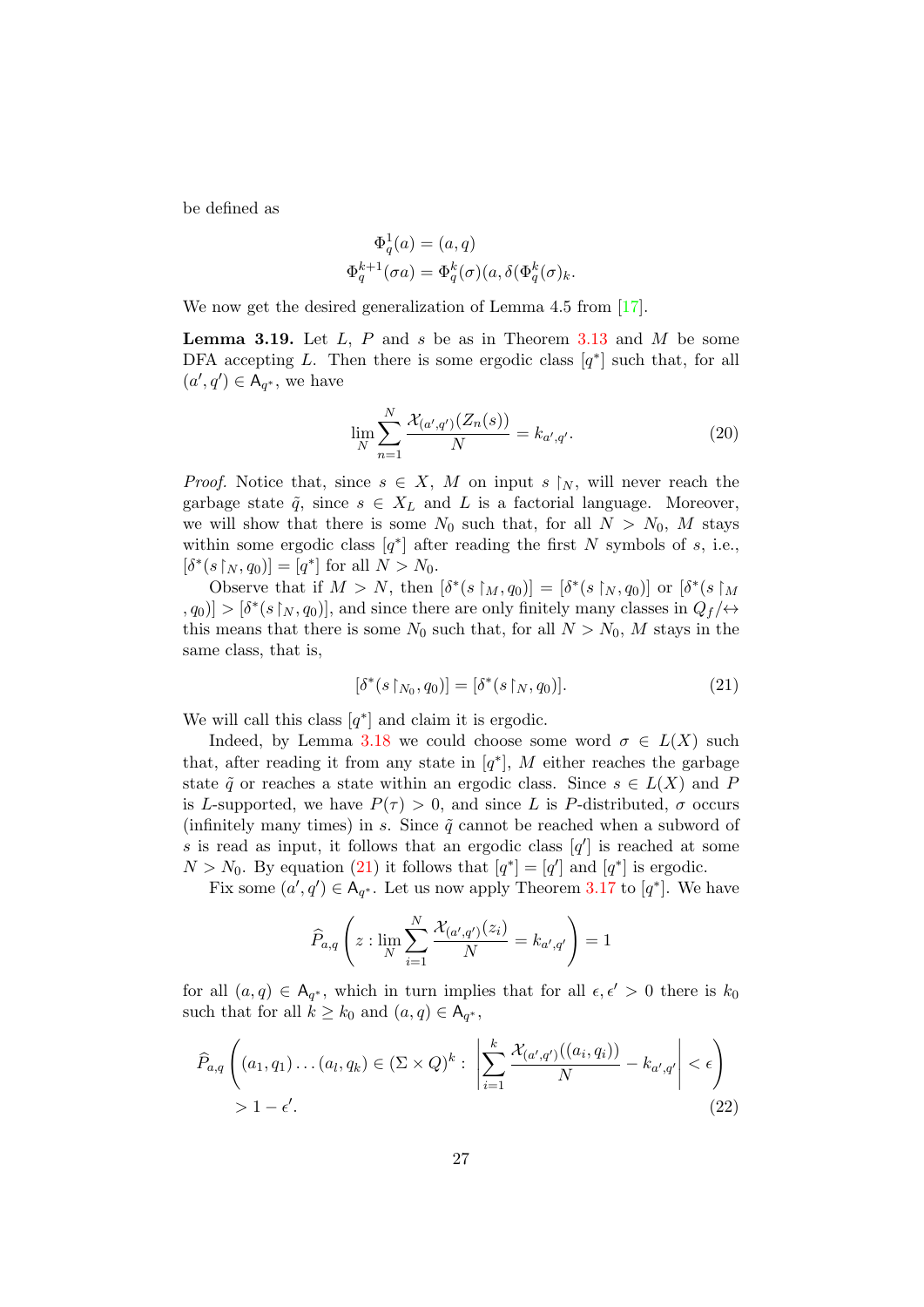Notice that [\(22\)](#page-26-1) can be rewritten as

<span id="page-27-0"></span>
$$
P\left(a\sigma \in \Sigma^k : \left|\sum_{i=1}^k \frac{\mathcal{X}_{(a',q')}(\Phi_q^k(a\sigma)_i)}{N} - k_{a',q'}\right| < \epsilon\right) / P(a) > 1 - \epsilon'. \tag{23}
$$

Write

$$
\mathsf{B}_{q^*}^k(\epsilon, a)
$$
\n
$$
= \left\{ a\sigma \in \Sigma^k : (\forall q \in [q^*], (a, q) \in \mathsf{A}_{q^*}) \middle| \sum_{n=1}^k \frac{\mathcal{X}_{(a',q')}(\Phi_q^k(a\sigma)_n)}{N} - k_{a',q'} \middle| < \epsilon \right\}
$$
\n
$$
\mathsf{B}_{q^*}^k(\epsilon) = \bigcup_{a \in \Sigma} \mathsf{B}_{q^*}^k(\epsilon, a).
$$

These are just the words of length  $k$  for which the average occurrences of all pairs  $(a, q) \in A_{q^*}$  are within an  $\epsilon$  distance of their limit. Then it is a standard exercise in probability theory to see that [\(23\)](#page-27-0) and the finiteness of  $\mathsf{A}_{q^*}$  and  $[q^*]$  imply that for all  $a\ (a,q) \in \mathsf{A}_{q^*}$  for some  $q$ , and for all  $\epsilon, \epsilon' > 0$ there  $k_0$  such that for all  $k \geq k_0$  we have

<span id="page-27-1"></span>
$$
P\left(\bigcup\{[\sigma]: \sigma \in \mathsf{B}_{q^*}^k(\epsilon, a)\}\right) / P(a) > 1 - \epsilon'.\tag{24}
$$

Let us see that this last inequality holds for all  $a$ , that is, for all  $a$  there is some q satisfying  $(a, q) \in A_{q^*}$ . Indeed, the irreducibility of the transition matrix of the L-supported measure P implies that for all  $a \in \Sigma$  and all  $\sigma \in \Sigma^*$  there is some  $\rho \in \Sigma^*$  such that  $\sigma \rho a \in L$ . Take any  $\sigma$  such that  $\delta^*(\sigma, q_0) \in [q^*]$  and then take some  $\rho$  such that  $\sigma \rho a \in L$ . This implies  $\delta^*(\sigma \rho a, q_0) \notin [\tilde{q}]$  and since  $[q^*]$  is an ergodic class this also implies that  $\delta^*(\sigma \rho, q_0) \in [q^*]$ . So  $(a, \delta^*(\sigma \rho, q_0)) \in A_{q^*}$ .

Then from [\(24\)](#page-27-1) we derive that for all  $\epsilon, \epsilon' > 0$  there is  $k_0$  such that for all  $k \geq k_0$  we have

<span id="page-27-2"></span>
$$
P\left(\bigcup\{[\sigma]: \sigma \in \mathsf{B}_{q^*}^k(\epsilon)\}\right) > 1 - \epsilon'.\tag{25}
$$

Now, remember  $\langle s : k \rangle$  is the sequence s read as a sequence in  $(\Sigma^k)^{\mathbb{N}}$ , then the P-distribution of s implies that for all  $\epsilon'' > 0$  and  $k \in \mathbb{N}$  there is  $M_0$ such that for all  $\sigma \in \Sigma^k$  and  $M \ge \max(M_0, 2/\epsilon'')$ , we have

<span id="page-27-3"></span>
$$
\left| \frac{\operatorname{occ}(\sigma, \langle s : k \rangle \upharpoonright_M)}{M} - P(\sigma) \right| < \frac{\epsilon''}{2|\Sigma|^k}.\tag{26}
$$

Take  $N_1$  such that  $\delta^*(s \upharpoonright_{N_0}, q_0) = q^*$  for  $q^*$  some representative of  $[q^*]$ . Since finitely many summands do not alter the convergence of Cesaro limits, we may substitute  $s' = T^{N_1} s$  for s and rewrite [\(20\)](#page-26-2) as

$$
\lim_{N} \sum_{n=1}^{N} \frac{\mathcal{X}_{(a',q')}(Z_n^{q^*}(s'))}{N} = k_{a',q'}.
$$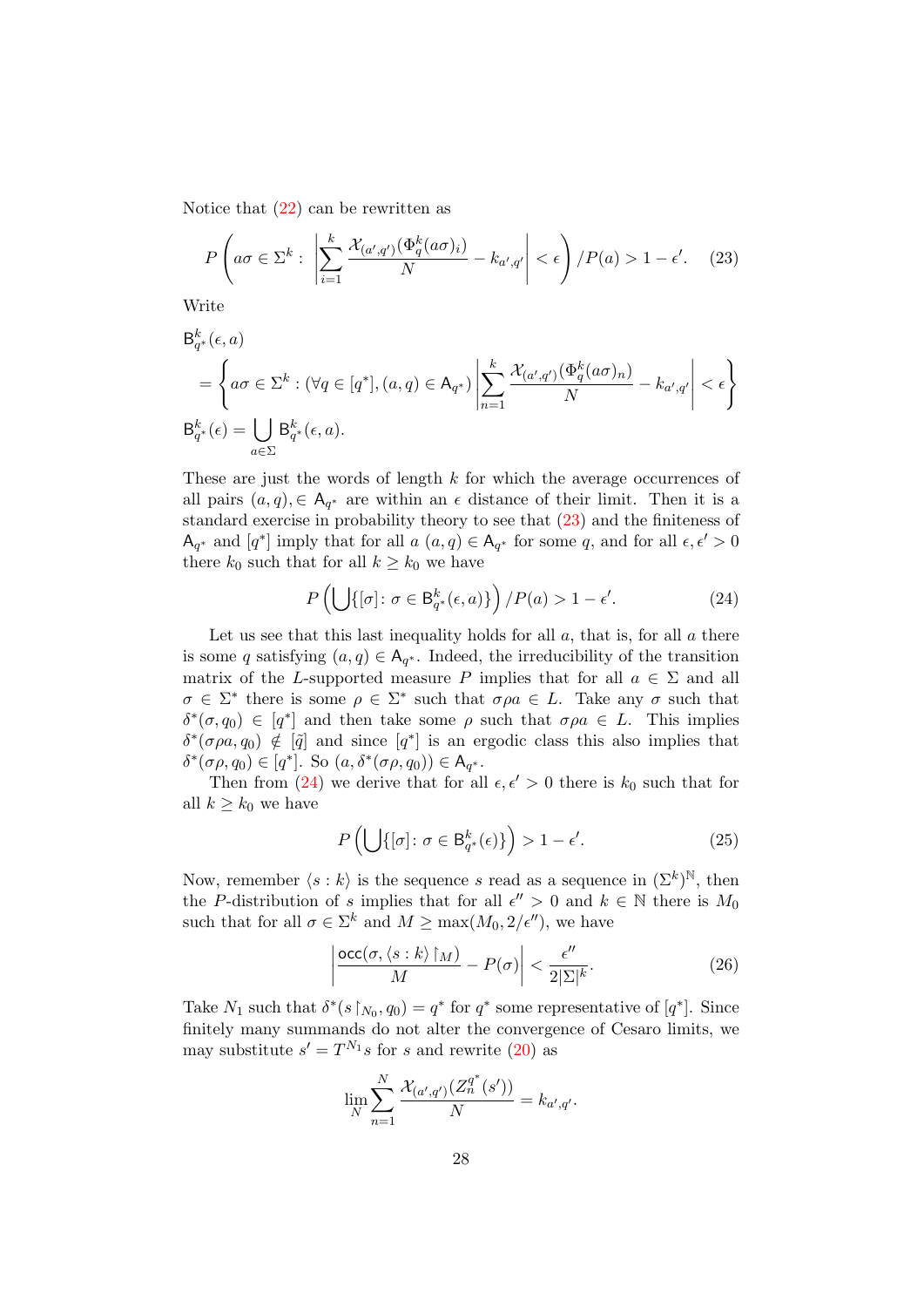Given  $\epsilon, \epsilon', \epsilon'' > 0$  such that  $\epsilon + \epsilon' + \epsilon'' < \eta$  for some  $\eta > 0$ , take some k satisfying  $(25)$  and take some  $M_0$  satisfying  $(26)$  for this k. For any  $M \ge \max(M_0, 2/\epsilon'')$  we consider  $N = kM$  and notice that

$$
\left| \sum_{n=1}^{N} \frac{\mathcal{X}_{(a',q')}(Z_n^{q^*}(s'))}{N} - k_{a',q'} \right|
$$
  
= 
$$
\left| \sum_{j=0}^{M-1} M^{-1} \sum_{i=1}^{k} \frac{\mathcal{X}_{(a',q')}( \Phi_{Y_{jk+1}}^k(\langle s' : k \rangle_j)_i)}{k} - k_{a',q'} \right|,
$$

where all  $Y_{jk+1}$  are guaranteed to be in  $[q^*]$  by our substitution of s. This implies (using first  $(25)$  and then  $(26)$ ) that

$$
\left| \sum_{n=1}^{N} \frac{\mathcal{X}_{(a',q')}(Z_n^{q^*}(s'))}{N} - k_{a',q'} \right|
$$
\n
$$
< \epsilon \sum_{\sigma \in \mathcal{B}_{q^*}^k(\epsilon)} \frac{\mathrm{occ}(\sigma, \langle s' : k \rangle \upharpoonright_M)}{M} + 2 \sum_{\substack{\sigma \in \Sigma^k \\ \sigma \notin \mathcal{B}_{q^*}^k(\epsilon)}} \frac{\mathrm{occ}(\sigma, \langle s' : k \rangle \upharpoonright_M)}{M}
$$
\n
$$
< \epsilon + 2 \Big| \sum_{\substack{\sigma \in \Sigma^k \\ \sigma \notin \mathcal{B}_{q^*}^k(\epsilon)}} P(\sigma) \Big| + 2 \sum_{\substack{\sigma \in \Sigma^k \\ \sigma \notin \mathcal{B}_{q^*}^k(\epsilon)}} \left| \frac{\mathrm{occ}(\sigma, \langle s' : k \rangle \upharpoonright_M)}{M} - P(\sigma) \right|
$$
\n
$$
< \epsilon + 1 - P \Big( \bigcup_{\substack{\sigma \in \mathcal{B}_{q^*}^k(\epsilon)}} [\sigma] \Big) + 2|\Sigma|^k \frac{\epsilon''}{2|\Sigma|^k} < \epsilon + \epsilon' + \epsilon'' < \eta.
$$

For  $N = kM + l$  (where  $1 \leq l \leq k$ ) we have

$$
\left| \sum_{n=1}^{N} \frac{\mathcal{X}_{(a',q')}(Z_n^{q^*}(s'))}{N} - k_{a',q'} \right|
$$
  
\n
$$
\leq \left| \sum_{n=1}^{Mk} \frac{\mathcal{X}_{(a',q')}(Z_n^{q^*}(s'))}{Mk} - k_{a',q'} \right| + \frac{l}{N} + |kM/N - 1|
$$
  
\n
$$
< \eta + \frac{2}{M} < \eta + \epsilon''.
$$

This completes the proof.

Proof of Theorem [3.13.](#page-22-1) Since our martingale is generated by a DFA with betting factors function b, states set  $Q$  and transition function  $\delta$ , we know it satisfies

<span id="page-28-0"></span>
$$
f(\sigma) = f(\emptyset) \prod_{\substack{a \in \Sigma \\ q \in Q}} b(a, q)^{\text{occ}\left((a, q), \Phi_{q_0}^{|\sigma|}(\sigma)\right)}.
$$
 (27)

 $\Box$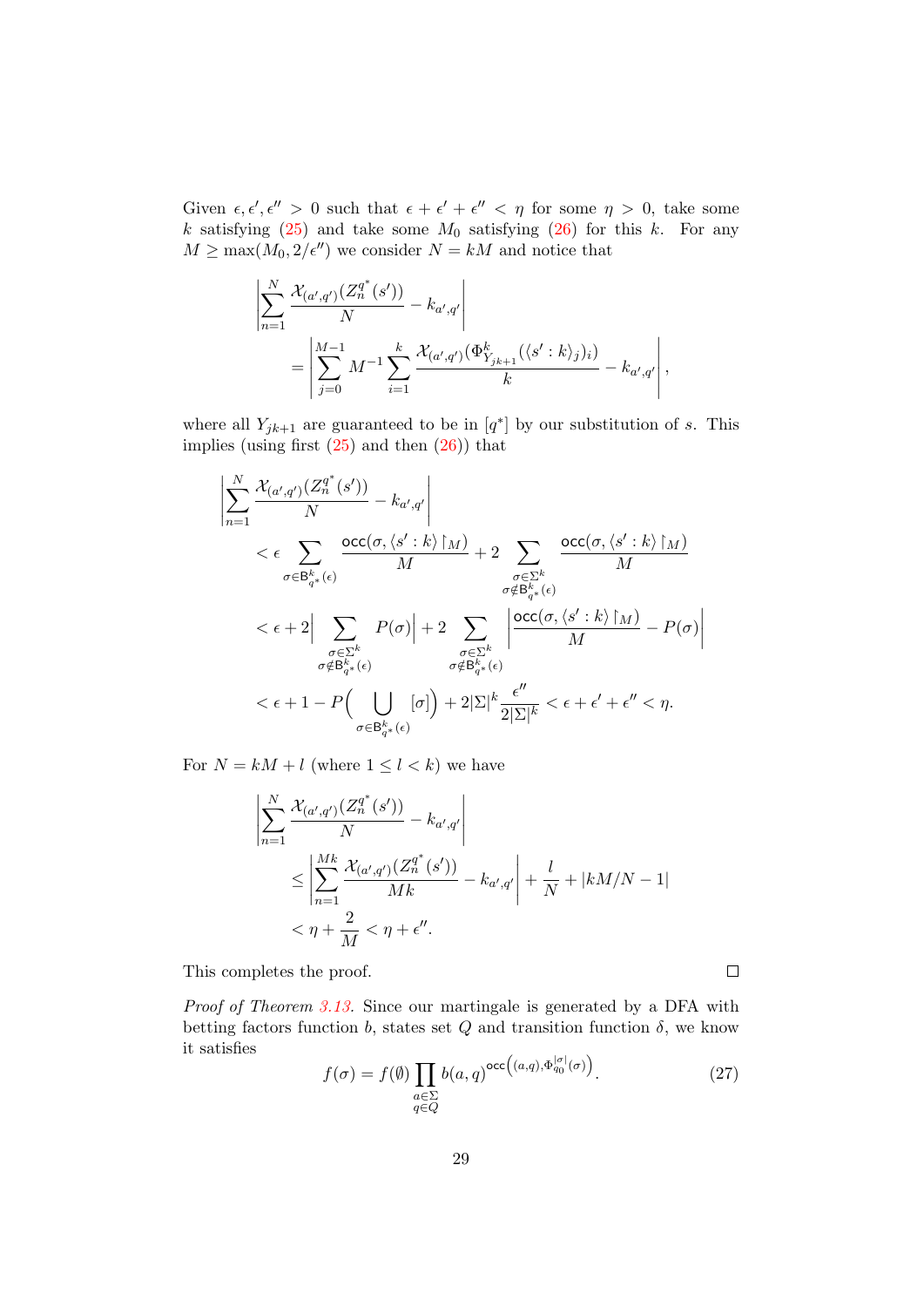By the same reasoning used in the first part of the proof of Lemma [3.19](#page-26-3) we know there is some  $N_1$  such that  $\delta^*(s \upharpoonright_N, q_0) \in [q^*]$  for all  $N \geq N_1$ and some ergodic class  $[q^*]$ , From  $(27)$  it is clear that success of f on s is equivalent to success of  $f'$  on  $T^{N_1}(s)$ , where  $f'$  is the martingale that is generated by a DFA having  $Q' = [q^*] \cap [\tilde{q}]$  as its set of states,  $q_1 = \delta^*(s \upharpoonright_{N_1}, q_0)$ as its initial state (notice  $[q_1] = [q^*]$ ), and the restriction of  $\delta$  and  $b$  to  $Q'$  as its transition and betting factors functions, respectively. That is, we restrict our analysis to the case in which  $M$  starts and stays within a single ergodic class.

Since  $s' = T^{N_1}(s) \in X_L$  we know s' will only visit tuples  $(a, q) \in A_{q_1}$ , that is, for all N,  $\Phi_{q_1}^N(s' \upharpoonright_N)$  is in  $\mathsf{A}_{q_1}^*$ . Then from Lemma [3.19](#page-26-3) and [\(27\)](#page-28-0) we have

$$
\lim_{N} \frac{(f'(s' \upharpoonright_{N}))^{1/N}}{\prod_{(a,q)\in \mathsf{A}_{\mathsf{q}_1}} b(a,q)^{k_{a,q}}} = 1.
$$

If  $r = \prod_{(a,q)\in \mathsf{A}_{q_1}} b(a,q)^{k_{a,q}} < 1$ , then  $f'(s' \upharpoonright_N) < (r + \epsilon')^N$  for  $r + \epsilon' < 1$ for large enough N. Hence  $\lim f'(s' \upharpoonright_N) = 0$  and the martingale does not succeed on  $s'$ .

Let us now show that for fixed  $q \in [q_1]$ 

$$
U_q = \prod_{\substack{a \in \Sigma \\ (a,q) \in \mathsf{A}_{\mathsf{q}_1}}} b(a,q)^{k_{a,q}} \le 1.
$$

Indeed, by Observation [3.15,](#page-24-1) Theorem [3.17](#page-25-1) and convexity of the logarithm we get

<span id="page-29-0"></span>
$$
\log U_{q} = \sum_{\substack{a \in \Sigma \\ (a,q) \in A_{q_{1}}}} k_{a,q} \log b(a,q)
$$
\n
$$
= \sum_{(a',q') \in A_{q_{1}}} k_{a',q'} \sum_{\substack{a \in \Sigma \\ (a,q) \in A_{q_{1}}}} \hat{P}_{(a',q'),(a,q)}^{q_{1}} \log b(a,q)
$$
\n
$$
\leq \sum_{(a',q') \in A_{q_{1}}} k_{a',q'} \log \left( \sum_{\substack{a \in \Sigma \\ (a,q) \in A_{q_{1}}}} \hat{P}_{(a',q'),(a,q)}^{q_{1}} b(a,q) \right)
$$
\n
$$
= \sum_{(a',q') \in A_{q_{1}}} k_{a',q'} \log \left( \sum_{a \in \Sigma} P(a'a \mid a') b(a,q) \right)
$$
\n
$$
= \sum_{\substack{(a',q') \in A_{q_{1}} \\ \delta(a',q') = q}} k_{a',q'} \log (1) = 0,
$$
\n(28)

where the last line follows from the fact that  $b(a, q)$  are the betting factors of a P-martingale.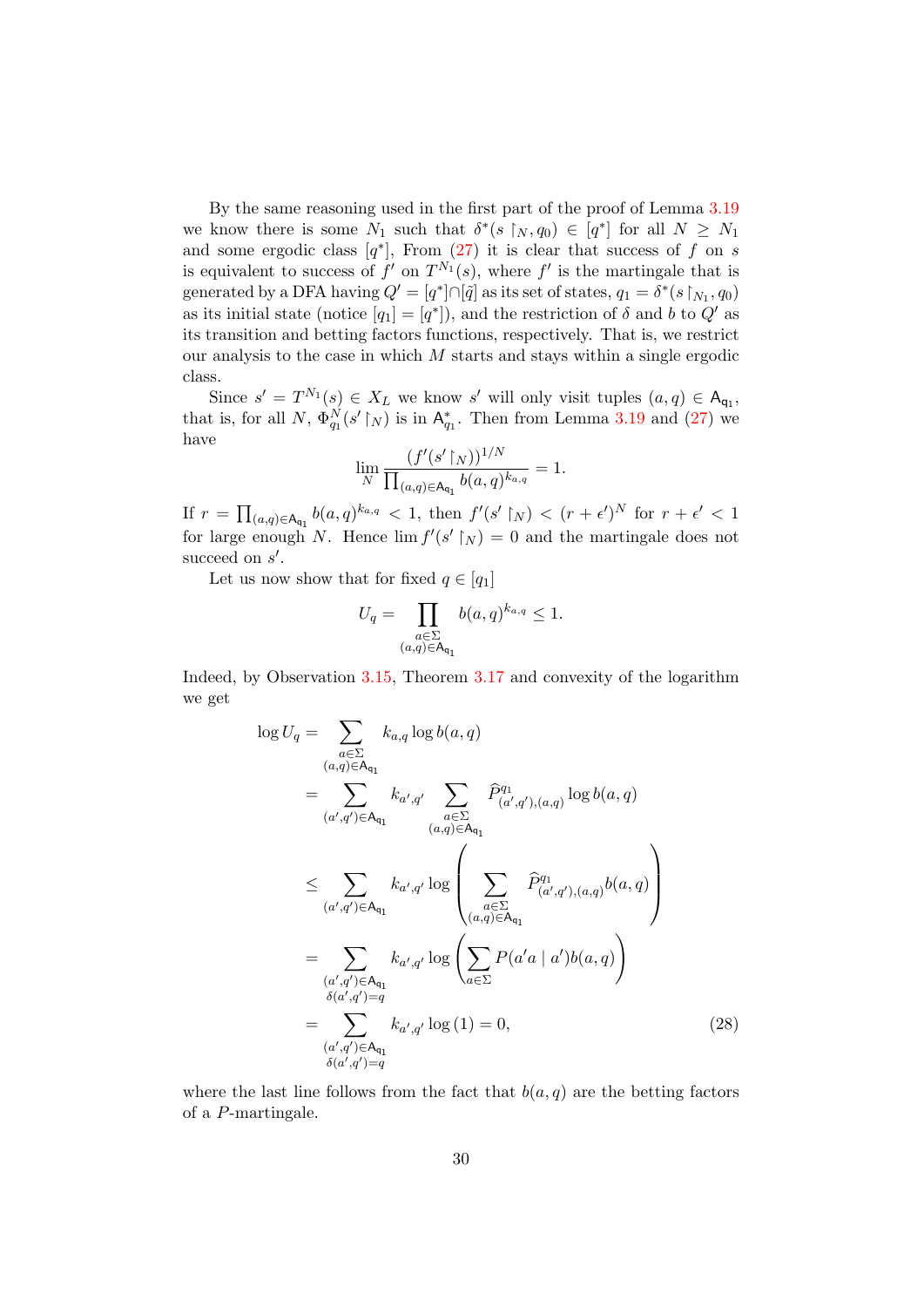It follows that  $r = \prod_q U_q \leq 1$  and equality is achieved if and only if  $U_q = 1$  for all  $q \in [q_1]$ . But, by strict convexity in [\(28\)](#page-29-0),  $\log U_q = 0$  if and only if  $b(a,q)$  is the same for all a. Then  $r = \prod_q U_q = 1$  if and only if the betting factors are constant at each state, implying  $f'(\sigma a) = f'(\sigma)$  for all words  $\sigma$  and all a. Clearly, a constant martingale cannot succeed on any sequence, and the result follows.  $\Box$ 

## <span id="page-30-0"></span>4 β-expansions and Pisot numbers

In this section we introduce some definitions and known results on the representation of reals in non-integer bases, and Pisot numbers. All of this material will be needed for our result of §[5.](#page-33-0)

#### 4.1  $\beta$ -expansions

Let us now introduce a way of representing real numbers in a non-integer base  $\beta$ . Most of the presentation and the definitions are taken from [\[2\]](#page-46-7). Let |x| and  $\lceil x \rceil$  be the floor and ceiling of x, respectively, and let  $\{x\}$  denote the integer and fractional part.

Let  $\beta$  be a real number greater than 1. Any real number x has a unique  $\beta$ -expansion  $s_0^{\beta}$  $_{0}^{\beta },s_{1}^{\beta }$  $\frac{\beta}{1}, \ldots$  such that

<span id="page-30-1"></span>
$$
x = s_0^{\beta} + \sum_{n>0} \frac{s_n^{\beta}}{\beta^n},\tag{29}
$$

where  $s_n^{\beta}$  are nonnegative integers,  $0 \leq s_n^{\beta} < \beta$  for  $n > 0$  and any of the following equivalent conditions are met:

- 1.  $\forall n \geq 0 \sum_{i>n} (s_i^{\beta})$  $\binom{\beta}{i}/\beta^i$   $< 1/\beta^n$
- 2.  $s_n^{\beta}$  is defined inductively in the following way:

$$
s_0^{\beta} = \lfloor x \rfloor, \qquad r_0 = \{x\}
$$
  

$$
s_{n+1}^{\beta} = \lfloor \beta r_n \rfloor, \quad r_{n+1} = \{ \beta r_n \}
$$

This expansion coincides with the usual definition given for  $\beta$  an integer base. Notice that the β-expansion of the real number β need not be eventually periodic, in particular, it need not be finite, that is, eventually 0 (of course it is when  $\beta$  is an integer). It is easy to check from the definition of a  $\beta$ expansion that if  $\beta$  had a finite expansion then it satisfies  $\beta = a_0 + \frac{a_1}{\beta} +$  $\cdots + \frac{a_s}{\beta^s}$  and the periodic sequence  $a_0a_1 \ldots (a_s-1)a_0a_1 \ldots (a_s-1) \ldots$  would also satisfy [\(29\)](#page-30-1) (but not the following two equivalent conditions, since the  $\beta$ -expansion is unique).

We will refer to such a periodic sequence as the *periodic*  $\beta$ -expansion of β and we we will write it  $\hat{\beta}$  (notice that the periodic β-expansion may only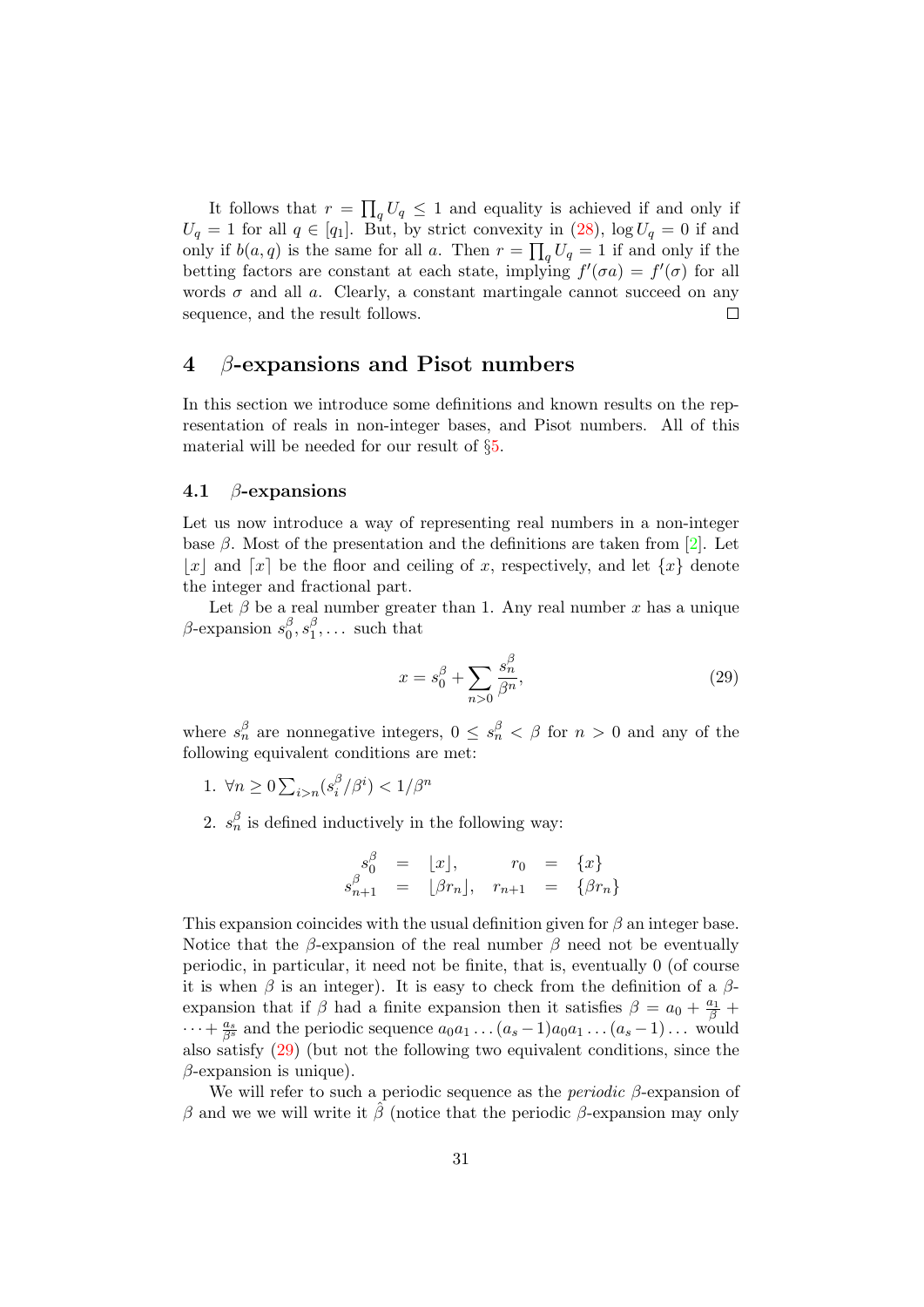apply to the base  $\beta$ ). We will also write  $\mathfrak{s}(\beta)$  for the  $\beta$ -expansion of  $\beta$  in case it is not terminated by an infinite sequence of 0's and  $\mathfrak{s}(\beta) = \hat{\beta}$  otherwise.

**Example 4.1.** The periodic 2-expansion of 2 is  $1^{\infty}$ , whereas its 2-expansion is 20<sup>∞</sup>. Let  $\phi$  be the golden number satisfying  $\phi^2 = \phi + 1$ . The periodic  $\phi$ -expansion of  $\phi$  is 101010..., whereas its  $\phi$ -expansion is 110<sup>∞</sup>.

Given a base  $\beta$ , let  $\Sigma_{\beta} = \{0 \dots [\beta] - 1\}$  and let  $p_{\beta} : [0, 1) \rightarrow \Sigma_{\beta}^{\mathbb{N}}$  $\frac{1}{\beta}$  be the one-to-one mapping that sends each  $x \in [0,1)$  to the fractional part of its  $\beta$ -expansion

$$
s_1^{\beta}s_2^{\beta}\ldots s_n^{\beta}\ldots
$$

Notice that  $p_\beta(1) = \mathfrak{s}(\beta)$  (strictly speaking,  $p_\beta$  is defined on [0, 1) but it is trivially extended to [0, 1] by continuity).

If  $\Sigma$  is a finite set of digits, as in the definition of the mapping  $p_\beta$ , then the natural ordering of those digits induces a lexicographic order  $\leq_{\text{lex}}$  on the full shift.

<span id="page-31-0"></span>**Theorem 4.2.** [\[2,](#page-46-7) p. 273] If  $\beta > 1$  is a real base then the image  $p_{\beta}([0,1))$ is the set

$$
\{s \in \Sigma_{\beta}^{\mathbb{N}} \colon (\forall n) \ T^n s <_{\text{lex}} \mathfrak{s}(\beta) \}.
$$

Notice that the closure of the set above, that is,

$$
\{s \in \Sigma_{\beta}^{\mathbb{N}} \colon (\forall n) \ T^n s \leq_{\text{lex}} \mathfrak{s}(\beta) \}.
$$

is a subshift of  $\Sigma_{\beta}^{\mathbb{N}}$ . In fact, there is a nice converse to the above theorem.

**Theorem 4.3.** [\[2,](#page-46-7) p. 274] Suppose that for some alphabet  $\Sigma = \{0, \ldots, k\}$ we have that  $(X, T)$  is a subshift such that

$$
X = \{ s \in \Sigma^{\mathbb{N}} \colon (\forall n) \ T^n s \leq_{\text{lex}} s^* \}
$$

for some  $s^*$  in  $\Sigma^{\mathbb{N}}$  which satisfies  $(\forall n)$   $T^n s^* \leq_{\text{lex}} s^*$ . Then X is the closure of  $p_\beta([0,1))$  for some real base  $\beta$ .

This allows us to define the following:

**Definition 4.4.** Given some real number  $\beta > 1$ , the  $\beta$ -shift is the subshift  $(X_{\beta}, T)$ , where

$$
X_{\beta} = \{ s \in \Sigma_{\beta}^{\mathbb{N}} \colon (\forall n \in \mathbb{N}) \ T^n s \leq_{\text{lex}} \mathfrak{s}(\beta) \}.
$$

**Example 4.5.** The 2-shift is the full shift  $\{0,1\}^{\mathbb{N}}$  (that is, the Cantor set with the shift operator). The  $\phi$ -shift is the set of infinite sequences on  $\{0, 1\}$  such that no two 1's occur consecutively in them. In fact, this shift is Markov and it is the Markov shift which had the sofic shift of Example [2.6](#page-5-2) as a factor.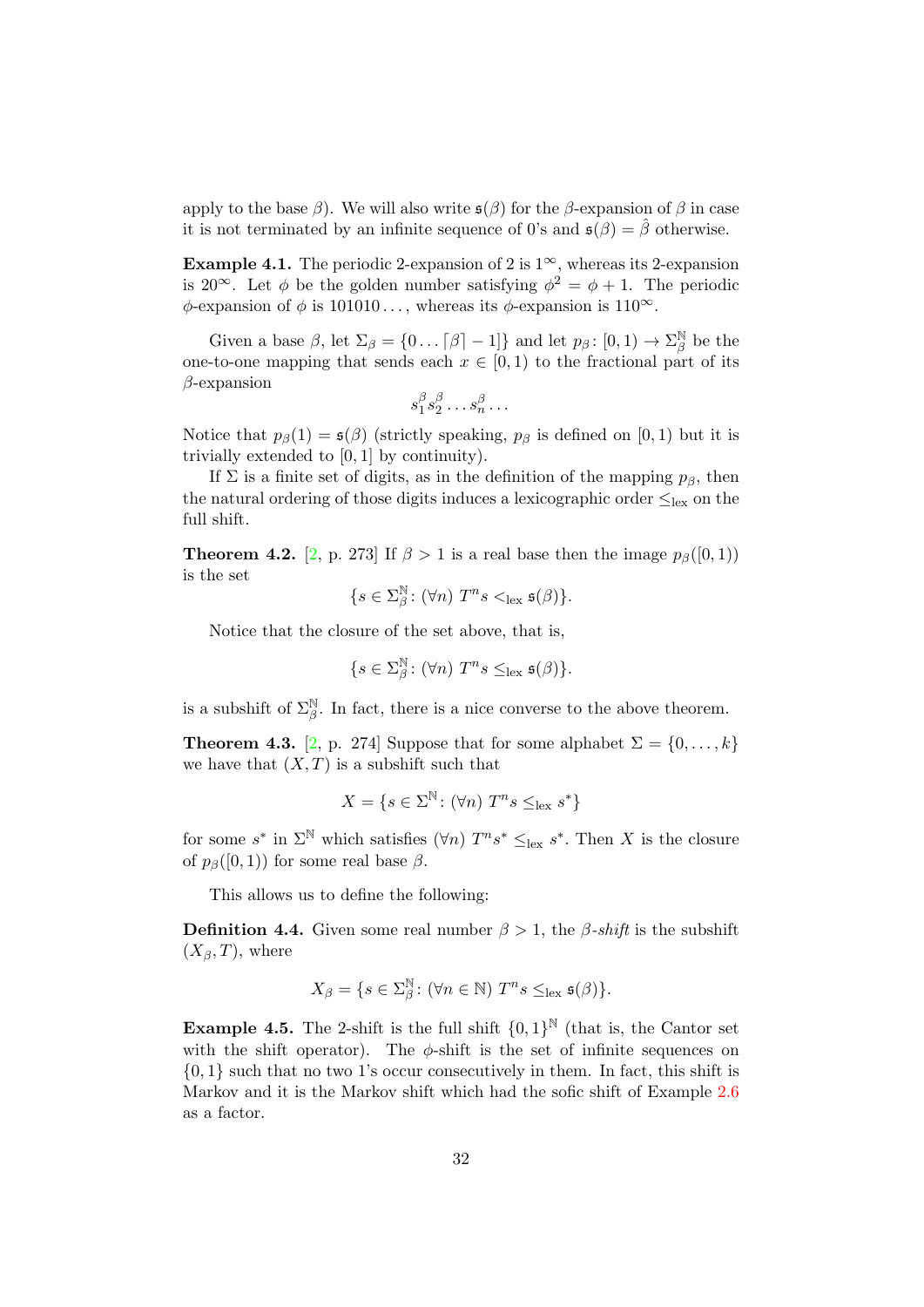**Theorem 4.6.** [\[2,](#page-46-7) Theorem 1] Let  $\beta > 1$  be a real base. Then the  $\beta$ -shift is a Markov shift if and only if the  $\beta$ -expansion of  $\beta$  is finite, and it is sofic if and only if the  $\beta$ -expansion of  $\beta$  is periodic.

A result similar to Theorem [2.8](#page-6-1) for  $\beta$ -shifts was also proved by Parry in [\[12\]](#page-46-6):

<span id="page-32-2"></span>**Theorem 4.7.** Given a real base  $\beta > 1$ , there is a unique probability measure  $\widehat{P}_{\beta}$  on [0, 1) such that  $P_{\beta} = \widehat{P}_{\beta} \circ p_{\beta}^{-1}$  $\overline{\beta}^1$  is an invariant measure for the  $\beta$ -shift of maximal metric entropy on  $X_{\beta}$ . Moreover,  $\widehat{P}_{\beta}$  has the closed expression

<span id="page-32-1"></span>
$$
\widehat{P}_{\beta}([a,b]) = \int_{a}^{b} \sum_{n=1}^{\infty} \mathbb{1}_{[0,T_{\beta}^{n}(1))}(x) \frac{1}{\beta^{n}} dx,
$$
\n(30)

and if  $(X_\beta, T)$  is a Markov shift with a grammar of wordlength  $k - 1$ , then  $P_{\beta}$ , called the *Parry measure*, is a k-step Markov measure.

Notice that the above expression implies that there are positive  $k$  and  $k'$ such that

<span id="page-32-0"></span>
$$
k'\lambda(A) \le \widehat{P}_{\beta}(A) \le k\lambda(A) \tag{31}
$$

for any Borel subset A of [0, 1), and  $\lambda$  the Lebesgue measure.

#### 4.2 Pisot numbers

While constructive considerations make us think of rational numbers as the closest relatives of integers, the analysis of real base expansions forces us to consider the "dynamic" properties of real numbers, and from a dynamical viewpoint non-integer rational numbers are quite distinct from integers. The following definition will introduce us to the closest analog of an integer from a dynamic point of view.

**Definition 4.8.** A real number  $\beta$  is a *Pisot number* if  $\beta > 1$  and  $\beta$  is the root of a monic polynomial in integer coefficients, such that all its conjugate values (that is, all the other roots of its minimal polynomial) have absolute values strictly less than 1.

This purely algebraic condition is interesting for our purposes because of the next remarkable property. Let  $||x||$  denote the distance from x to its closest integer

**Theorem 4.9.** [\[2,](#page-46-7) Lemma 1] A real number  $\beta > 1$  is a Pisot number if and only if  $\sum_{n\geq 0} ||\beta^n||$  converges.

Pisot numbers are then "asymptotically integer" in a strong sense. Notice that all integers  $n > 1$  are Pisot numbers, but no non-integer rational number is Pisot, since the only rationals which are roots of monic polynomials in  $\mathbb Z$  are the integers. The following results relate Pisot numbers and  $\beta$ -expansions.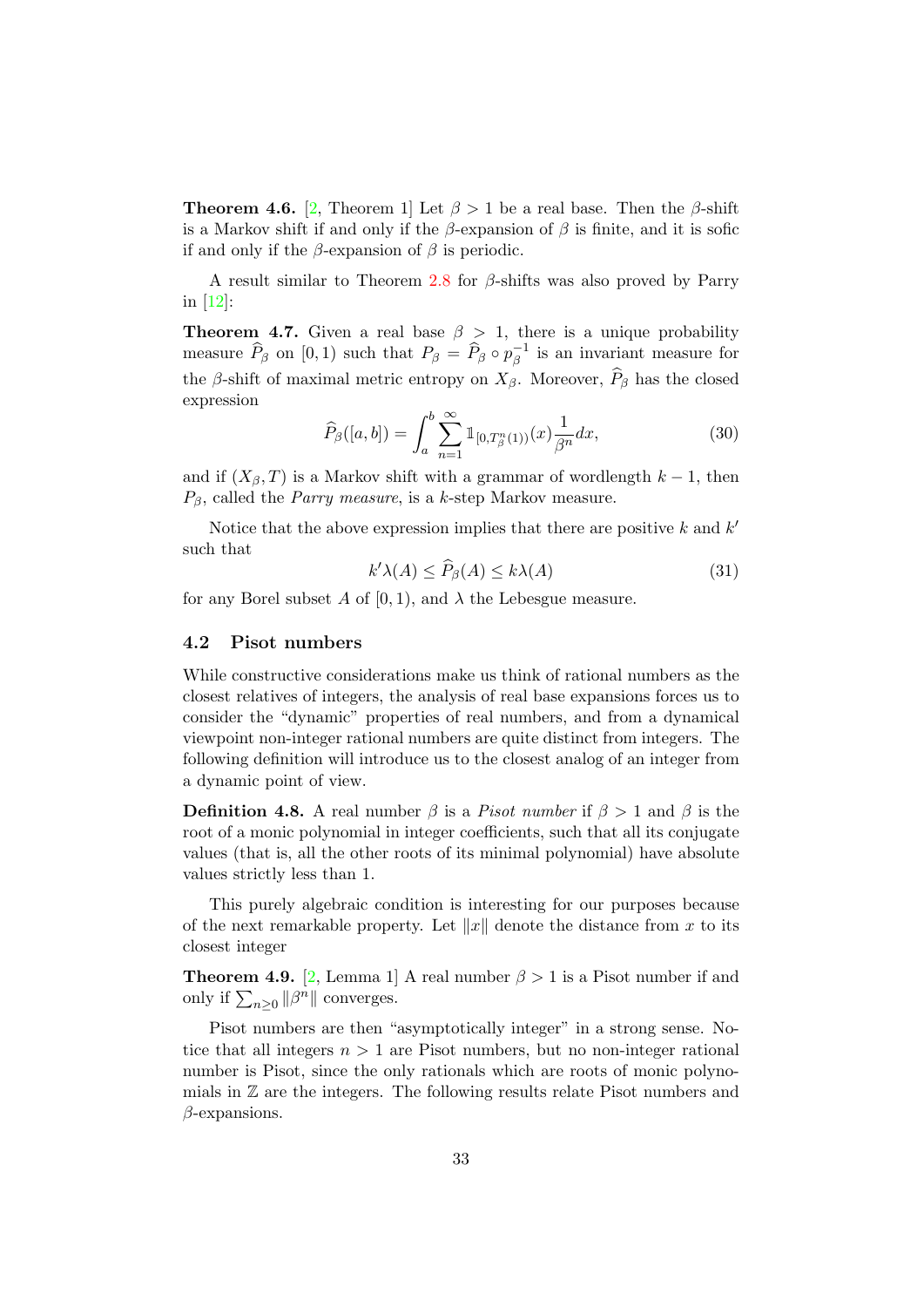<span id="page-33-3"></span>**Theorem 4.10.** [\[2,](#page-46-7) Theorem 5] If  $\beta$  is a Pisot number,  $\mathfrak{s}(\beta)$  is eventually periodic and  $X_{\beta}$  is a sofic subshift.

<span id="page-33-1"></span>**Theorem 4.11.** [\[2,](#page-46-7) Corollary 9] Let  $\beta$  be a Pisot number, x be a real number with  $\beta$ -expansion s and assume that s is  $P_{\beta}$ -distributed. Then  $(x\beta^{n})_{n\geq 0}$  is u.d. modulo one.

None of the above implications has a true converse.

## <span id="page-33-0"></span>5 Polynomial time randomness

In this section we will use the martingale constructed in §[3](#page-6-0) to show that if  $x \in [0, 1]$  is a real whose binary expansion is polynomial time random (i.e. no feasible martingale succeeds on it), then  $(x\beta^{n})_{n\in\mathbb{N}}$  is u.d. modulo one for any Pisot  $\beta$ .

The reasoning follows by contradiction: if x is such that  $(x\beta^{n})_{n\geq 0}$  is not u.d. modulo one for some Pisot base  $\beta$ , we know by Theorem [4.11](#page-33-1) that there is some word  $\sigma$  in  $\Sigma^*_{\beta}$  whose average occurrences in the  $\beta$ -expansion of x do not converge to  $P_\beta(\sigma)$ . From Theorem [3.3](#page-7-1) we then get a  $P_\beta$ -martingale on a DFA that succeeds on the  $\beta$ -expansion of x. Our task in this section is to show that such a martingale can be translated to a base 2 martingale that is computable in polynomial time. Base 2 suffices because of the (integer) base invariance of polynomial time randomness [\[6\]](#page-46-2).

The rest of the section is organized as follows. In  $\S5.1$  $\S5.1$  we show a feasible method to approximate dyadic rationals with reals in base  $\beta$ . In §[5.2](#page-35-0) we introduce the savings property for P-martingales and show that any feasible P-martingale can be translated to one with the savings property, preserving the succeeding points. In §[5.3](#page-36-0) we derive some useful properties of the Parry measure  $P_\beta$  and introduce the measure  $\mu_M$  over [0, 1] induced by any  $P_\beta$ martingale  $M$ . In  $\S 5.4$  $\S 5.4$  we show that the cumulative distribution function of  $\mu_M$  is polynomial time computable when restricted to  $\beta$ -adic inputs. Finally, in §[5.5](#page-43-0) we show the main result via an 'almost Lipschitz' property, as in [\[6\]](#page-46-2).

#### <span id="page-33-2"></span>5.1 Dyadic rationals to base  $\beta$

We derive some feasibility properties of  $\beta$ -ary representation.

<span id="page-33-4"></span>**Proposition 5.1.** If  $\beta > 1$  is Pisot then the set  $L(X_{\beta}) = \{ \tau \in \Sigma_{\beta}^* \mid \tau 0^{\infty} \in$  $X_{\beta}$  is decidable in linear time.

*Proof.* Immediate from Theorem [4.2,](#page-31-0) the fact that  $\mathfrak{s}(\beta)$  is eventually periodic (Theorem [4.10\)](#page-33-3) and the linear time complexity of lexicographic comparison.  $\Box$ 

Fix a finite alphabet  $\Sigma$ . We say that a function  $q: \Sigma^* \to \mathbb{R}$  is *computable* if there is a computable function  $\hat{g}: \Sigma^* \times \mathbb{N} \to \mathbb{Q}$  such that for all  $\sigma$  and i we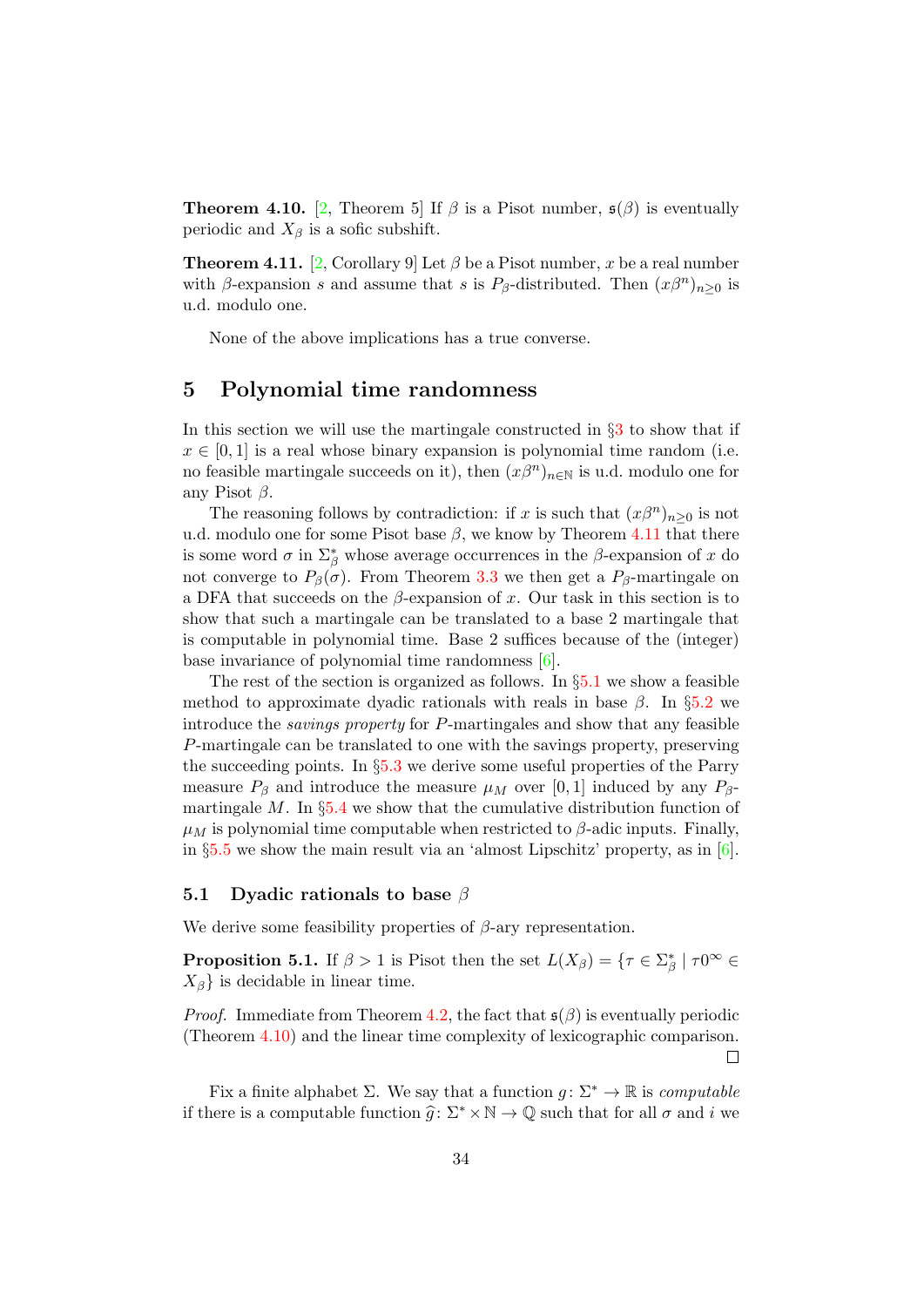have  $|\widehat{g}(\sigma, i) - g(\sigma)| \leq 2^{-i}$ . We call  $\widehat{g}$  a computable approximation of g. We<br>say that g is  $t(n)$  computable if there is a Tyring magbine which on input say that q is  $t(n)$ -computable if there is a Turing machine which on input σ and i computes  $\hat{g}(\sigma, i)$  in time  $O(t(i + |\sigma|))$ . As usual, we say that g is polynomial time computable if it is  $t(n)$ -computable for some polynomial t.

<span id="page-34-0"></span>**Observation 5.2.** If  $f, g$  are polynomial time computable then  $f + g$  and  $fg$  are polynomial time computable.

For  $\beta > 1$ , let  $\langle \cdot \rangle_{\beta} : \Sigma_{\beta}^{*} \to \mathbb{R}$  be the function  $\langle \tau \rangle_{\beta} = \sum_{k=1}^{|\tau|} \tau(k-1) \beta^{-k}$ . Observe that in case  $\tau$  is a prefix of some sequence in  $X_{\beta}$  then  $\langle \tau \rangle_{\beta}$  is the only real  $x \in [0, 1)$  such that  $p_\beta(x) = \tau 0^\infty$ .

<span id="page-34-1"></span>**Proposition 5.3.** If  $\beta > 1$  is Pisot, then the function  $\langle \cdot \rangle_{\beta}$  is polynomial time computable.

*Proof.* The number of summands in  $\langle \tau \rangle_{\beta}$  is the length of  $\tau$ , which is computable in linear time. For each summand,  $\tau(k)$  is computable in linear time, and  $\beta$  is an algebraic number, which is computable in polynomial time [\[8,](#page-46-15) Corollary 4.3.1]. Since numbers computable in polynomial time form a field [\[8,](#page-46-15) Corollary 4.3.2],  $\beta^{-k}$  is computable in polynomial time. Then both  $\tau(k)$  and  $\beta^{-k}$  are polynomial-time computable and Observation [5.2](#page-34-0) applies.  $\Box$ 

Given a real  $r \in [0,1)$  and  $i \in \mathbb{N}$ , a word  $\tau \in L(X_\beta)$  is said to be an approximation of r in base  $\beta$  with error  $2^{-i}$  if  $|\langle \tau \rangle_{\beta} - r| \leq 2^{-i}$ .

<span id="page-34-3"></span>**Proposition 5.4.** If  $\beta > 1$  is Pisot then the problem of finding an approximation in base  $\beta$  of a dyadic rational  $\langle \sigma \rangle_2$  ( $\sigma \in \{0,1\}^*$ ) with error  $2^{-i}$  is computable in time polynomial in  $|\sigma| + i$ .

*Proof.* Let  $\langle \cdot, \cdot \rangle_{\beta} : \Sigma_{\beta}^* \times \mathbb{N} \to \mathbb{Q}$  be a polynomial time computable approximation of  $\langle \cdot \rangle_{\beta} : \Sigma_{\beta}^{*} \to \mathbb{R}$  (which exists by Proposition [5.3\)](#page-34-1). Consider Algorithm [1.](#page-35-1)

Notice that when the algorithm terminates, we have  $|\langle \tau, i + 2 \rangle_{\beta} - r| \leq$  $2^{-i-1}$ ; since  $|\langle \tau, i+2 \rangle_{\beta} - \langle \tau \rangle_{\beta}| \leq 2^{-i-2} < 2^{-i-1}$ , we have  $|\langle \tau \rangle_{\beta} - r| \leq 2^{-i}$ . Observe also that by construction,  $\tau$  is always a prefix of some sequence in  $X_{\beta}$ . Hence the value of  $\tau$  by the time the algorithm terminates satisfies the postcondition. After each execution of the loop body, either

- <span id="page-34-2"></span>1.  $|\langle \tau, i + 2 \rangle_{\beta} - r| \leq 2^{-i-1}$  (in which case it will immediately terminate), or
- 2.  $\tau \prec p_{\beta}(r)$ .

Let  $I_{\tau} = \{x \in [0,1) \mid \tau \prec p_{\beta}(x)\}\$  $I_{\tau} = \{x \in [0,1) \mid \tau \prec p_{\beta}(x)\}\$  $I_{\tau} = \{x \in [0,1) \mid \tau \prec p_{\beta}(x)\}\$ . If 1 does not hold then, by construction,  $r \in I_{\tau}$ , and it is clear that in case  $\lambda I_{\tau} \leq 2^{-i-2}$  then it terminates (since  $|\langle \tau, i + 2 \rangle_{\beta} - \langle \tau \rangle_{\beta}| \leq 2^{-i-2}$  and  $|\langle \tau \rangle_{\beta} - r| \leq \lambda I_{\tau} \leq 2^{-i-2}$ , and so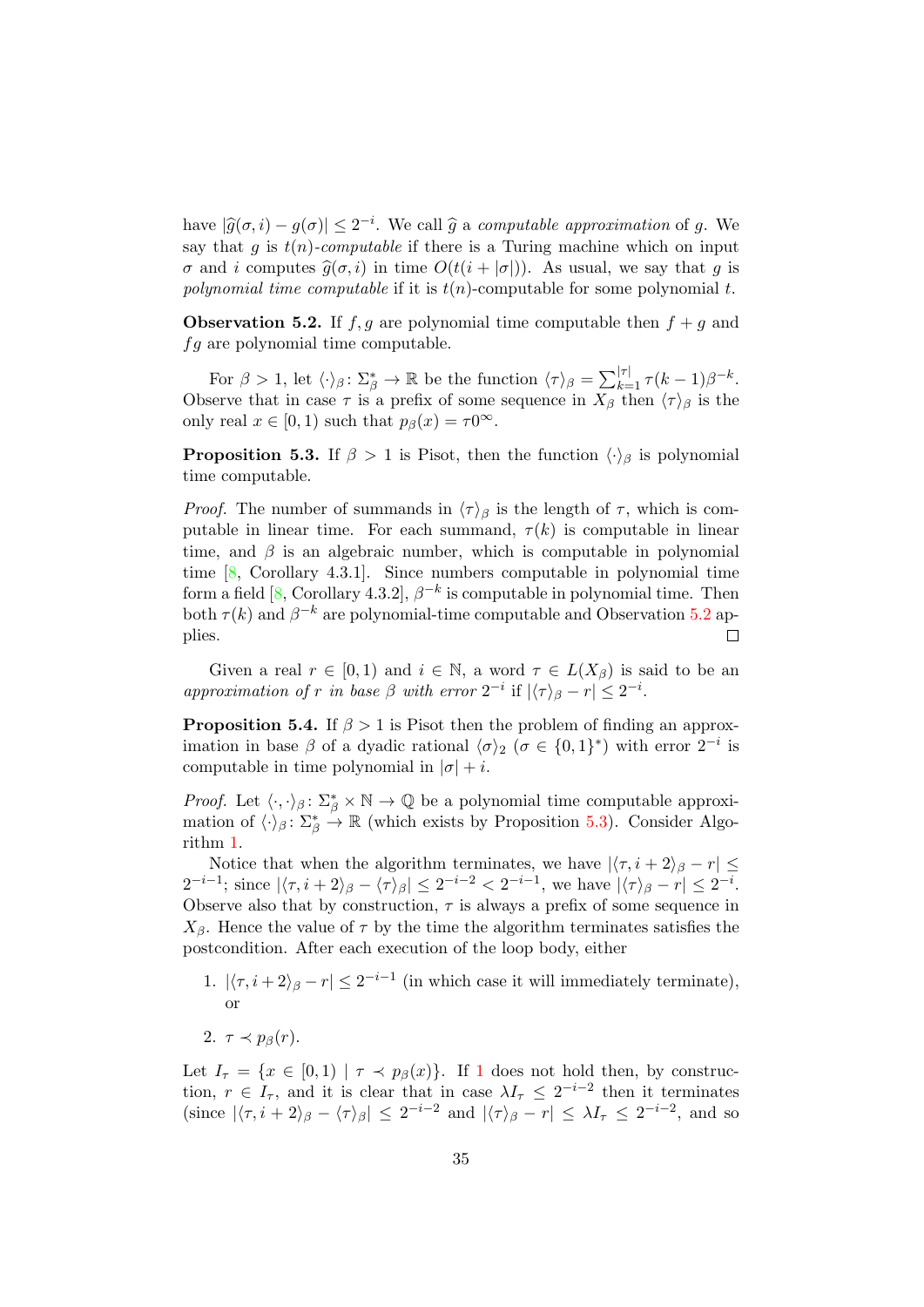**Algorithm 1:** Approximation of a dyadic rational in base  $\beta$ 

<span id="page-35-1"></span>input  $:\sigma \in \{0,1\}^*, i \in \mathbb{N}$ output:  $\tau$ , a prefix of some sequence in  $X_{\beta}$ , such that  $|\langle \tau \rangle_{\beta} - \langle \sigma \rangle_2| \leq 2^{-i}$ let  $r = \langle \sigma \rangle_2$  and  $\tau = \emptyset$ while  $|\langle \tau, i+2 \rangle_{\beta} - r| > 2^{-i-1}$  do let  $S = \{a \in \Sigma_{\beta} \mid \tau a 0^{\infty} \in X_{\beta}\}\$ let  $b \in S$  be the greatest such that  $\langle \tau b, i + 2 \rangle_{\beta} \leq r$ if  $b = \max S$  then  $\tau = \tau b$ else  $b' = b + 1$  $\textbf{if} \,\, \langle \tau b^\prime, i + 2 \rangle_{\beta} - 2^{-i-1} < r \,\, \textbf{then}$  $\tau = \tau b'$ else  $\lfloor \tau = \tau b \rfloor$ 

 $|\langle \tau, i + 2 \rangle_{\beta} - r| \leq 2^{-i-1}$ ). At each iteration the string  $\tau$  is extended in one symbol. We will later see (Corollary [5.15\)](#page-39-0) that  $\lambda I_{\tau} \leq \beta^{-|\tau|}$ , if  $\beta^{-|\tau|} \leq 2^{-i-2}$ then the algorithm terminates, and so  $|\tau|$  is  $O(i)$ . By Proposition [5.1](#page-33-4) and Proposition [5.3,](#page-34-1) the execution of a single iteration is polynomial in  $|\sigma|+i+|\tau|$ . Since both the number of iterations and  $|\tau|$  is  $O(i)$ , the execution of Algo- $\Box$ rithm [1](#page-35-1) on in input  $\sigma$ , *i* is also polynomial in  $|\sigma| + i$ .

#### <span id="page-35-0"></span>5.2 The savings property

We say that a P-martingale M on  $L \subseteq \Sigma^*$  has the savings property if there is  $c > 0$  such that for all  $\tau, \sigma \in L$ , if  $\tau \succeq \sigma$  then  $M(\sigma) - M(\tau) \leq c$ .

<span id="page-35-2"></span>**Proposition 5.5.** Let  $L \subseteq \Sigma^*$  be a nonempty, factorial and prolongable language, let P be an L-supported probability measure on  $\Sigma^{\mathbb{N}}$  such that there is  $a > 0$  such that  $1 - P(\sigma b | \sigma) \le a \cdot P(\sigma b | \sigma)$  for all  $\sigma b \in L$ , and let M be a P-martingale on L with the savings property via c. Then  $M(\sigma) \leq$  $c \cdot d \cdot |\sigma| + M(\emptyset)$  for all  $\sigma \in L$ .

*Proof.* As in [\[6,](#page-46-2) Proposition], proof is by induction on the length of  $\sigma$ . For the inductive step, we only need notice that  $P(\sigma b|\sigma)$  is well defined and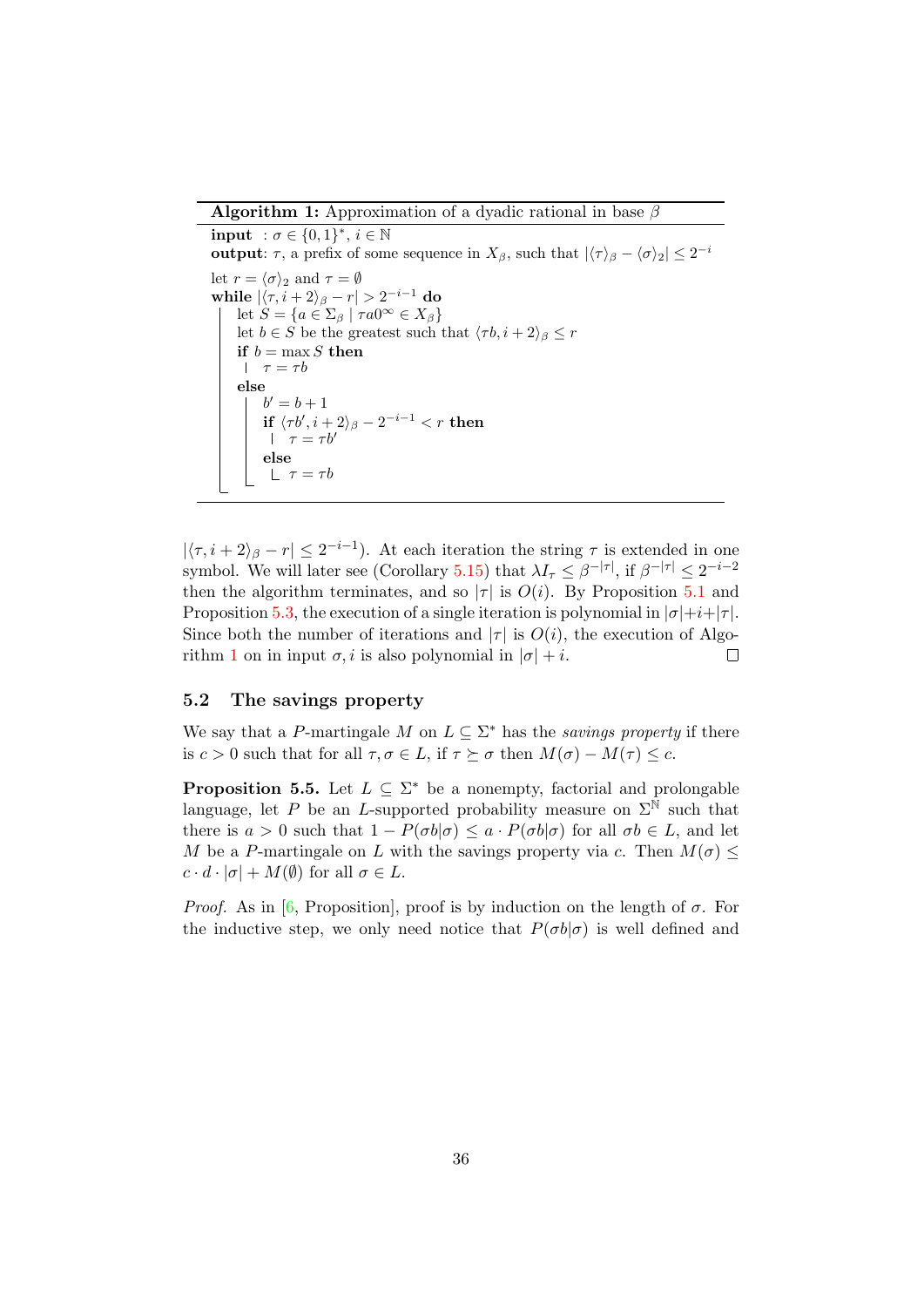positive. Then

$$
M(\sigma b) = \frac{M(\sigma) - \sum_{d \in \Sigma, d \neq b} P(\sigma d | \sigma) M(\sigma d)}{P(\sigma b | \sigma)}
$$
  
 
$$
\leq \frac{M(\sigma) - \sum_{d \in \Sigma, d \neq b} P(\sigma d | \sigma) (M(\sigma) - c)}{P(\sigma b | \sigma)}
$$

(M has the savings property)

$$
= M(\sigma) + c \cdot \frac{1 - P(\sigma b | \sigma)}{P(\sigma b | \sigma)} \le M(\sigma) + c \cdot a
$$
  
 
$$
\le c \cdot a \cdot |\sigma| + M(\emptyset) + c \cdot a = c \cdot a \cdot |\sigma b| + M(\emptyset).
$$
  
(inductive hypothesis)

This concludes the proof.

<span id="page-36-2"></span>Lemma 5.6 (Polynomial time bounded savings property). For each polynomial time computable  $P$ -martingale  $N$  there is a polynomial time computable P-martingale M which has the savings property and succeeds on all the sequences that N succeeds on.

*Proof.* The proof of  $[6, \text{ Lemma } 6]$  $[6, \text{ Lemma } 6]$  basically works in this case. The only difference is that here  $N$  is real-valued instead of rational-valued. This fact is irrelevant for the polynomial time bound. One can verify that the same definition of M as in  $[6, \text{Lemma 6}]$  $[6, \text{Lemma 6}]$  yields a polynomial time P-martingale.  $\Box$ 

#### <span id="page-36-0"></span>5.3 The measure induced by  $P_\beta$ -martingales

Recall that  $p_\beta$  is the one-to-one mapping that sends each real in [0, 1) to its unique  $\beta$ -expansion, and that  $\widehat{P}_{\beta}$  is the Parry measure induced on the unit interval, i.e.  $\widehat{P}_{\beta} = P_{\beta} \circ p_{\beta}$ . Let  $T_{\beta} : [0, 1] \rightarrow [0, 1]$  be the map  $T_{\beta}(x) = {\beta x}$ . We derive some useful properties of the Parry measure.

**Theorem 5.7.** [\[12\]](#page-46-6) Let  $\beta > 1$  be a real base, then the Parry measure  $P_{\beta}$  is  $L(X_{\beta})$ -supported.

We will use

$$
\xi=\lambda\circ p_\beta^{-1}
$$

for the push-forward of the Lebesgue measure on the  $\beta$ -shift. Of course, inequality [\(31\)](#page-32-0) translates to

<span id="page-36-1"></span>
$$
k' \cdot \xi(\sigma) \le P_{\beta}(\sigma) \le k \cdot \xi(\sigma) \tag{32}
$$

for any  $\sigma \in L(X_\beta)$ . Let us say that  $x \in [0,1]$  is  $\beta$ -adic if x has a finite  $\beta$ expansion. Clearly,  $\beta$ -adic numbers correspond bijectively to words in  $L(X_{\beta})$ not ending in 0. For instance, if  $\beta$  is 2.5 we have that both 2/5 and 24/25

 $\Box$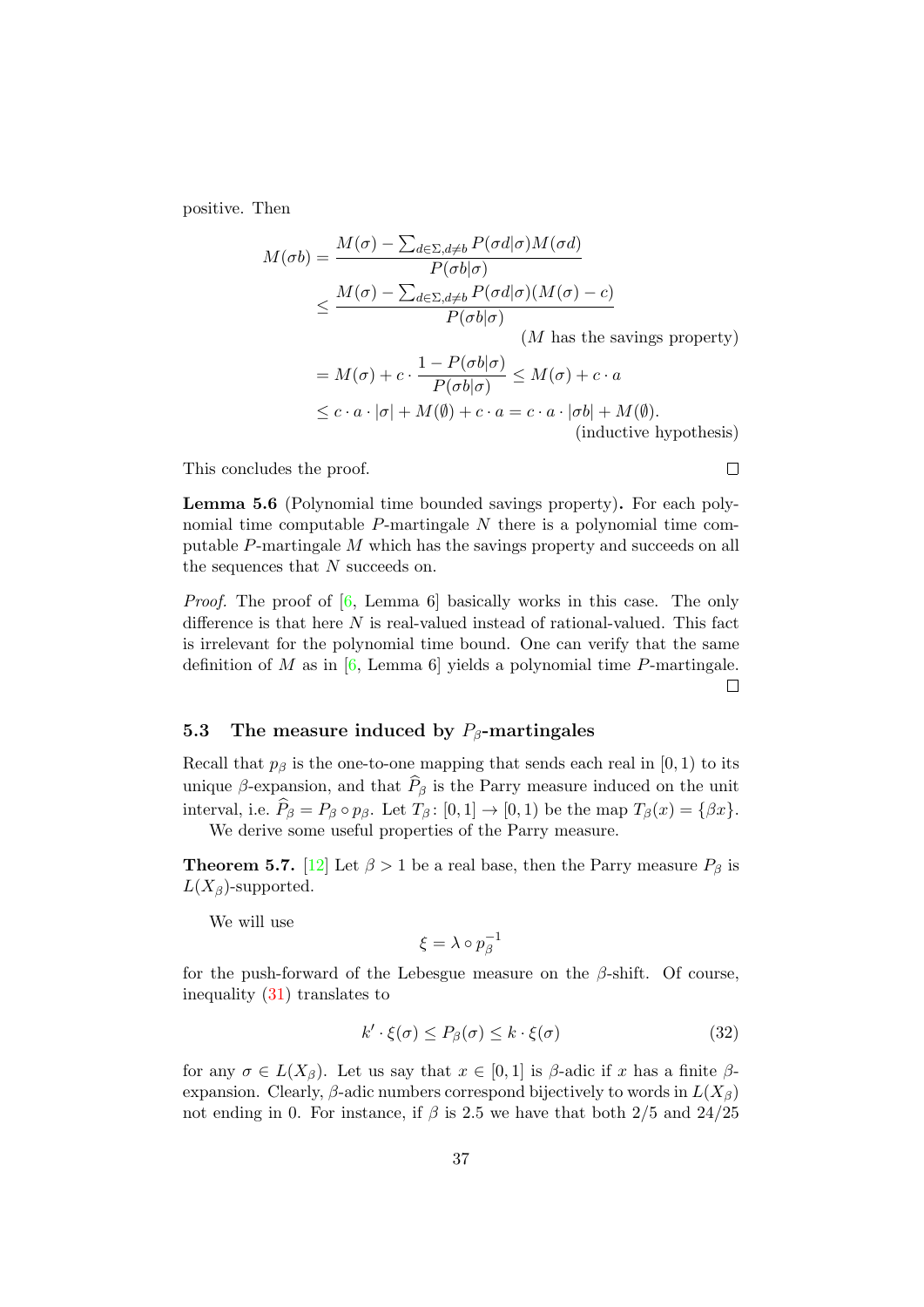are β-adic numbers, since their fractional β-expansions are  $p_\beta(2/5) = 10^\infty$ and  $p_\beta(24/25) = 210^\infty$ .

We will write  $I_{\sigma}$  for the interval of real numbers in  $(0, 1)$  whose fractional β-expansion begins with  $\sigma$ . Observe that if  $\sigma \notin L(X_\beta)$  then  $I_\sigma = \emptyset$ .

Since we will be working with the Parry measure and with  $\beta$ -expansions, and since the Parry measure has a closed expression in terms of Lebesgue measure, it will be helpful to know what kind of values  $\lambda(I_{\sigma})$  can take, given that in the non-integer case it is no longer true that  $\lambda(I_{\sigma}) = \beta^{-|\sigma|}$ .

For this purpose we introduce some new notation. For  $\sigma \in L(X_\beta)$ , write

$$
\begin{aligned} \mathsf{Suc}_1(\sigma) &= \{ b \in \Sigma_{\beta} \mid \sigma b \in L(X_{\beta}) \}, \\ \overline{\sigma}^+ &= \max \mathsf{Suc}_1(\sigma), \\ \operatorname{next}(\sigma) &= \min_{\leq_{\text{lex}}} \{ \tau \in L(X_{\beta}) \colon \sigma <_{\text{lex}} \tau \}, \\ \mathcal{L} &= \{ \sigma b \in L(X_{\beta}) \colon b \neq \overline{\sigma}^+ \}. \end{aligned}
$$

Notice that, because of Theorem [4.2,](#page-31-0)  $\text{Suc}_{1}(\sigma)$  has the form  $\{1, \ldots, r\}$  for some  $r = \overline{\sigma}^+ \leq \lfloor \beta \rfloor - 1$ . Also, given any  $b \in \Sigma$  we have that  $\sigma b \in \mathcal{L}$  if and only if some suffix of  $\sigma$  is a prefix of  $\mathfrak{s}(\beta)$ .

Let us make a remark concerning  $s_i$  for some  $\beta$ -expansion s. When  $\beta$ is an integer and  $x \in (0,1)$ , if  $I_{\beta}^{n}(x) = [a, b]$  denotes the  $\beta$ -adic half-open interval of measure  $\beta^{-n}$  that x lies in, then the sequence  $(I_{\beta}^{n}(x))_{n\in\mathbb{N}}$  cannot eventually consist of the rightmost  $\beta$ -adic subinterval of the previous  $\beta$ adic interval. In terms of its  $\beta$ -expansion, it cannot eventually consist of an infinite sequence of  $\beta - 1$ , since the rules for the construction of  $\beta$ -expansions mandate that  $\dots a(\beta-1)^\infty$   $(a < \beta-1)$  be written  $\dots (a+1)0^\infty$ . The same observation is true for non-integer bases  $\beta$ , when the symbol identifying the rightmost β-adic subinterval of a β-adic interval is not necessarily  $|\beta| - 1$ . In this case,  $\overline{\sigma}^+$  is used to identify the rightmost  $\beta$ -adic subinterval of  $I_{\sigma}$ , i.e.  $I_{\sigma\overline{\sigma}^+}$ , and our observation takes the following form.

<span id="page-37-3"></span>**Lemma 5.8.** Let s be the fractional  $\beta$ -expansion of some real  $x \in [0,1)$ (that is,  $s \in p_{\beta}([0,1))$ ). Then for any natural number n, there is  $i > n$  such that  $s_{i+1} \neq \overline{s} \upharpoonright_i^+$ .

<span id="page-37-0"></span>**Observation 5.9.**  $\xi(\sigma) = \langle \text{next}(\sigma) \rangle_{\beta} - \langle \sigma \rangle_{\beta}$ .

<span id="page-37-1"></span>**Lemma 5.10.** Let  $\sigma = \sigma' b \in \mathcal{L}$ . Then  $\xi(\sigma) = \beta^{-|\sigma|}$ .

*Proof.* Since  $b \neq \overline{\sigma}^{\prime+}$  we have that  $\sigma^{\prime}(b+1) \in L(X_{\beta})$ , so that next( $\sigma$ ) =  $\sigma'(b+1)$  and by Observation [5.9,](#page-37-0)  $\lambda(I_{\sigma}) = \xi(\sigma) = \langle \sigma'(b+1) \rangle_{\beta} - \langle \sigma' b \rangle_{\beta} =$  $\beta^{-\left(|\sigma'|+1\right)}$  $\Box$ 

<span id="page-37-2"></span>**Observation 5.11.** Let  $\tau c \in \mathcal{L}$  and  $\alpha$  be some prefix of  $\mathfrak{s}(\beta)$ . Then  $\mathrm{next}(\tau c\alpha) = \tau(c+1)$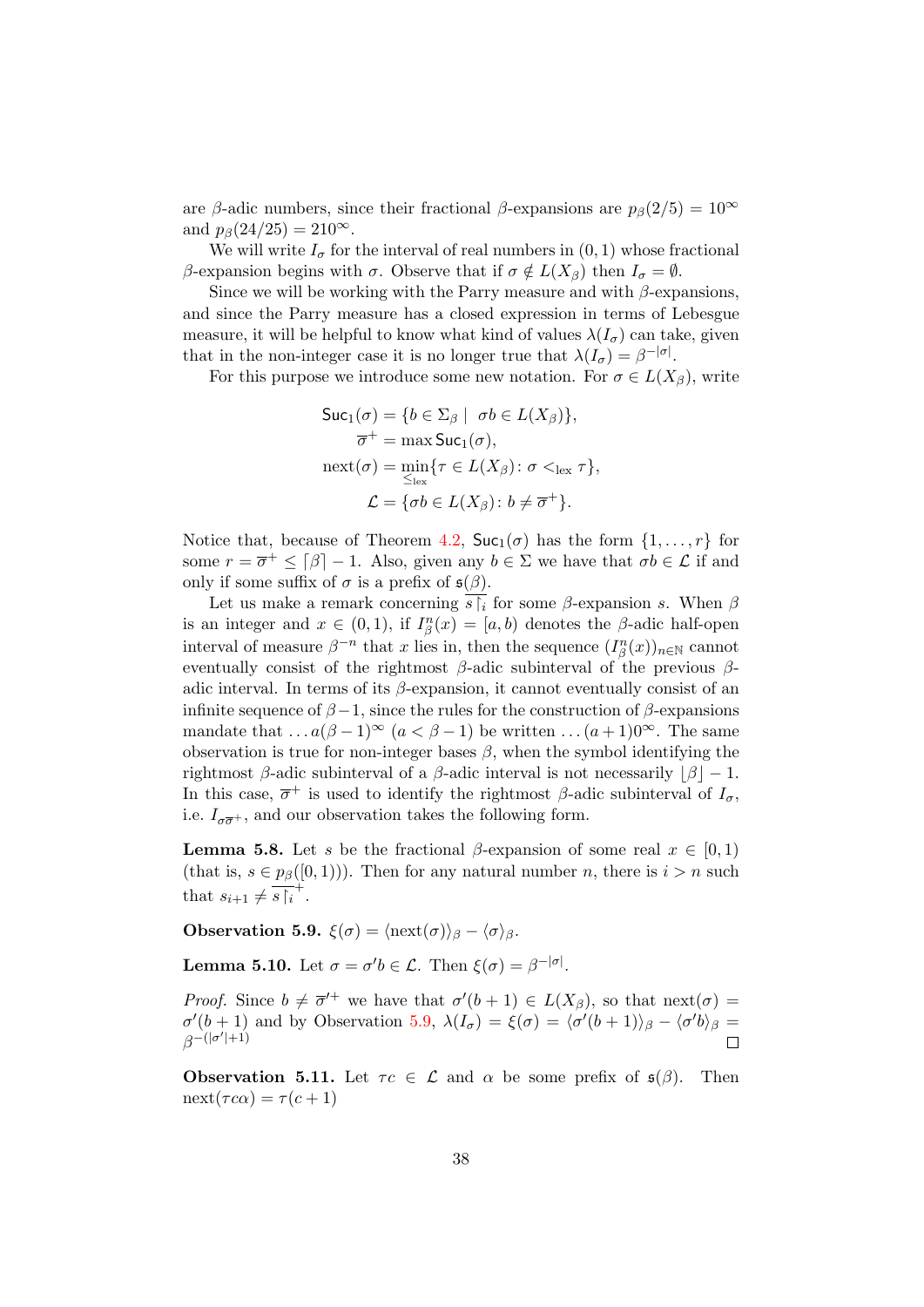Define  $N_{\sigma} = \min\{n : \sigma_{n+1} \dots \sigma_{|\sigma|} = \mathfrak{s}(\beta)_1 \dots \mathfrak{s}(\beta)_{|\sigma|-n}\} \cup \{|\sigma|\}.$ 

<span id="page-38-0"></span>**Observation 5.12.** Let  $\sigma \in L(X_\beta)$ ,  $N_\sigma > 1$  and  $\tau c = \sigma \upharpoonright_{N_\sigma}$ , then  $c \neq \overline{\tau}^+$ .

The following lemma extends Lemma  $5.10$  when  $\beta$  is Pisot, in the sense that it completes the characterization of the values that  $\xi(\sigma)$  may take.

<span id="page-38-2"></span>**Lemma 5.13.** Let  $\beta$  be a Pisot real, let  $\sigma \in L(X_{\beta}) \setminus \mathcal{L}$ , and suppose  $\mathfrak{s}(\beta) = r_1 \dots r_m (a_1 \dots a_n)^\infty$  and  $\phi_j = \langle a_1 \dots a_j \rangle_\beta$  for  $j \leq n$ . Let  $\tau c = \sigma \upharpoonright_{N_\sigma}$ . Then,  $\xi(\sigma) = \xi(\tau c)\xi(r_1 \dots r_l)$  in case  $\sigma = \tau c r_1 \dots r_l$ ,  $l \leq m$ , or  $\xi(\sigma) =$  $\xi(\tau c)\xi(r_1 \ldots r_m a_1 \ldots a_k)\beta^{-ln}$  in case  $\sigma = \tau c r_1 \ldots r_l(a_1 \ldots a_n)^l a_1 \ldots a_k, k \leq$  $n, 0 \leq l.$ 

*Proof.* Since  $\sigma \notin \mathcal{L}$  some suffix of  $\sigma$  is a prefix of  $\mathfrak{s}(\beta)$ , which means either  $\sigma = \tau c r_1 \dots r_l$ , for some  $l \leq m$ , or  $\sigma = \tau c r_1 \dots r_m (a_1 \dots a_n)^l a_1 \dots a_k$ , for some  $l \geq 0$  and  $k \leq n$ . Write  $\psi_i = \langle r_1 \dots r_i \rangle_{\beta}$ . One then has

<span id="page-38-1"></span>
$$
1 = \langle \mathfrak{s}(\beta) \rangle_{\beta} = \psi_m + \frac{1}{\beta^m} \phi_n \frac{1}{1 - \beta^{-n}}.
$$
 (33)

In case  $\sigma = \tau c r_1 \dots r_l$ , we have  $\langle \sigma \rangle_{\beta} = \langle \tau c \rangle_{\beta} + \beta^{-(|\tau|+1)} \psi_l$ , and by Observa-tions [5.9](#page-37-0) and [5.11](#page-37-2) we have  $\xi(\sigma) = \langle \tau(c + 1) \rangle_{\beta} - \langle \sigma \rangle_{\beta}$ , so that

$$
\frac{\xi(\sigma)}{\xi(r_1 \ldots r_l)} = \frac{\langle \tau(c+1) \rangle_{\beta} - \langle \tau c \rangle_{\beta} - \beta^{-(|\tau|+1)} \psi_l}{1 - \psi_l} = \frac{\xi(\tau c) - \xi(\tau c) \psi_l}{1 - \psi_l} = \xi(\tau c),
$$

where we have used that  $\xi(\tau c) = \beta^{-(|\tau|+1)}$  (which follows from Observation [5.12\)](#page-38-0).

For the case when  $\sigma = \tau c r_1 \dots r_m (a_1 \dots a_n)^l a_1 \dots a_k$ , we have  $\langle \sigma \rangle_{\beta} = \langle \tau c \rangle_{\beta} + \beta^{-(|\tau|+1)}[\psi_m + \beta^{-m}(\phi_n(1+\beta^{-1}+\cdots+\beta^{-(l-1)n})+\beta^{-ln}\phi_k)]$  $=\langle \tau c \rangle_{\beta} + \beta^{-(|\tau|+1)} \left[ \psi_m + \beta^{-m} \left( \phi_n \frac{(\beta^{-ln}-1)}{\beta^{-m}-1} \right) \right]$  $\left. \frac{\beta^{-ln}-1)}{\beta^{-n}-1}+\beta^{-ln}\phi_k\right) \right] ,$ 

and from [\(33\)](#page-38-1) and Observations [5.9](#page-37-0) and [5.11](#page-37-2)

$$
\xi(r_1 \ldots r_m a_1 \ldots a_k) = 1 - (\psi_m + \beta^{-m} \phi_k) = \beta^{-m} \left[ \frac{\phi_n}{1 - \beta^{-n}} - \phi_k \right]
$$

so that (using Observations [5.9](#page-37-0) and [5.11](#page-37-2) again)

$$
\xi(\sigma) = \langle \tau(c+1) \rangle_{\beta} - \langle \sigma \rangle_{\beta}
$$
  
=  $\xi(\tau c) - \beta^{-(|\tau|+1)} \left[ \psi_m + \beta^{-m} \left( \phi_n \frac{(\beta^{-ln} - 1)}{\beta^{-n} - 1} + \beta^{-ln} \phi_k \right) \right]$   
=  $\xi(\tau c) \left[ 1 - (\psi_m + \beta^{-m} \phi_k) - \beta^{-m} (\beta^{-ln} - 1) \left( \phi_k - \frac{\phi_n}{1 - \beta^{-n}} \right) \right]$   
=  $\xi(\tau c) \xi(r_1 \dots r_m a_1 \dots a_k) \beta^{-ln}.$ 

This concludes the proof.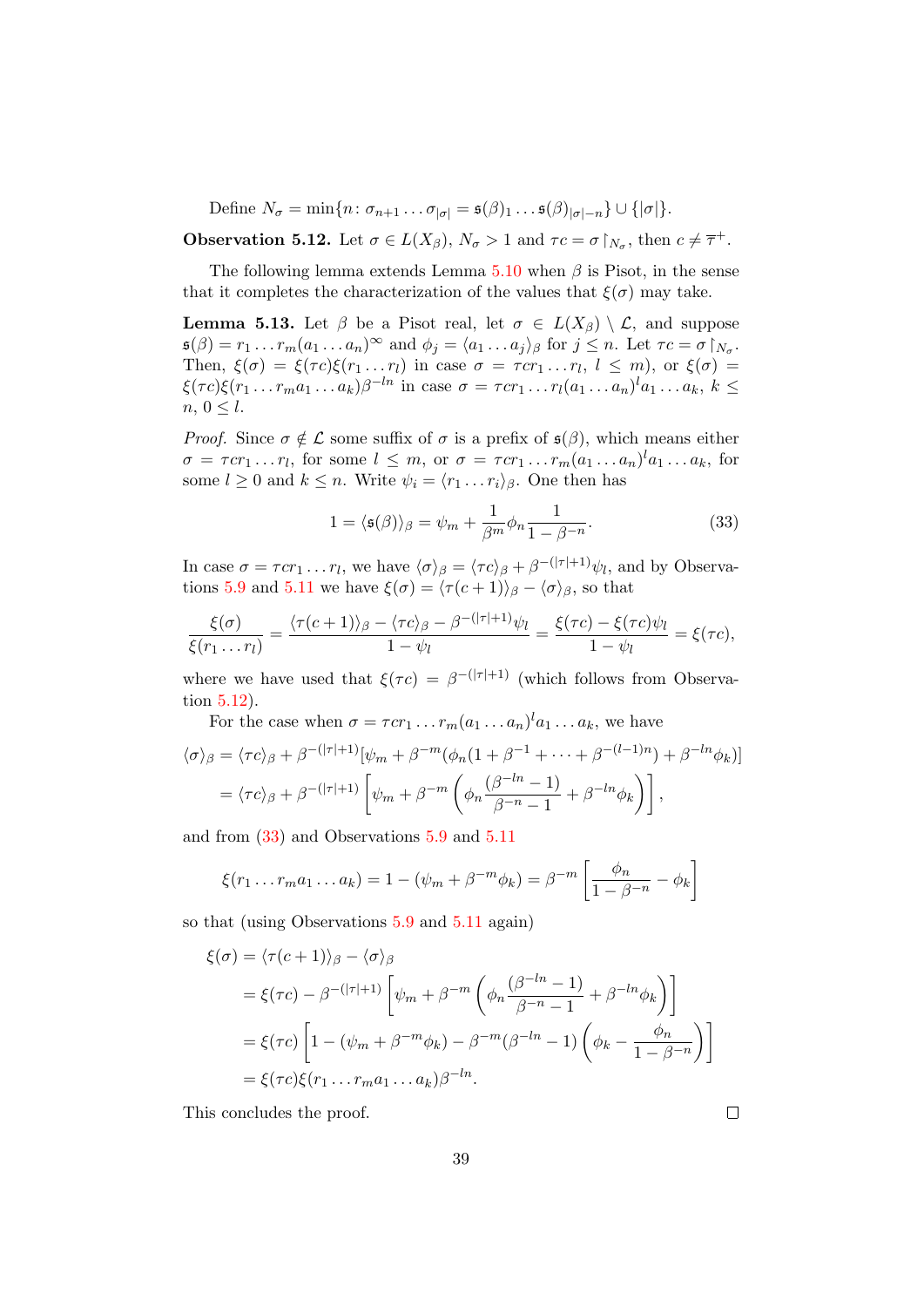<span id="page-39-1"></span>**Corollary 5.14.** There exist positive constants d and d' such that  $d \leq$  $\xi(\sigma b \mid \sigma) \leq d'$  for any  $\sigma b$  such that  $\xi(\sigma b) > 0$ .

*Proof.* It suffices to see that  $\xi(\sigma b | \sigma)$  takes only finitely many values. First of all, in the case when  $\sigma b, \sigma \in \mathcal{L}$  then  $\xi(\sigma b \mid \sigma) = \beta^{-1}$ , by Lemma [5.10.](#page-37-1) When  $\sigma \in \mathcal{L}$  but  $\sigma b \notin \mathcal{L}$  then  $\xi(\sigma b \mid \sigma) = \xi(b)$ , by Lemma [5.13.](#page-38-2) When  $\sigma b \in \mathcal{L}$ but  $\sigma \notin \mathcal{L}$ , write  $\tau c = \sigma \upharpoonright_{N_{\sigma}}$ . As remarked above, either  $\sigma = \tau c r_1 \dots r_l$  or  $\sigma = \tau c r_1 \dots r_l (a_1 \dots a_n)^l a_1 \dots a_k$ . Then, by Lemma [5.13](#page-38-2) either

$$
\xi(\sigma b \mid \sigma) = \frac{\beta^{-(\lvert \tau c \rvert + l + 1)}}{\xi(\tau c)\xi(r_1 \dots r_l)} = \frac{\beta^{-(l+1)}}{\xi(r_1 \dots r_l)}
$$

(which can take only finitely many values, since  $l \leq m$  and m is fixed) or

$$
\xi(\sigma b \mid \sigma) = \frac{\beta^{-(|\tau c|+m+ln+k+1)}}{\xi(\tau c)\xi(r_1 \dots r_m a_1 \dots a_k)\beta^{-ln}} = \frac{\beta^{-(k+1)}}{\xi(r_1 \dots r_m a_1 \dots a_k)}
$$

(which can take only finitely many values, since  $k \leq n$ , and n is fixed).

When neither  $\sigma b$  nor  $\sigma$  are in  $\mathcal{L}$ , Lemma [5.13](#page-38-2) means the conditional probability  $\xi(\sigma b \mid \sigma)$  may take the following values.

- $\xi(r_1 \ldots r_{l+1})/\xi(r_1 \ldots r_l)$ , if  $\sigma = (\sigma \upharpoonright_{N_{\sigma}})r_1 \ldots r_l$  for some  $l \leq m-1$
- $\xi(r_1 \ldots r_m a_1) / \xi(r_1 \ldots r_m)$ , if  $\sigma = (\sigma \upharpoonright_{N_\sigma}) r_1 \ldots r_m$
- $\xi(r_1 \ldots r_m a_1 \ldots a_{k+1})/\xi(r_1 \ldots r_m a_1 \ldots a_k)$ , if

$$
\sigma = (\sigma \upharpoonright_{N_{\sigma}}) r_1 \dots r_m (a_1 \dots a_n)^l a_1 \dots a_k
$$

# for  $0 \leq l, k \leq n-1$

•  $\xi(r_1 \ldots r_m a_1) \beta^{-1} / \xi(r_1 \ldots r_m a_1 \ldots a_n)$ , if

$$
\sigma = (\sigma \upharpoonright_{N_{\sigma}}) r_1 \dots r_m (a_1 \dots a_n)^l a_1 \dots a_n
$$

for  $0 \leq l$ 

Since these expressions may only take finitely many values (for fixed  $r_1, \ldots, r_m$ ) and fixed  $a_1, \ldots, a_n$ , the proof is finished.  $\Box$ 

<span id="page-39-0"></span>**Corollary 5.15.** If  $\beta$  is Pisot, then  $\xi(\sigma) \leq \beta^{-|\sigma|}$ .

*Proof.* It is enough to note that  $\xi(\mathfrak{s}(\beta) \upharpoonright_k) \leq \beta^{-k}$  (this is true for any  $\beta$ , Pisot or not) and then use Lemma [5.13.](#page-38-2)  $\Box$ 

The following is a straightforward consequence of Proposition [5.5](#page-35-2) and Corollary [5.14:](#page-39-1)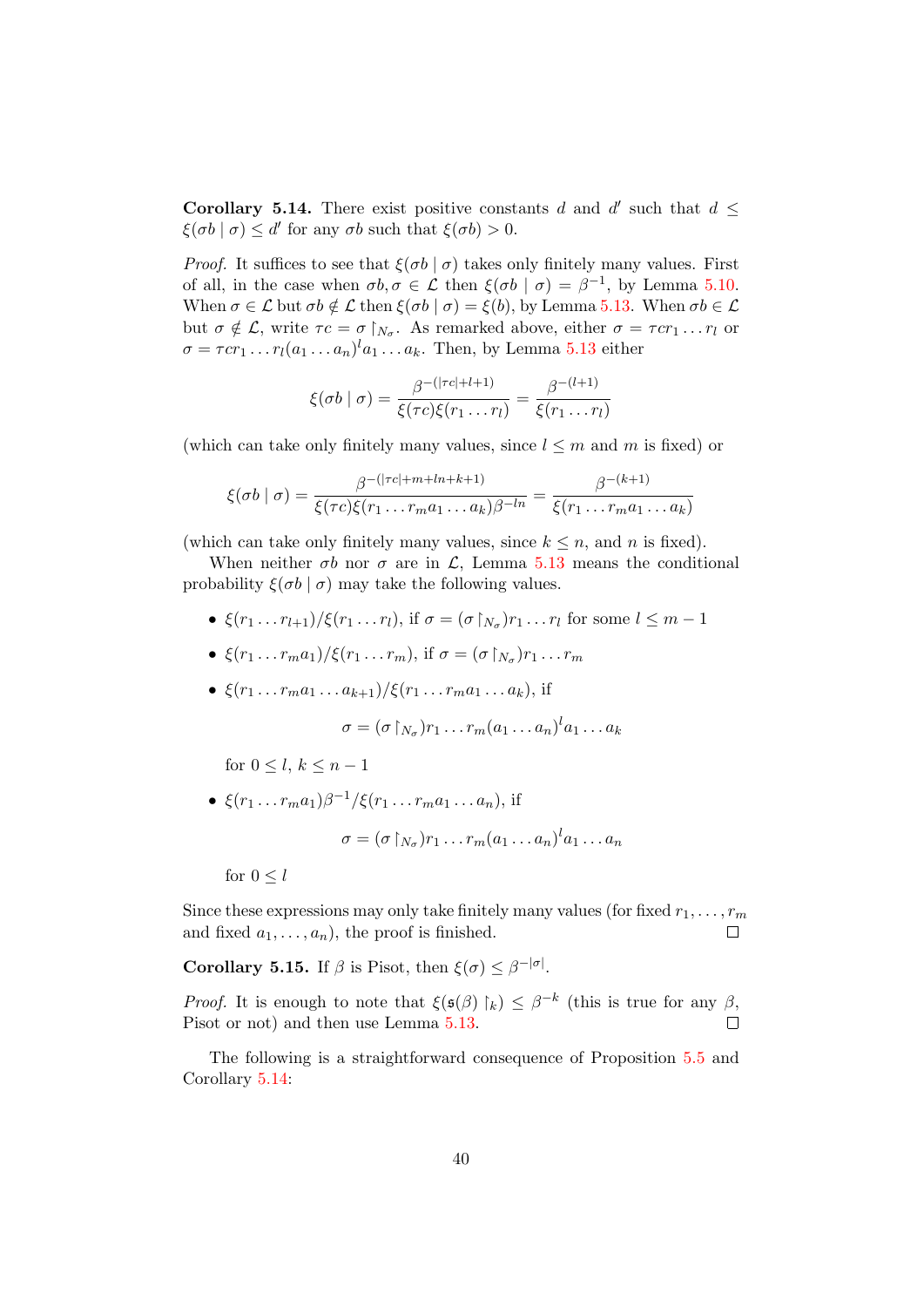<span id="page-40-0"></span>**Corollary 5.16.** If  $\beta > 1$  is Pisot and M is a  $P_{\beta}$ -martingale on  $L(X_{\beta})$  with the savings property, then there is c such that  $M(\sigma) \leq c \cdot |\sigma| + M(\emptyset)$  for all  $\sigma \in L(X_\beta)$ .

Let  $\beta > 1$  be Pisot. Each  $P_\beta$ -martingale M on  $L(X_\beta)$  induces a measure  $\mu_M$  on the algebra of word cylinders defined by  $\mu_M([\sigma]) = M(\sigma) \cdot P_\beta(\sigma)$ , for  $\sigma \in L(X_\beta)$ . Via Carathéodory's extension theorem this measure can be extended to a Borel measure on  $\Sigma^{\mathbb{N}}$ , and if  $\mu_M$  is atomless (i.e. no point has positive measure), we can also think of it as a Borel measure on [0, 1], which is given by  $\mu_M(I_\sigma) = M(\sigma) \cdot P_\beta(\sigma)$ ,

We say that a martingale  $M$  is *atomless* if  $\mu_M$  is atomless.

**Observation 5.17.** If M is a  $P_\beta$ -martingale with the savings property then it is atomless.

*Proof.* Indeed, by  $(32)$  and Corollary [5.15,](#page-39-0) there is a constant k such that for any  $\sigma \in L(X_\beta)$ ,  $P_\beta(\sigma) \leq k \cdot \beta^{-|\sigma|}$ . By Corollary [5.16,](#page-40-0) there is a constant c such that for any  $\sigma \in L(X_\beta)$  of length n we have  $\mu_M(I_\sigma) \leq k \cdot \beta^{-n} \cdot (d \cdot n +$  $M(\emptyset)$ , and this goes to 0 as n goes to infinity. Hence  $\mu_M$  is atomless.  $\Box$ 

The cumulative distribution function associated with  $\mu_M$  will be written  $cdf_{M}(x)$  for  $x \in [0, 1]$ . We now want to prove an analogue of the left-to-right implication of Theorem 3.6 from [\[3\]](#page-46-16) (which is used as Theorem 3 in [\[6\]](#page-46-2)).

<span id="page-40-1"></span>**Theorem 5.18.** Let M be a  $P_\beta$ -martingale with the savings property that succeeds on the  $\beta$ -expansion of  $z \in (0,1)$ , a non- $\beta$ -adic real. Then

$$
\liminf_{h \to 0} \frac{\text{cdf}_M(z+h) - \text{cdf}_M(z)}{h} = \infty.
$$

*Proof.* The proof is essentially the same as in [\[3\]](#page-46-16). Let  $g = \text{cdf}_M$  and let  $r > 0$ . We will show that there is some  $\epsilon > 0$  such that if  $|h| < \epsilon$  then  $|g(z+h)-g(z)| > rk'|h|$ , where k' is the constant such that  $k'\lambda(A) \leq \widehat{P}_{\beta}(A)$ from [\(31\)](#page-32-0).

Let  $(z_i^{\beta}$  $\hat{i}|_{i\geq 1}$  be the fractional  $\beta$ -expansion of z. Since M succeeds on  $(z_{\beta,i})_{i\geq 1}$  and has the savings property, there is some i such that, if  $\rho = z^{\beta} \restriction_i$ , then  $M(\rho \tau) > r$  for any  $\tau$  such that  $\rho \tau \in L(X_\beta)$ . Since z is not  $\beta$ -adic there is some  $j > i$  such that  $z_i^{\beta}$  $j_j^{\beta} \neq 0$ , and by Lemma [5.8](#page-37-3) there is some  $k > j$  such that  $z_{k+1}^{\beta} \neq \overline{z^{\beta} \upharpoonright_k}^+$ . Let  $\epsilon = \beta^{-k-1}$ . If  $0 < |h| < \epsilon$  then the  $\beta$ -expansion of  $z + h$  extends  $\rho$ . If  $h > 0$  this is because  $z + h < z + \beta^{-k-1}$  and  $\beta^{k+1}$  has the same  $\beta$ -expansion as z, except that  $z_{k+1}^{\beta}$  is replaced with  $1 + z_{k+1}^{\beta}$ , which at worst is  $\overline{z^{\beta}|_k}^+$ . Similarly, if  $h < 0$ , then  $z + h > z - \beta^{-k-1} > z - \beta^{-j}$  and  $z-\beta^{-j}$  has the same  $\beta$ -expansion as z, except that  $z_i^{\beta}$  $\frac{\beta}{j}$  is replaced with  $z_j^{\beta}-1$ , which at worst is 0. This means that, if  $\hat{W} \subseteq L(X_{\beta})$  is a prefix-free set of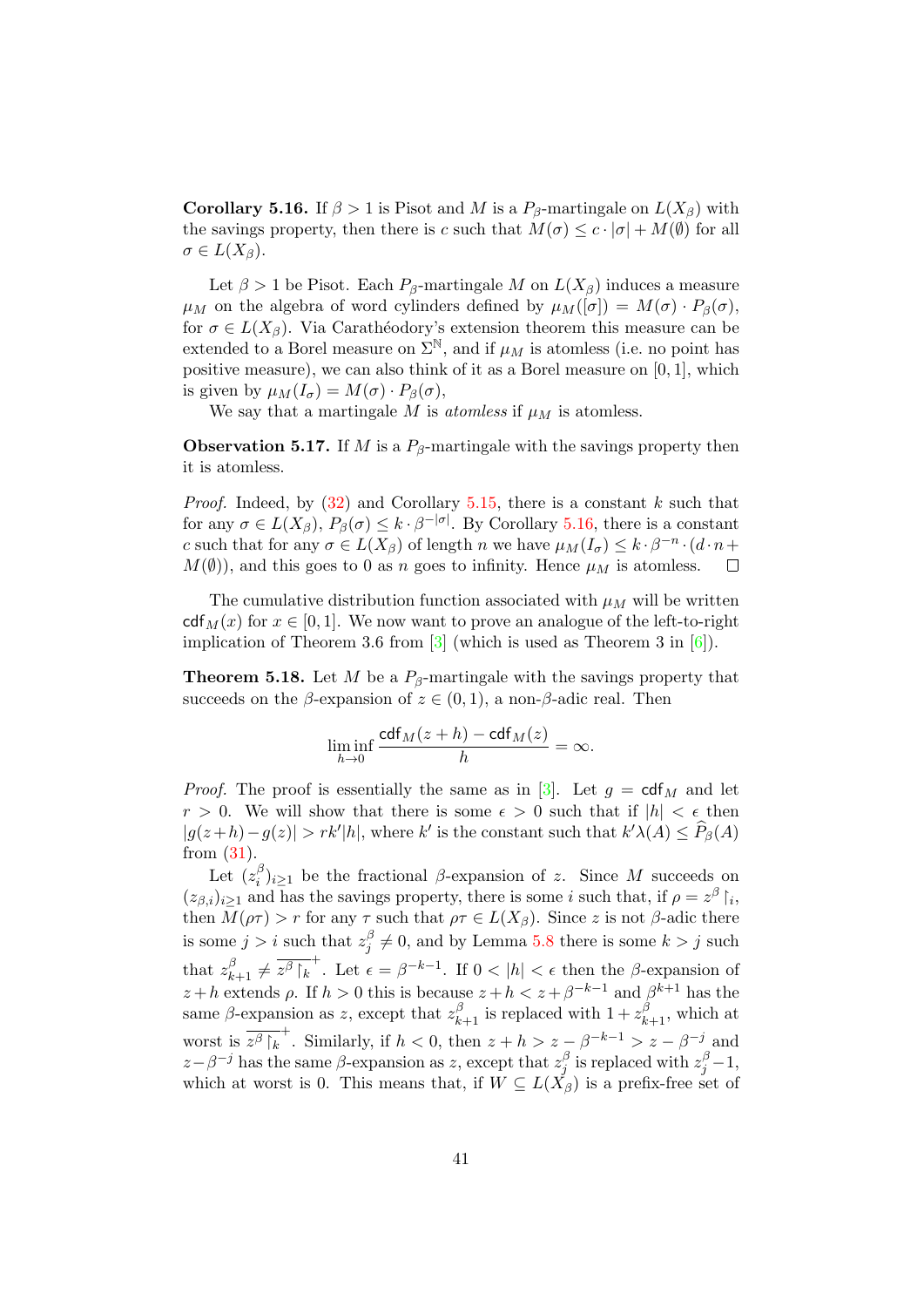strings such that  $\bigcup_{\sigma \in W} I_{\sigma} = (z, z+h)$  in case  $h > 0$ , or  $\bigcup_{\sigma \in W} I_{\sigma} = (z+h, z)$ in case  $h < 0$ , then all strings in W extend  $\rho$ . Hence,

$$
|g(z+h) - g(z)| = \sum_{\sigma \in W} M(\sigma) P_{\beta}(\sigma) > rk' \sum_{\sigma \in W} \xi(\sigma) = rk' \sum_{\sigma \in W} \lambda(I_{\sigma}) = rk'|h|.
$$

In  $\lceil 3 \rceil$  it is shown that if f is a nondecreasing function with domain containing  $[0,1] \cap \mathbb{Q}$  then mart $f: \{0,1\}^* \to \mathbb{R}$  defined by

$$
\text{mart}_f(\tau) = \frac{f(\langle \tau \rangle_2 + 2^{-|\tau|}) - f(\langle \tau \rangle_2)}{2^{-|\tau|}}
$$

is a classical martingale. It is also observed in [\[3,](#page-46-16) Fact 3.5] that if  $f(0) = 0$ then  $\text{cdf}_{\text{mart}_f} = f$ . In the next lemma we use these facts for  $f = \text{cdf}_M$ , the cumulative distribution function of our  $P_\beta$ -martingale.

**Lemma 5.19.** Let  $\beta > 1$  be Pisot. Suppose M is a  $P_\beta$ -martingale with the savings property. Let  $N: \{0,1\}^* \to \mathbb{R}_{\geq 0}$  be the following (classical) martingale:

$$
N(\tau) = \text{mart}_{\text{cdf}_M}(\tau) = \frac{\text{cdf}_M(\langle \tau \rangle_2 + 2^{-|\tau|}) - \text{cdf}_M(\langle \tau \rangle_2)}{2^{-|\tau|}}.
$$

Suppose  $s \in X_\beta$  and that there exists  $x \in [0,1]$  neither  $\beta$ -adic, nor a dyadic rational such that  $p_\beta(x) = s$ . If M succeeds on s then N succeeds on the fractional binary expansion of  $x$ .

Proof. Same proof as in [\[6,](#page-46-2) Lemma 11], with Theorem [5.18](#page-40-1) substituting for [\[6,](#page-46-2) Theorem 10]  $\Box$ 

#### <span id="page-41-0"></span>5.4  $\mu$ <sub>M</sub> and cdf<sub>M</sub> are polynomial time computable

As in  $[6]$ , we show an 'almost Lipschitz' condition for  $\text{cdf}_{M}$ :

<span id="page-41-2"></span>**Proposition 5.20.** Let  $\beta > 1$  be Pisot and let M be a  $P_{\beta}$ -martingale on  $L(X_\beta)$  with the savings property. Then there are constants  $k, \epsilon > 0$  such that for every  $x, y \in [0, 1]$ , if  $y - x \leq \epsilon$  then

$$
\mathsf{cdf}_M(y) - \mathsf{cdf}_M(x) \le -k \cdot (y - x) \cdot \log(y - x).
$$

Proof. We actually show that there are constants c and d such that

<span id="page-41-1"></span>
$$
\operatorname{cdf}_M(y) - \operatorname{cdf}_M(x) \le d \cdot (y - x) \cdot (c \cdot (1 - \log_\beta(y - x)) + M(\emptyset)) \tag{34}
$$

for  $0 \leq x < y \leq 1$ . Let  $n \in \mathbb{N}$  be the least integer such that  $\beta^{-n} < y - x$ , and let

$$
\Theta = \{ \sigma \in L(X_{\beta}) \mid |\sigma| = n, I_{\sigma} \cap [x, y] \neq \emptyset \}.
$$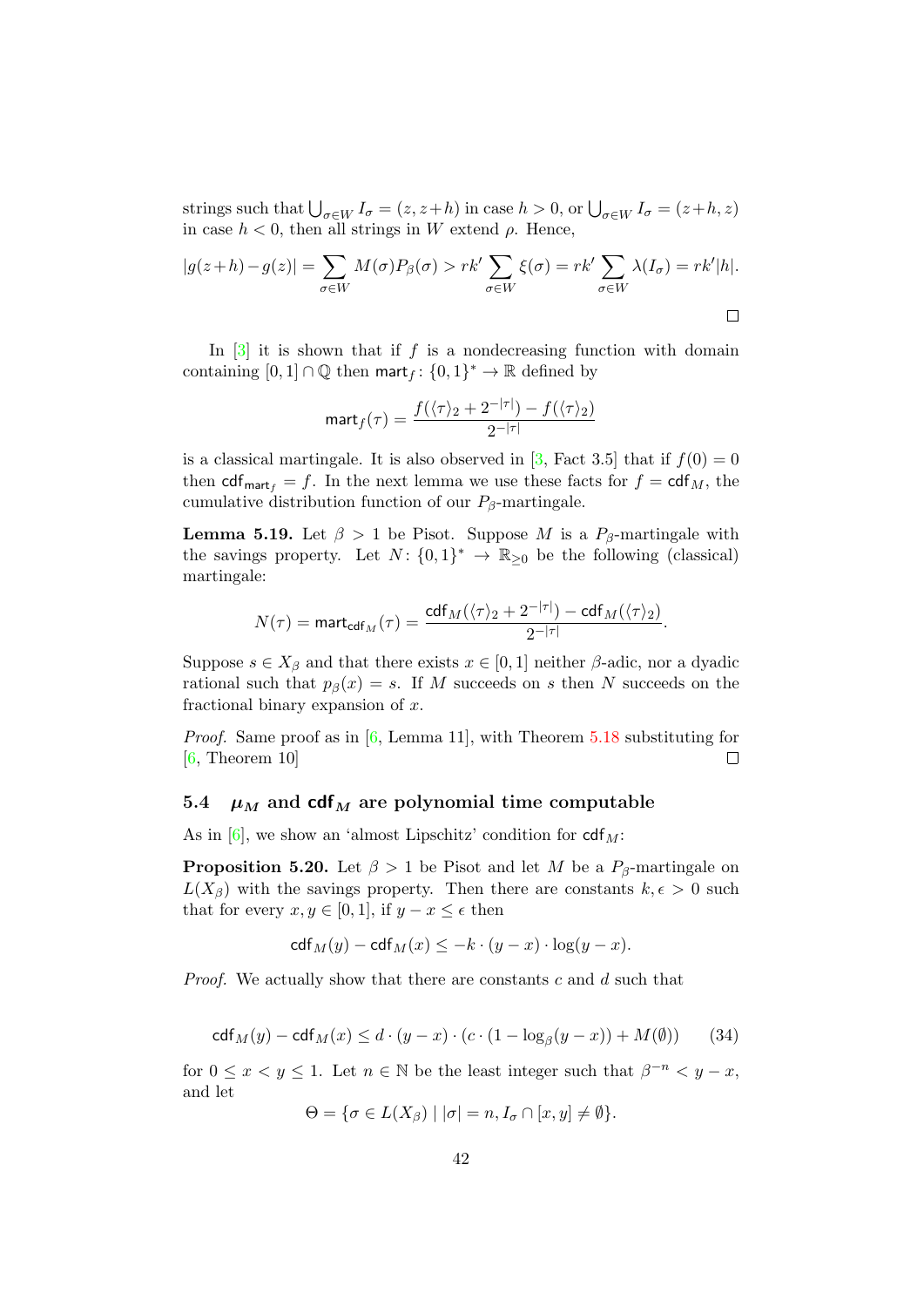So we may write  $\Theta = {\sigma_1, \ldots, \sigma_m}$ , with  $\sigma_i <_{\text{lex}} \sigma_{i+1}$  for all  $i < m$ . Let p be the left end-point of  $I_{\sigma_1}$  and let q the right end-point of  $I_{\sigma_m}$ . Clearly both p and q are  $\beta$ -adic and  $[x, y] \subseteq \bigcup_{\sigma \in \Theta} I_{\sigma} = [p, q]$ .

We have

$$
\operatorname{cdf}_M(y) - \operatorname{cdf}_M(x) \le \operatorname{cdf}_M(q) - \operatorname{cdf}_M(p) = \mu_M[p, q] = \sum_{\sigma \in \Theta} P_{\beta}(\sigma) \cdot M(\sigma)
$$
  

$$
\le (c \cdot n + M(\emptyset)) \sum_{\sigma \in \Theta} P_{\beta}(\sigma) \qquad \text{(by Corollary 5.16)}
$$
  

$$
\le ((c \cdot (1 - \log_{\beta}(y - x))) + M(\emptyset)) \sum_{\sigma \in \Theta} P_{\beta}(\sigma).
$$
  

$$
(\beta^{-(n-1)} \ge y - x)
$$

Since for each  $\sigma \in \Theta$  we have  $P_{\beta}(\sigma) = \widehat{P}_{\beta}(I_{\sigma})$ , from [\(31\)](#page-32-0) we conclude  $P_{\beta}(\sigma) \leq k \cdot \lambda(I_{\sigma}),$  and so  $\sum_{\sigma \in \Theta} P_{\beta}(\sigma) \leq k \cdot \lambda([x, y]) + P_{\beta}(\sigma_1) + P_{\beta}(\sigma_m).$ From [\(32\)](#page-36-1) and Corollary [5.15](#page-39-0) we know that  $P_{\beta}(\sigma_1)$  and  $P_{\beta}(\sigma_m)$  are at most  $\beta^{-n} < y - x$ ). Hence we conclude [\(34\)](#page-41-1) for  $d = k + 2$ .  $\Box$ 

#### <span id="page-42-0"></span>**Proposition 5.21.** If  $\beta > 1$  is Pisot then  $P_{\beta}$  is polynomial time computable.

*Proof.* Recall from [\(30\)](#page-32-1) the closed expression for  $\hat{P}_{\beta}$ , the measure that  $P_{\beta}$ induces on the unit interval. As before, since  $\beta$  is Pisot its periodic  $\beta$ expansion can be written  $\mathfrak{s}(\beta) = r_1 \dots r_m (a_1 \dots a_n)^{\infty}$ .

Define

$$
B_k = \{ \tau \in \Sigma_{\beta}^* \colon \tau \leq_{\text{lex}} T^k(\mathfrak{s}(\beta)) \}.
$$

Notice that  $B_k$  is computable in linear time. Since  $x \leq T_{\beta}^n(1)$  iff  $p_{\beta}(x) \leq_{\text{lex}}$  $T^n(\mathfrak{s}(\beta))$  we have, for any  $\sigma \in L(X_\beta)$ ,

$$
\widehat{P}_{\beta}(I_{\sigma})=P_{\beta}(\sigma)=\sum_{j=0}^{m-1}\frac{\xi(I_{\sigma})}{\beta^{j}}1\!\!1_{B_{j}}(\sigma)+\frac{1}{\beta^{m-1}}\sum_{j=1}^{n}\frac{\xi(I_{\sigma})}{\beta^{j}-1}1\!\!1_{B_{j+m-1}}(\sigma),
$$

which is polynomial time computable because it consists of fixed-length sums of products of polynomial time computable functions, since  $\xi(\cdot)$ ,  $\beta$  and the set  $B_k$  are polynomial time computable.  $\Box$ 

<span id="page-42-1"></span>**Proposition 5.22.** Let  $\beta > 1$  be Pisot, and let M be a polynomial time computable  $P_\beta$ -martingale with the savings property. Then both  $\mu_M : L(X_\beta) \to$ R and  $f: L(X_\beta) \to \mathbb{R}$  given by  $f(\sigma) = \text{cdf}_M(\langle \sigma \rangle_\beta)$  are computable in polynomial time.

*Proof.* We have  $\mu_M(\sigma) = M(\sigma)P_\beta(\sigma)$ . By Proposition [5.21](#page-42-0)  $P_\beta$  is computable in polynomial time and  $M$  is also computable in polynomial time by hypothesis. So that by Observation [5.2](#page-34-0) their product is computable in polynomial time.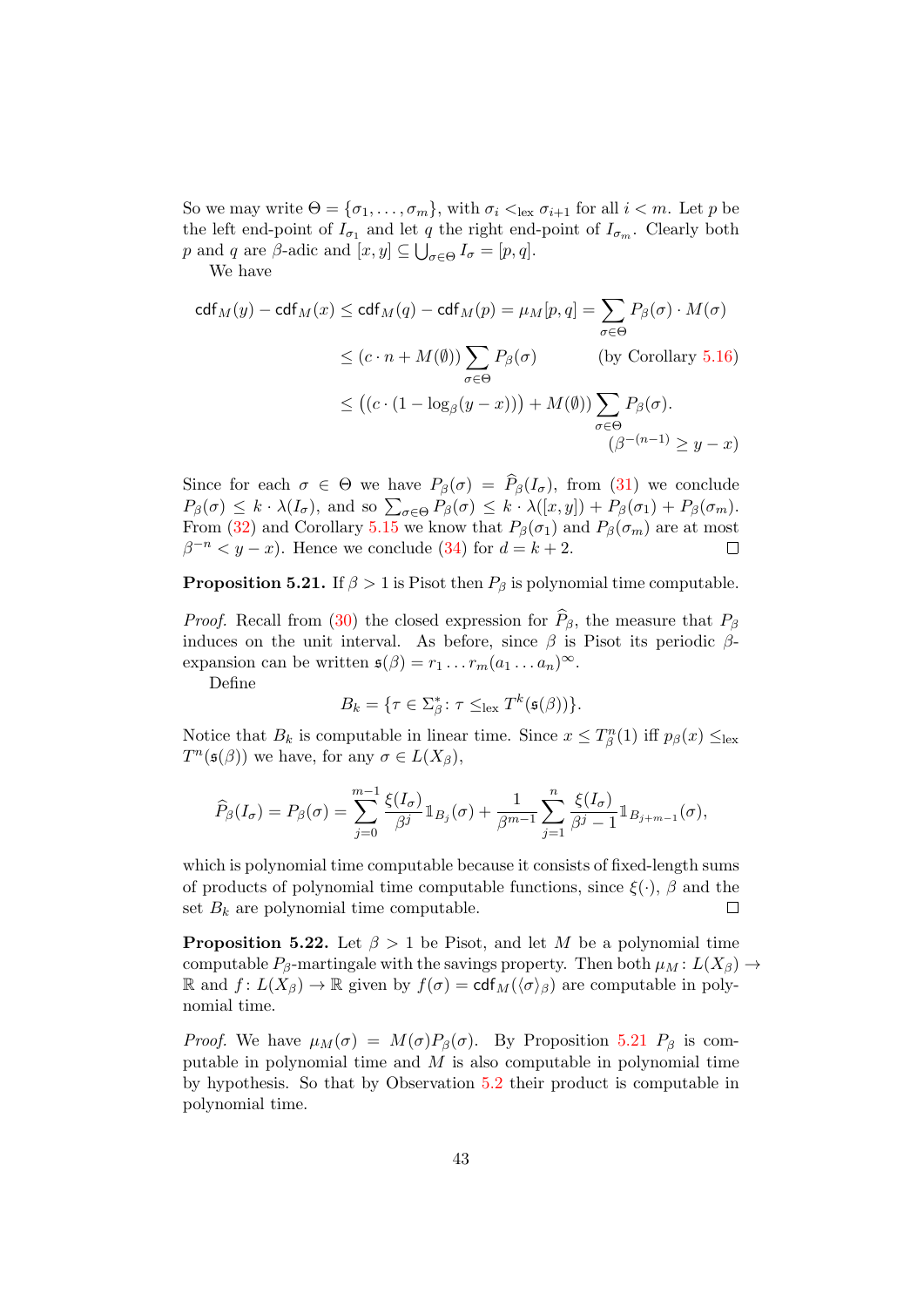For  $f$  we have

$$
f(\sigma) = \mu_M([0, \langle \sigma \rangle_{\beta}]) = \sum_{i=0}^{|\sigma|-1} \sum_{b \in \text{Suc}_1(\sigma|_i)} \mu_M((\sigma|_i)b).
$$

By Proposition [5.1](#page-33-4) membership in  $\text{Suc}_1(\sigma)$  is checked in linear time and we have a sum of at most  $|\sigma| \cdot (1+|\beta|)$  many terms, each of which is computable in polynomial time.  $\Box$ 

## <span id="page-43-0"></span>5.5 Polynomial time randomness implies normality to Pisot bases

<span id="page-43-3"></span>**Lemma 5.23.** Let  $\beta$  be a Pisot number and M be a  $P_{\beta}$ -supermartingale that is computable in polynomial time and succeeds on  $s \in X_\beta$ . Then there is a  $P_\beta$ -martingale  $\widehat{M}$  computable in polynomial time that succeeds on s.

Proof. Same as in [\[6,](#page-46-2) Lemma 4]. Define

$$
d(\sigma) = M(\sigma) - P(\sigma)^{-1} \sum_{a \in \Sigma_{\beta}} P(\sigma a) M(\sigma a)
$$

for any  $\sigma \in L(X_\beta)$ . Notice that  $P(\sigma a)M(\sigma a)$  is computable in polynomial time by the same argument used to show in Proposition [5.22](#page-42-1) that  $\mu$ M is computable in polynomial time. Then  $M(\sigma) = M(\sigma) + \sum_{\tau \prec \rho} d(\sigma)$  is a  $P_{\beta}$ -martingale computable in polynomial time.  $\Box$ 

<span id="page-43-4"></span>**Lemma 5.24.** Let  $\beta > 1$  be Pisot. If  $s \in X_\beta$  is not  $P_\beta$ -distributed then there is a polynomial time computable  $P_\beta$ -martingale which succeeds on s.

*Proof.* We know from Theorem [4.10](#page-33-3) that  $X_\beta$  is a sofic subshift. Moreover, by Theorem [4.2](#page-31-0) it is clearly irreducible (if  $\sigma, \tau \in L(X_\beta)$ ). Let  $(G, \mathcal{L})$  be its minimal, irreducible, right-resolving presentation, whose existence is guaranteed by Theorem [3.10\)](#page-17-3) and let  $\mathcal{L}^* \colon X_G \to X_\beta$  be the natural factor map induced by  $\mathcal{L}$ . Of course,  $X_G$  is an irreducible, 1-step Markov shift and it is shown in [\[9,](#page-46-14) Example 8.1.6] that  $\mathcal{L}^*$  is finite-to-one<sup>[2](#page-43-1)</sup>, that is, for any  $s \in X_\beta$ ,  $\mathcal{L}^{*-1}(s)$  is a finite set. It is also shown in [\[9,](#page-46-14) Corollary 8.1.20] that finite-to-one factor maps between irreducible sofic shifts preserve topological entropy, where the topological entropy  $h(X)$  of a subshift  $(X, T)$ is defined  $as<sup>3</sup>$  $as<sup>3</sup>$  $as<sup>3</sup>$ 

$$
h(X) = \sup_{T\text{-invariant }\mu} h_{\mu}(X).
$$

<span id="page-43-2"></span><span id="page-43-1"></span><sup>&</sup>lt;sup>2</sup>I thank Mike Boyle and Brian Marcus for pointing out this argument to me.

<sup>&</sup>lt;sup>3</sup>The topological entropy of a dynamical system has a different, intrinsic definition not depending on measures, and our "definition" is actually a theorem known as the variational principle.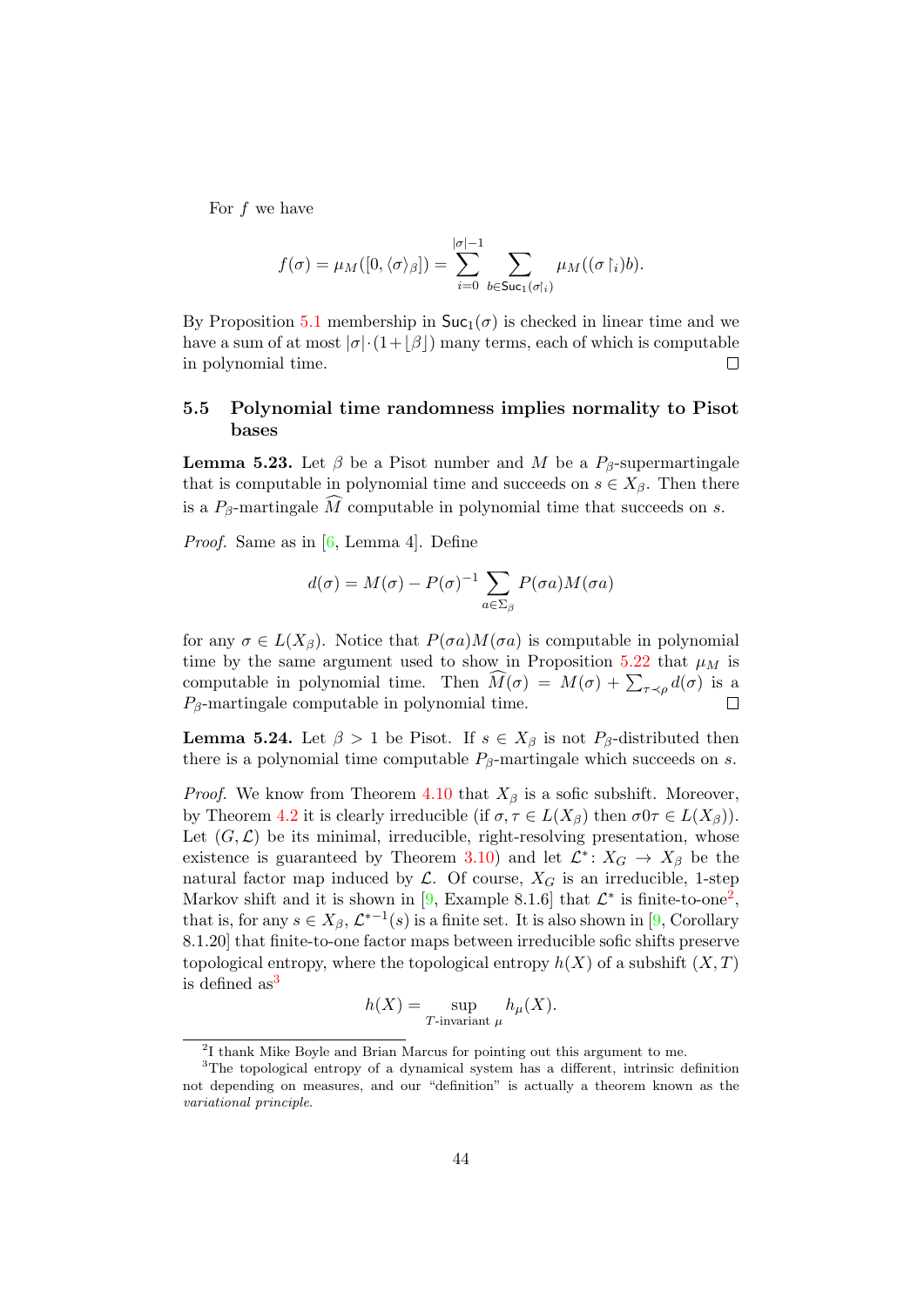Thus,  $h(X_G) = h(X_\beta)$ . But from Theorem [2.8](#page-6-1) we know that there is a unique invariant P such that  $h(X_G) = h_P(X_G)$  where P is an irreducible, 1-step Markov measure on  $X_G$ . Furthermore, from Theorem [4.7](#page-32-2) we know that  $h(X_\beta) = h_{P_\beta}(X_\beta)$ . Now, it is shown in [\[5,](#page-46-17) Theorem 1.1] that for any factor map between subshifts  $\pi: X \to Y$  and any invariant measure  $\nu$  on Y, there is an invariant measure  $\mu$  on X such that  $\nu = \mu \circ \pi^{-1}$ . Hence, there is some invariant  $\mu$  on  $X_G$  such that  $P_\beta = \mu \circ \mathcal{L}^{*-1}$  and since factor maps cannot increase metric entropy  $([19,$  $([19,$  Theorem 4.11]) we have that  $h_{\mu}(X_G) \geq h_{P_{\beta}}(X_{\beta}) = h(X_{\beta}) = h(X_G) = h_P(X_G)$ . But since P is the unique invariant measure of maximal metric entropy on  $X_G$ , it follows that  $P = \mu$ , and therefore  $P_\beta$  is the push-forward of P. Thus, we are under the conditions of Theorem [3.12](#page-17-1) and we have, according to item [1,](#page-17-0) a  $P_{\beta}$ martingale generated by a DFA which succeeds on s, and, according to item [2,](#page-18-0) a  $P_\beta$ -supermartingale generated by a DFA which succeeds on s. In any case, we have a  $P_\beta$ -supermartingale generated by a DFA which succeeds on s and whose two betting factors other than 1 are either rational or have the form  $(1 - \delta p^* / (1 - p^*))$ , where  $p^*$  is the conditional  $P_\beta$  probability on some fixed words. Since  $P_\beta$  is polynomial time computable, then all betting factors are polynomial time computable.

Thus, our  $P_{\beta}$ -supermartingale is of the form  $L(\sigma) = p^{m_1(\sigma)} r^{m_2(\sigma)}$ , where r is polynomial time computable, p is some fixed rational and  $m_1(\sigma)$  and  $m_2(\sigma)$  are non negative integers smaller than  $|\sigma|$  and computable in time linear in  $|\sigma|$ , since a DFA reads its entry in linear time.

For rational p it is clear that  $p^{m_1(\sigma)}$  is polynomial time computable. Now, when  $r$  is not rational,  $r$  is strictly smaller than 1, and is also computable in polynomial time. So, given n, we can compute a rational  $r_n$  in time  $O(q(n))$ (q some polynomial) such that  $|r_n - r| < 2^{-n}$ . Then, if  $\epsilon_n = r - r_n$ , we have, for  $m = m_2(\sigma)$ ,

$$
|r^{m} - r_{n}^{m}| \leq |r^{m}| + |(r + \epsilon_{n})^{m}| \leq 2 \sum_{i=1}^{m} {m \choose i} |\epsilon_{n}|^{i} r^{m-i} \leq 2^{m} |\epsilon_{n}| = 2^{m-n}.
$$

Thus, given  $|\sigma|$  and k, we can compute a rational  $r_n$  in time  $O(q(n))$  for  $n = m_2(\sigma) + k + 1 \leq |\sigma| + k + 1$ , and we can compute  $m_2(\sigma)$  in time  $O(q'(|\sigma|))$ for some polynomial  $q'$ . Therefore, since exponentiation by squaring has (strictly less than) polynomial time complexity the number  $r(\sigma, k) = r_n^{m_2(\sigma)}$ can be computed in  $O(q''(|\sigma|+k))$  time for some polynomial  $q''$ , and satisfies  $|r^{m_2} - r(\sigma, k)| < 2^{-k}$ . Hence,  $r^{m_2(\sigma)}$  is computable in polynomial time and so is the  $P_\beta$ -supermartingale L. By Lemma [5.23](#page-43-3) there is a polynomially time computable  $P_\beta$ -martingale that succeeds on s.  $\Box$ 

<span id="page-44-0"></span>**Theorem 5.25.** Let  $\beta > 1$  be Pisot and  $x \in [0, 1]$  be a number such that a  $P_\beta$ -martingale computable in polynomial time succeeds on the  $\beta$ -expansion of x. Then there is a polynomial time binary martingale that succeeds on the binary expansion of  $x$ .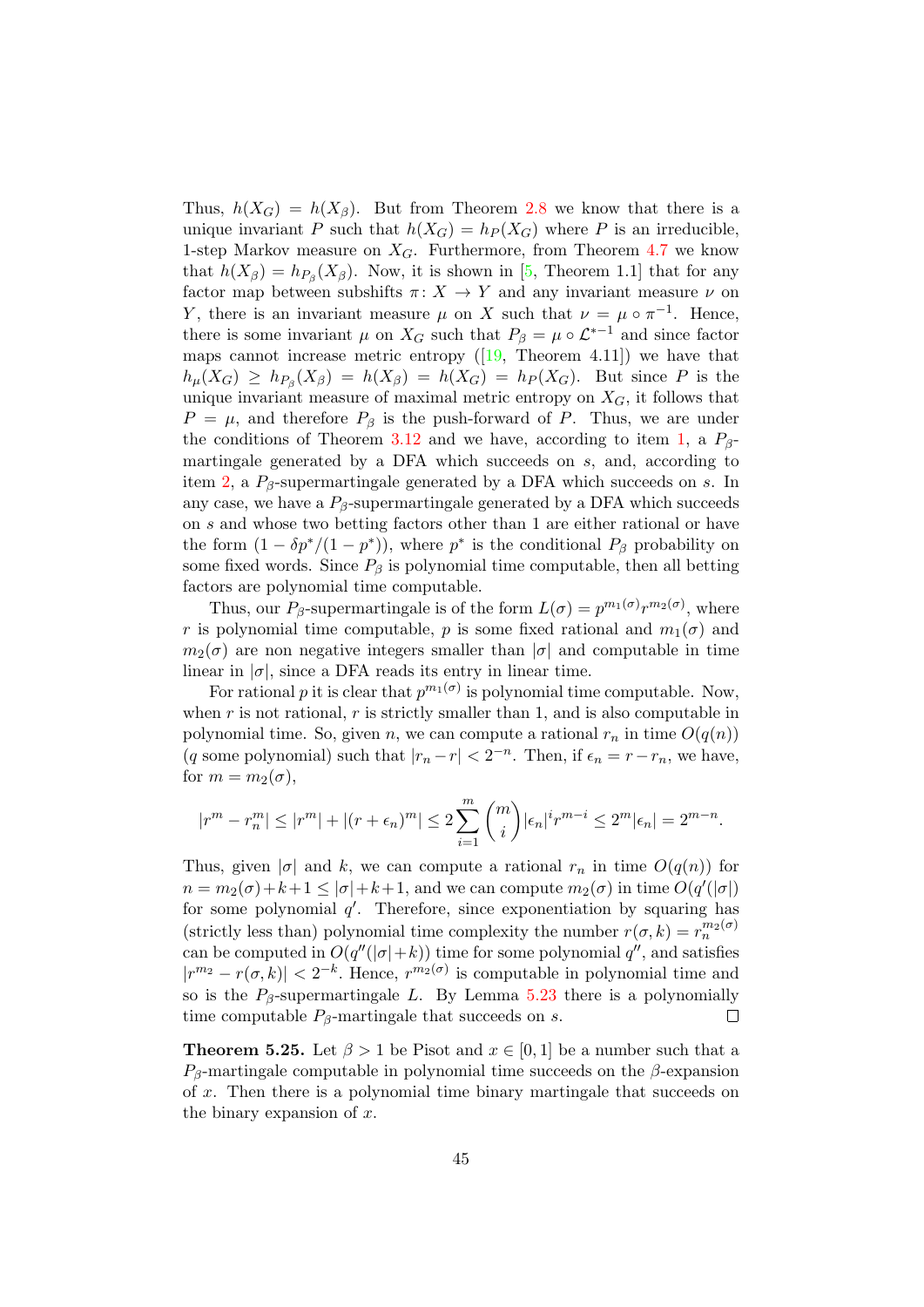The proof is the same as that of  $[6,$  Theorem 14 with  $[6,$  Lemma 15 replaced with the following:

**Lemma 5.26.** Let  $\beta > 1$  be Pisot. For any polynomial time computable  $P_\beta$ -martingale  $M: L(X_\beta) \to \mathbb{R}_{\geq 0}$  with the savings property there is a classic martingale  $N: \{0,1\}^* \to \mathbb{R}_{\geq 0}$  such that N is polynomial time computable, and whenever M succeeds on  $s \in X_\beta$ , and  $x \in [0,1]$  is such that  $p_\beta(x) = s$ then  $N$  succeeds on the fractional binary expansion of  $x$ .

Proof. By Proposition [5.22,](#page-42-1) there is a polynomial time computable function  $\widehat{\text{cdf}_M} : \Sigma^*_{\beta} \times \mathbb{N} \to \mathbb{Q}$  such that  $|\widehat{\text{cdf}_M}(\tau, i) - \text{cdf}_M(\langle \tau \rangle_{\beta})| \leq 2^{-i}$ .

Define the classical martingale  $N: \{0,1\}^* \to \mathbb{R}_{\geq 0}$  as  $N(\tau) = (\text{cdf}_M(p_2)$ cdf<sub>M</sub>(p<sub>1</sub>))/2<sup>-|τ|</sup>, where  $p_1 = \langle \tau \rangle_2$  and  $p_2 = \langle \tau \rangle_2 + 2^{-|\tau|}$ . N has a polynomial time computable approximation  $\widehat{N}$ :  $\{0, 1\}^* \times \mathbb{N} \to \mathbb{Q}$ , defined by

$$
\widehat{N}(\tau,i) = \frac{\widehat{\text{cdf}_M}(\tau_2,i+2) - \widehat{\text{cdf}_M}(\tau_1,i+2)}{2^{|\tau|}},
$$

where for  $j = 1, 2$  the string  $\tau_j \in \Sigma^*_{\beta}$  is an approximation of  $p_j$  with error  $2^{-2v-1}$ , for  $v = i + 2 + k$ . By Proposition [5.4](#page-34-3) and the definition of N, we conclude that N is polynomial time computable. The proof that  $|N(\tau) \widehat{N}(\tau, i)| \leq 2^{-i}$  is the same as that of  $[6,$  Fact 16 in the proof of Lemma 15], using Proposition [5.20](#page-41-2) instead of [\[6,](#page-46-2) Proposition 12] for the Lipschitz condition.  $\Box$ 

We finally arrive to the main theorem of his section:

**Theorem 5.27.** Let  $\beta > 1$  be Pisot. If the fractional binary expansion of  $x \in [0, 1]$  is polynomial time random then it is normal to base  $\beta$ .

*Proof.* We proceed by contradiction. Suppose that  $Y \in \{0,1\}^{\mathbb{N}}$ , the fractional binary expansion of x, is not polynomial time random to base  $\beta$ . By Lemma [5.24,](#page-43-4) there is a polynomial time computable  $P_\beta$ -martingale M which succeeds on  $s = p<sub>\beta</sub>(x)$ , and by Lemma [5.6](#page-36-2) there is a polynomial time computable  $P_\beta$ -martingale M with the savings property that succeeds on all the sequences  $M$  succeeds on, in particular on  $s$ . By Theorem [5.25,](#page-44-0)  $Y$  is not polynomial time random.  $\Box$ 

Acknowledgements. This work was partially supported by grant ANPCyT-PICT-2011-0365 and UBACyT 20020110100025.